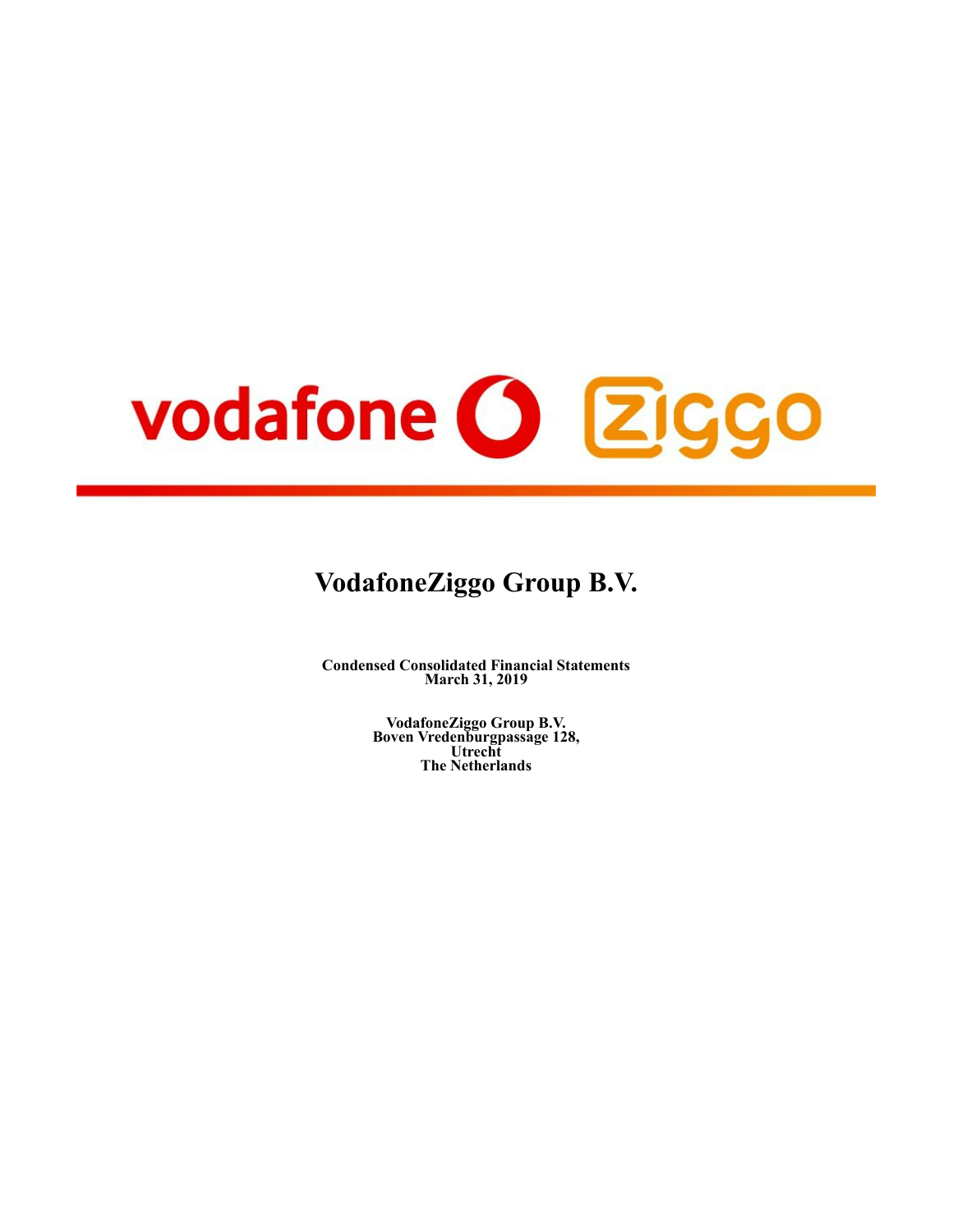# **VODAFONEZIGGO GROUP B.V. TABLE OF CONTENTS**

|                                                                                                                   | Page<br>Number |
|-------------------------------------------------------------------------------------------------------------------|----------------|
| <b>CONDENSED CONSOLIDATED FINANCIAL STATEMENTS</b>                                                                |                |
|                                                                                                                   |                |
| Condensed Consolidated Balance Sheets as of March 31, 2019 and December 31, 2018 (unaudited)                      | 2              |
|                                                                                                                   |                |
| Condensed Consolidated Statements of Operations for the Three Months Ended March 31, 2019 and 2018<br>(unaudited) | 4              |
|                                                                                                                   |                |
| Condensed Consolidated Statement of Owner's Equity for the Three Months Ended March 31, 2019<br>(unaudited)       | 5              |
|                                                                                                                   |                |
| Condensed Consolidated Statements of Cash Flows for the Three Months Ended March 31, 2019 and 2018<br>(unaudited) | 6              |
|                                                                                                                   |                |
| Notes to Condensed Consolidated Financial Statements (unaudited)                                                  | 8              |
|                                                                                                                   |                |
| <b>MANAGEMENT'S DISCUSSION AND ANALYSIS OF FINANCIAL CONDITION AND RESULTS OF</b><br><b>OPERATIONS</b>            | 27             |
|                                                                                                                   |                |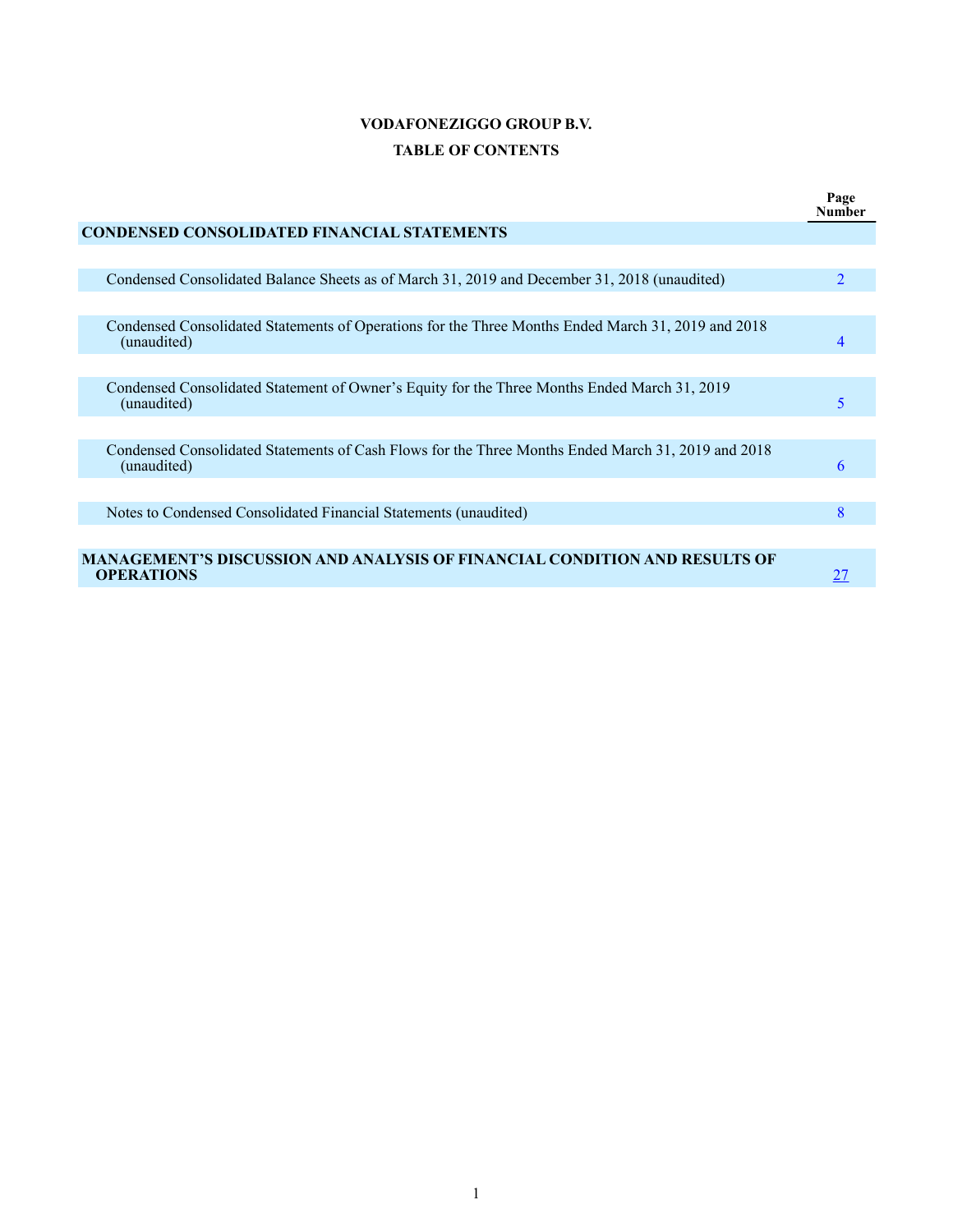# **CONDENSED CONSOLIDATED BALANCE SHEETS**

# **(unaudited)**

|                                                         |   | March 31,   |            | December 31, |
|---------------------------------------------------------|---|-------------|------------|--------------|
|                                                         |   | 2019        |            | 2018         |
|                                                         |   | in millions |            |              |
| <b>ASSETS</b>                                           |   |             |            |              |
| Current assets:                                         |   |             |            |              |
| Cash and cash equivalents                               | € | 288.2       | $\epsilon$ | 239.4        |
| Trade receivables, net                                  |   | 217.3       |            | 206.2        |
| Related-party receivables (note 10)                     |   | 8.7         |            | 18.1         |
| Prepaid expenses                                        |   | 27.7        |            | 46.4         |
| Inventory held for sale, net                            |   | 41.6        |            | 37.5         |
| Derivative instruments (note 4)                         |   | 77.2        |            | 74.5         |
| Contract assets (note 3)                                |   | 169.6       |            | 169.8        |
| Other current assets, net                               |   | 91.1        |            | 93.3         |
| Total current assets                                    |   | 921.4       |            | 885.2        |
| Property and equipment, net (note 6)                    |   | 5,260.1     |            | 5,320.9      |
| Goodwill (note 6)                                       |   | 7,375.5     |            | 7,375.5      |
| Intangible assets subject to amortization, net (note 6) |   | 6,402.6     |            | 6,554.1      |
| Long-term contract assets (note 3)                      |   | 55.4        |            | 55.0         |
| Other assets, net (notes 2, 4 and 8)                    |   | 603.4       |            | 116.8        |
| Total assets                                            | € | 20,618.4    | €          | 20,307.5     |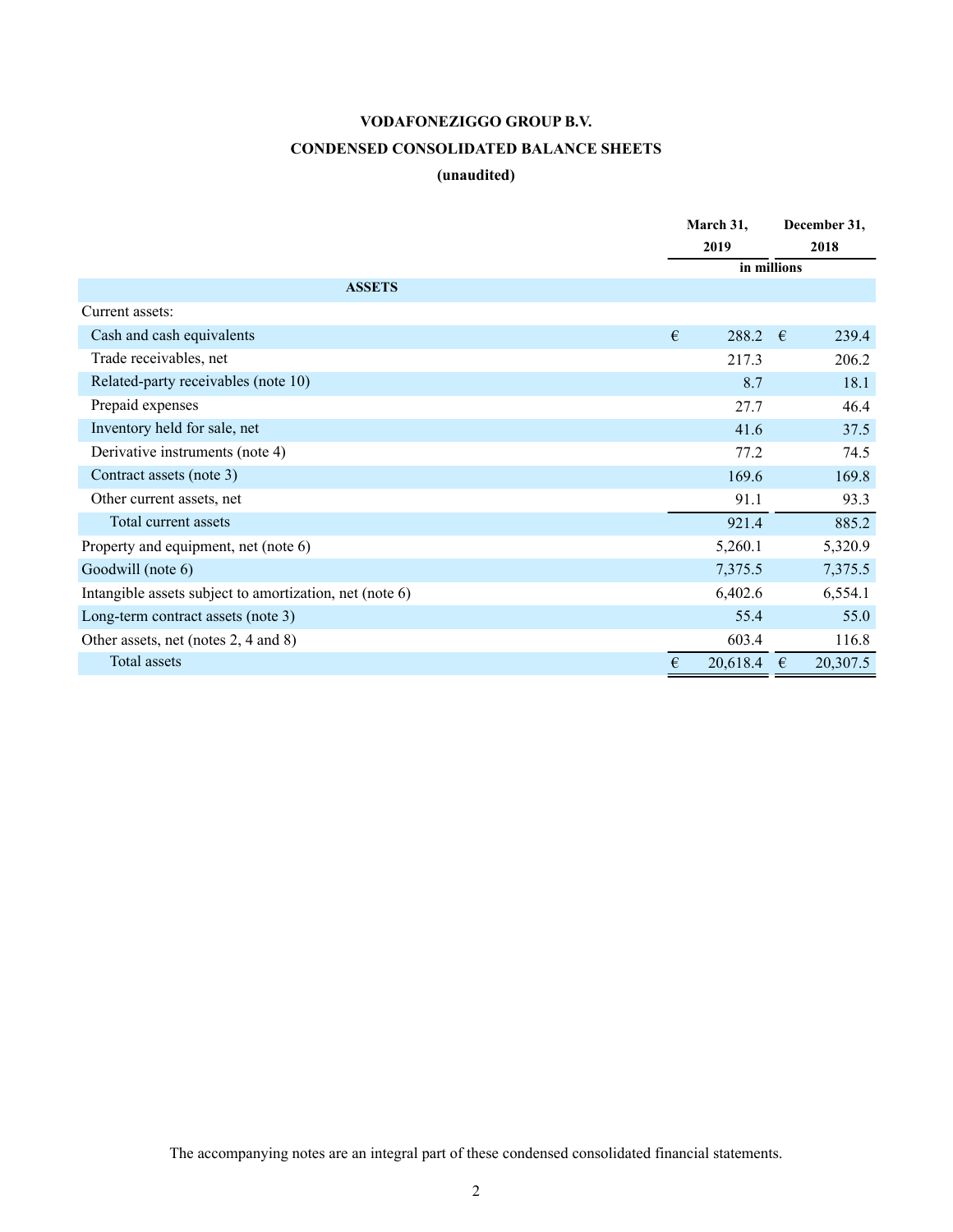# **CONDENSED CONSOLIDATED BALANCE SHEETS — (Continued)**

# **(unaudited)**

|                                                                            |   | March 31,      |             | December 31, |  |
|----------------------------------------------------------------------------|---|----------------|-------------|--------------|--|
|                                                                            |   | 2019           | 2018        |              |  |
|                                                                            |   |                | in millions |              |  |
| <b>LIABILITIES AND OWNER'S EQUITY</b>                                      |   |                |             |              |  |
| Current liabilities:                                                       |   |                |             |              |  |
| Accounts payable (note 10)                                                 | € | 367.1          | $\epsilon$  | 395.4        |  |
| Accrued and other current liabilities:                                     |   |                |             |              |  |
| Third-party (notes 8 and 11)                                               |   | 361.6          |             | 313.0        |  |
| Related-party (note 10)                                                    |   | 1.2            |             | 2.4          |  |
| Deferred revenue and advance payments from subscribers and others (note 3) |   | 200.8          |             | 203.6        |  |
| VAT payable                                                                |   | 121.8          |             | 107.8        |  |
| Derivative instruments (note 4)                                            |   | 99.4           |             | 71.9         |  |
| Accrued interest (notes 7 and 10)                                          |   | 103.9          |             | 155.9        |  |
| Current portion of debt and finance lease obligations (notes 7 and 8):     |   |                |             |              |  |
| Third-party                                                                |   | 1,081.2        |             | 1,005.7      |  |
| Related-party (note 10)                                                    |   | 200.0          |             | 200.2        |  |
| Total current liabilities                                                  |   | 2,537.0        |             | 2,455.9      |  |
| Long-term debt and finance lease obligations (notes 7 and 8):              |   |                |             |              |  |
| Third-party                                                                |   | 9,971.3        |             | 9,946.2      |  |
| Related-party (note 10)                                                    |   | 1,400.0        |             | 1,400.0      |  |
| Deferred income taxes (note 9)                                             |   | 1,036.3        |             | 1,070.2      |  |
| Other long-term liabilities (notes 3, 4, 8 and 11)                         |   | 835.2          |             | 465.1        |  |
| <b>Total liabilities</b>                                                   |   | 15,779.8       |             | 15,337.4     |  |
|                                                                            |   |                |             |              |  |
| Commitments and contingencies (notes 4, 10 and 12)                         |   |                |             |              |  |
|                                                                            |   |                |             |              |  |
| Total owner's equity                                                       |   | 4,838.6        |             | 4,970.1      |  |
| Total liabilities and owner's equity                                       | € | 20,618.4 $\in$ |             | 20,307.5     |  |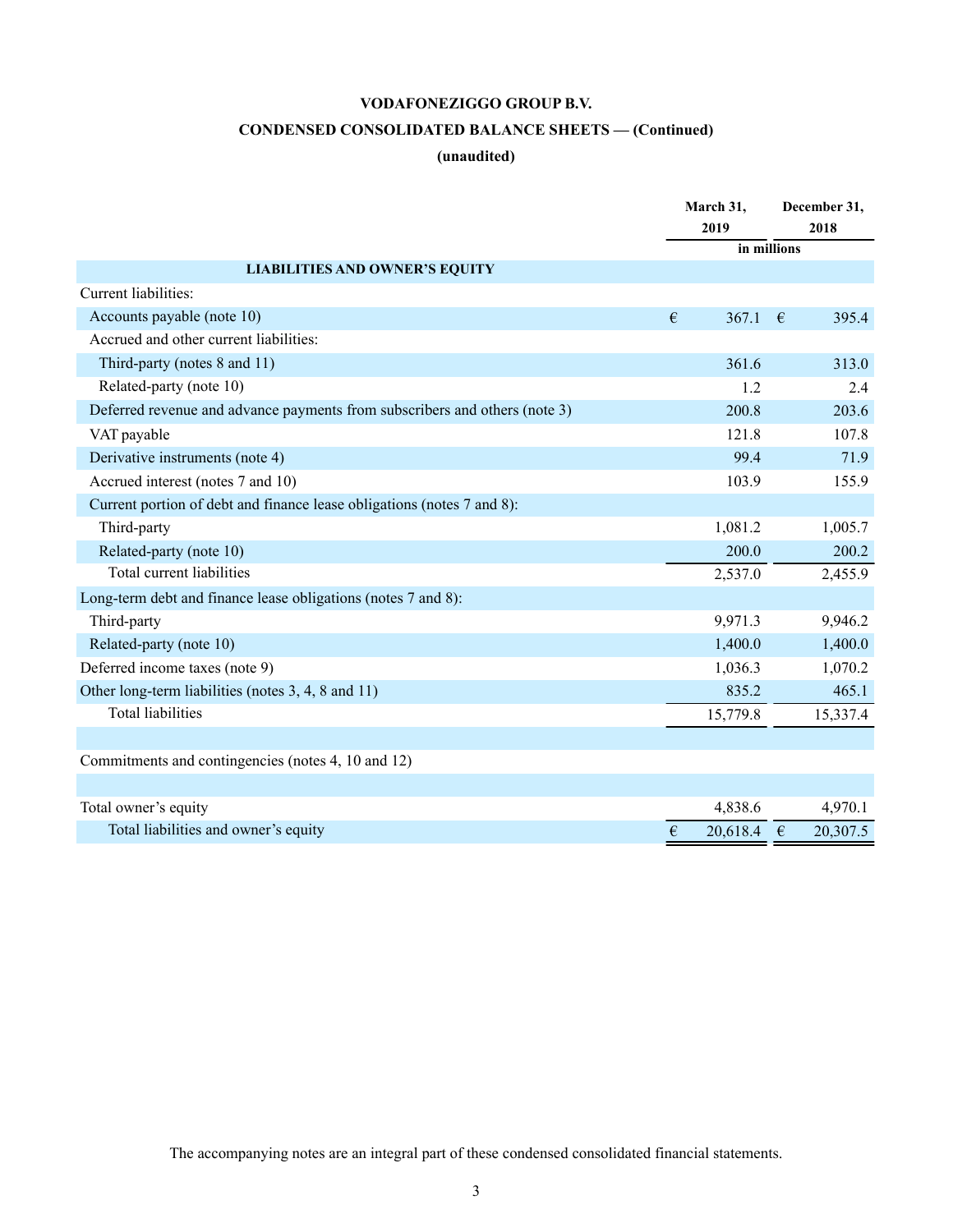# **CONDENSED CONSOLIDATED STATEMENTS OF OPERATIONS**

# **(unaudited)**

|                                                                                                       | Three months ended |               |  |         |
|-------------------------------------------------------------------------------------------------------|--------------------|---------------|--|---------|
|                                                                                                       | March 31,          |               |  |         |
|                                                                                                       | 2019               |               |  | 2018    |
|                                                                                                       | in millions        |               |  |         |
|                                                                                                       |                    |               |  |         |
| Revenue (notes 3, 10 and 13)                                                                          | €                  | 963.4 $\in$   |  | 973.4   |
| Operating costs and expenses (exclusive of depreciation and amortization, shown separately<br>below): |                    |               |  |         |
| Programming and other direct costs of services (note 10)                                              |                    | 203.9         |  | 223.6   |
| Other operating (note 10)                                                                             |                    | 121.7         |  | 119.4   |
| Selling, general and administrative $(SG\&A)$ (notes 3 and 10)                                        |                    | 148.1         |  | 151.0   |
| Charges for JV Services (note 10)                                                                     |                    | 55.3          |  | 59.6    |
| Depreciation and amortization                                                                         |                    | 377.7         |  | 383.0   |
| Impairment, restructuring and other operating items, net (note 11)                                    |                    | 11.0          |  | 5.3     |
|                                                                                                       |                    | 917.7         |  | 941.9   |
| Operating income                                                                                      |                    | 45.7          |  | 31.5    |
| Non-operating income (expense):                                                                       |                    |               |  |         |
| Interest expense:                                                                                     |                    |               |  |         |
| Third-party                                                                                           |                    | (122.7)       |  | (113.2) |
| Related-party (note 10)                                                                               |                    | (22.2)        |  | (24.6)  |
| Realized and unrealized gains (losses) on derivative instruments, net (note 4)                        |                    | 32.1          |  | (81.2)  |
| Foreign currency transaction gains (losses), net                                                      |                    | (99.6)        |  | 101.8   |
| Other income, net                                                                                     |                    | 0.7           |  | 1.4     |
|                                                                                                       |                    | (211.7)       |  | (115.8) |
| Loss before income taxes                                                                              |                    | (166.0)       |  | (84.3)  |
| Income tax benefit (note 9)                                                                           |                    | 33.9          |  | 22.4    |
| Net loss                                                                                              | $\epsilon$         | $(132.1) \t∈$ |  | (61.9)  |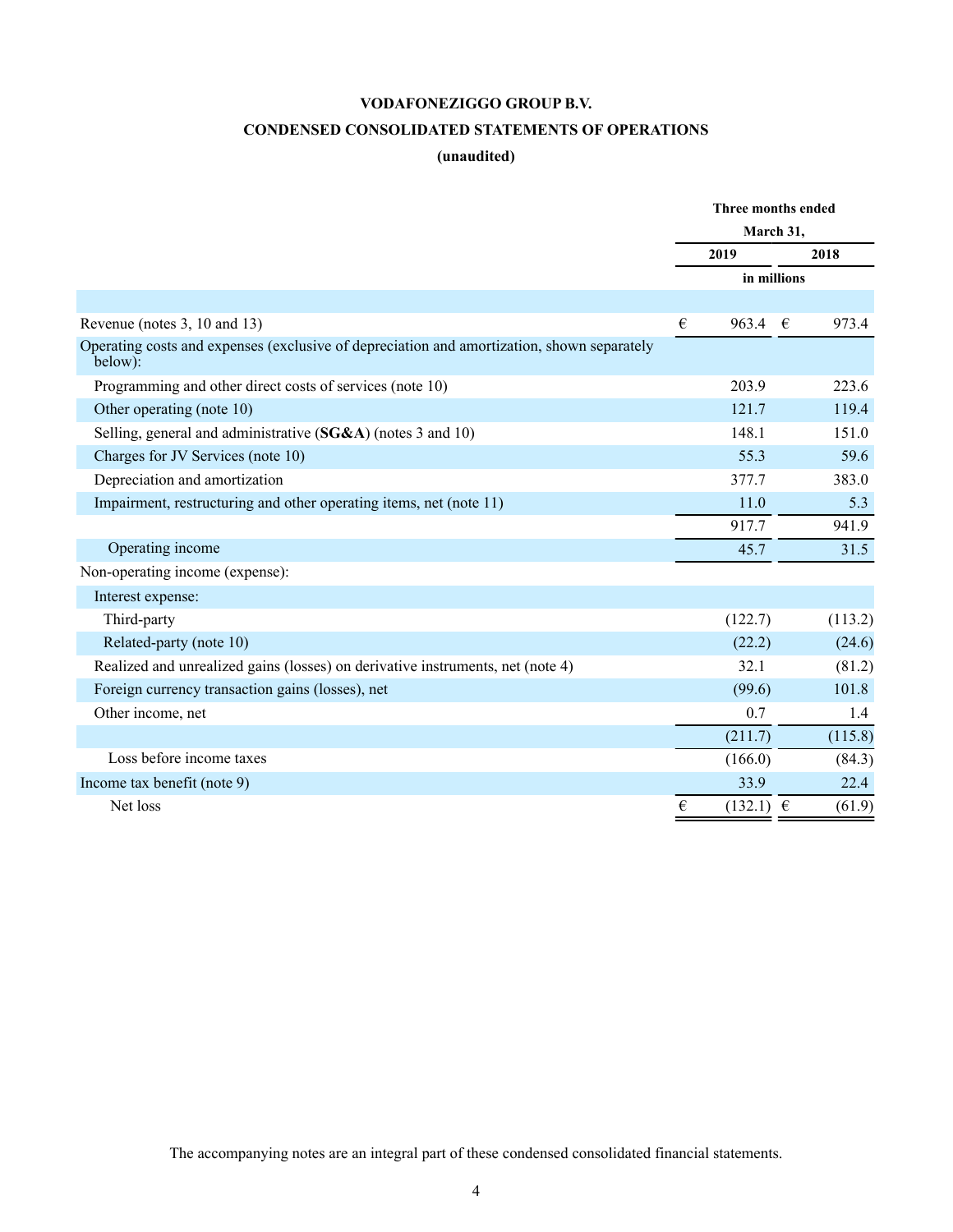# **CONDENSED CONSOLIDATED STATEMENT OF OWNER'S EQUITY**

# **(unaudited)**

|                                           |   | in millions |
|-------------------------------------------|---|-------------|
| Total owner's equity at December 31, 2018 | € | 4,970.1     |
| Accounting changes (note 2)               |   | 0.2         |
| Total owner's equity at January 1, 2019   |   | 4,970.3     |
| Net loss                                  |   | (132.1)     |
| Share-based compensation (note 10)        |   | 0.5         |
| Other                                     |   | (0.1)       |
| Total owner's equity at March 31, 2019    | € | 4,838.6     |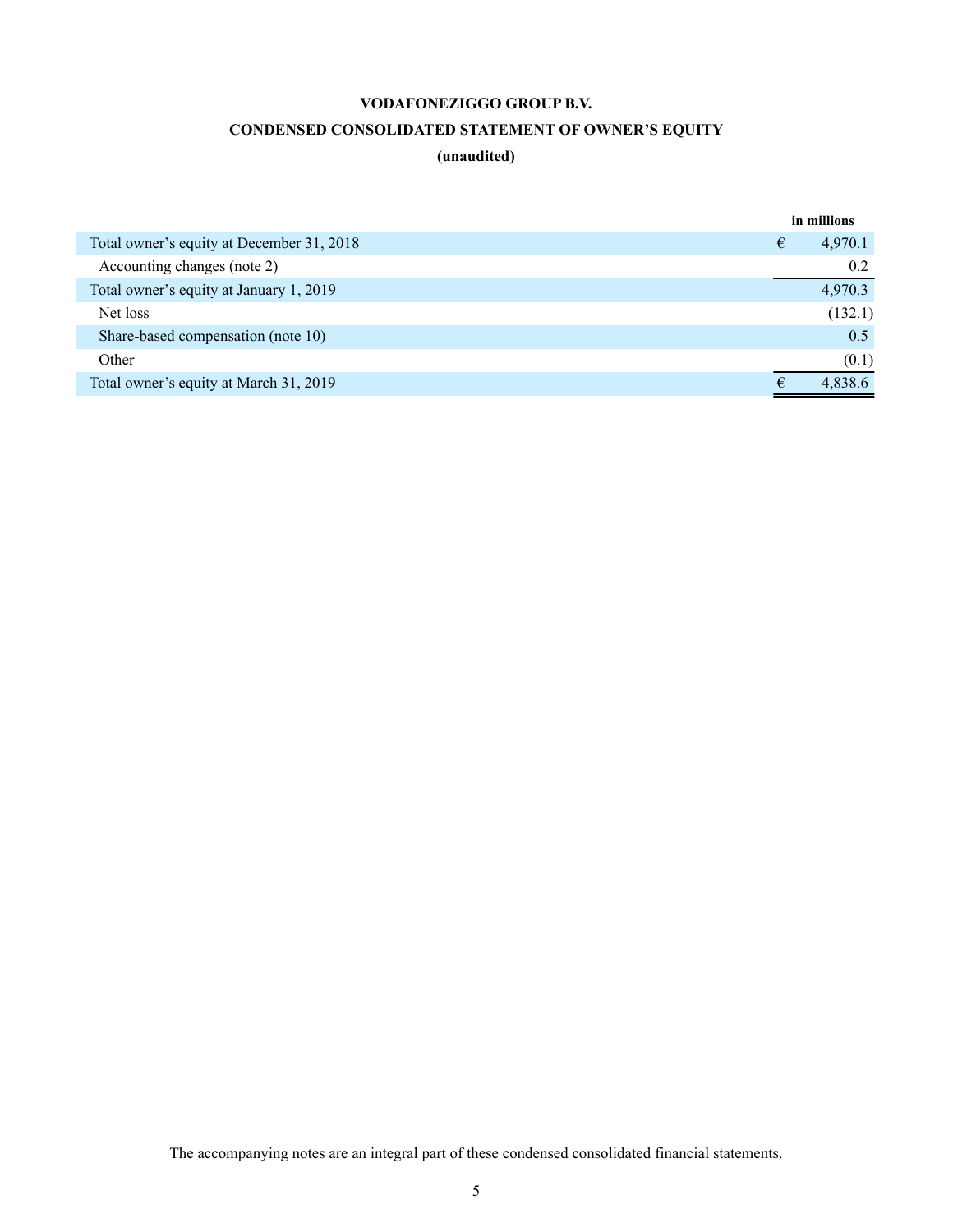# **CONDENSED CONSOLIDATED STATEMENTS OF CASH FLOWS**

# **(unaudited)**

|                                                                                        | Three months ended |               |         |  |
|----------------------------------------------------------------------------------------|--------------------|---------------|---------|--|
|                                                                                        |                    |               |         |  |
|                                                                                        |                    | 2018          |         |  |
|                                                                                        |                    | in millions   |         |  |
| Cash flows from operating activities:                                                  |                    |               |         |  |
| Net loss                                                                               | €                  | $(132.1) \in$ | (61.9)  |  |
| Adjustments to reconcile net loss to net cash provided by operating activities:        |                    |               |         |  |
| Share-based compensation expense                                                       |                    | 0.5           | 0.7     |  |
| Depreciation and amortization                                                          |                    | 377.7         | 383.0   |  |
| Impairment, restructuring and other operating items, net                               |                    | 11.0          | 5.3     |  |
| Amortization of debt premiums, deferred financing costs and other non-cash<br>interest |                    | (2.9)         | (2.9)   |  |
| Realized and unrealized losses (gains) on derivative instruments, net                  |                    | (32.1)        | 81.2    |  |
| Foreign currency transaction losses (gains), net                                       |                    | 99.6          | (101.8) |  |
| Deferred income tax benefit                                                            |                    | (33.9)        | (22.4)  |  |
| Changes in operating assets and liabilities                                            |                    | (0.7)         | (82.6)  |  |
| Net cash provided by operating activities                                              |                    | 287.1         | 198.6   |  |
|                                                                                        |                    |               |         |  |
| Cash flows from investing activities:                                                  |                    |               |         |  |
| Capital expenditures                                                                   |                    | (88.1)        | (57.6)  |  |
| Other investing activities, net                                                        |                    | 2.1           |         |  |
| Net cash used by investing activities                                                  | €                  | $(86.0) \in$  | (57.6)  |  |
|                                                                                        |                    |               |         |  |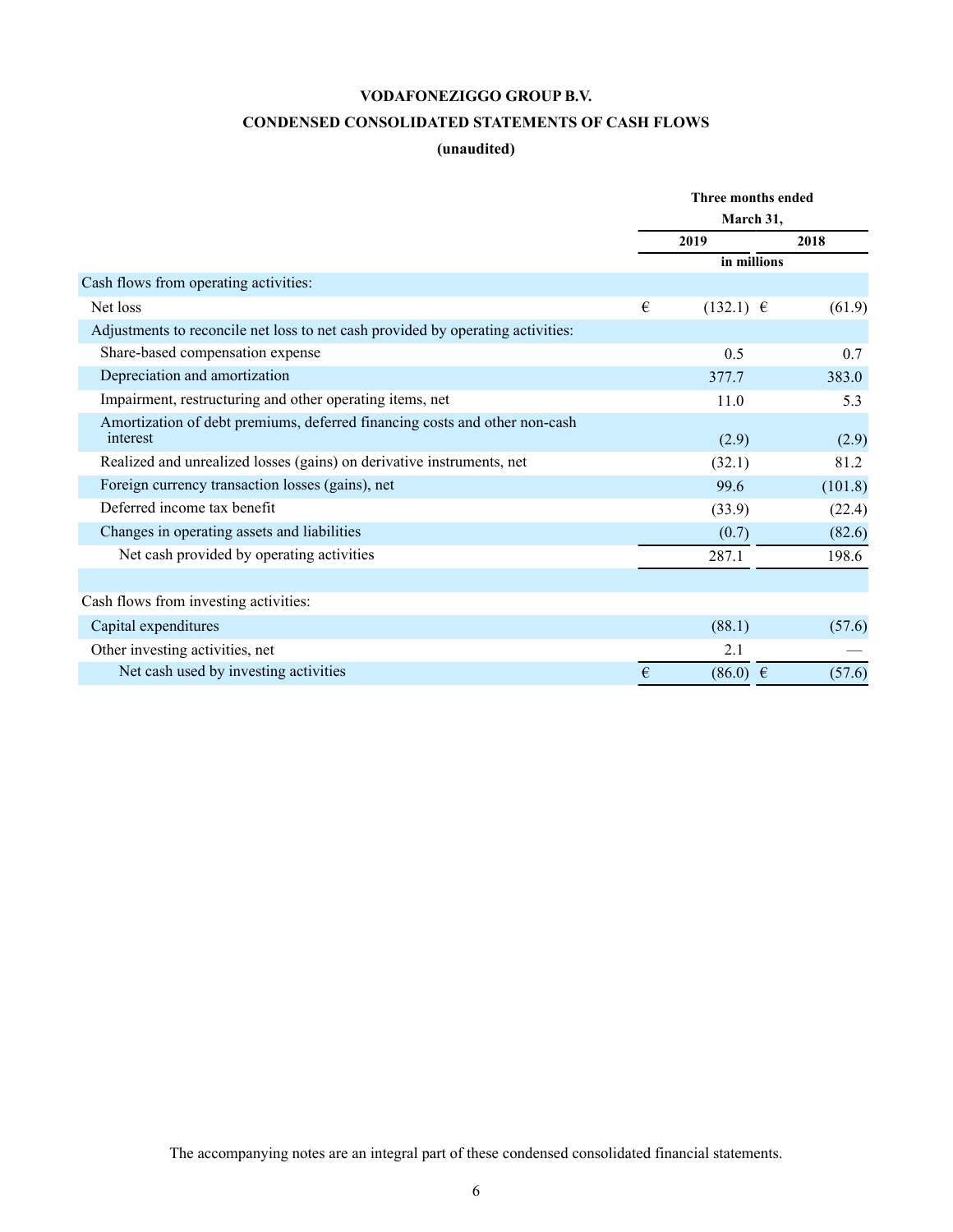# **CONDENSED CONSOLIDATED STATEMENTS OF CASH FLOWS — (Continued)**

# **(unaudited)**

|                                                                         | Three months ended |               |            |         |  |
|-------------------------------------------------------------------------|--------------------|---------------|------------|---------|--|
|                                                                         | March 31,          |               |            |         |  |
|                                                                         |                    |               | 2018       |         |  |
|                                                                         |                    | in millions   |            |         |  |
| Cash flows from financing activities:                                   |                    |               |            |         |  |
| Repayments of third-party debt                                          | $\epsilon$         | $(323.2) \in$ |            | (223.1) |  |
| Borrowings of third-party debt                                          |                    | 169.3         |            | 162.9   |  |
| Related-party payments, net                                             |                    | (0.2)         |            | (0.6)   |  |
| Other financing activities, net                                         |                    | (0.2)         |            | 0.7     |  |
| Net cash used by financing activities                                   |                    | (154.3)       |            | (60.1)  |  |
|                                                                         |                    |               |            |         |  |
| Effect of exchange rate changes on cash and restricted cash             |                    | 0.6           |            | (0.1)   |  |
|                                                                         |                    |               |            |         |  |
| Net increase in cash and cash equivalents and restricted cash           |                    | 47.4          |            | 80.8    |  |
|                                                                         |                    |               |            |         |  |
| Cash and cash equivalents and restricted cash:                          |                    |               |            |         |  |
| Beginning of period                                                     |                    | 241.6         |            | 276.9   |  |
| End of period                                                           | $\epsilon$         | 289.0         | $\epsilon$ | 357.7   |  |
|                                                                         |                    |               |            |         |  |
| Cash paid for third-party interest                                      | €                  | 189.6         | €          | 179.6   |  |
| Cash paid for related-party interest                                    | $\epsilon$         | 11.1          | €          | 24.6    |  |
|                                                                         |                    |               |            |         |  |
| Details of end of period cash and cash equivalents and restricted cash: |                    |               |            |         |  |
| Cash and cash equivalents                                               | €                  | 288.2         | €          | 355.2   |  |
| Restricted cash included in other current assets                        |                    | 0.8           |            | 2.5     |  |
| Total cash and cash equivalents and restricted cash                     | €                  | 289.0         | €          | 357.7   |  |
|                                                                         |                    |               |            |         |  |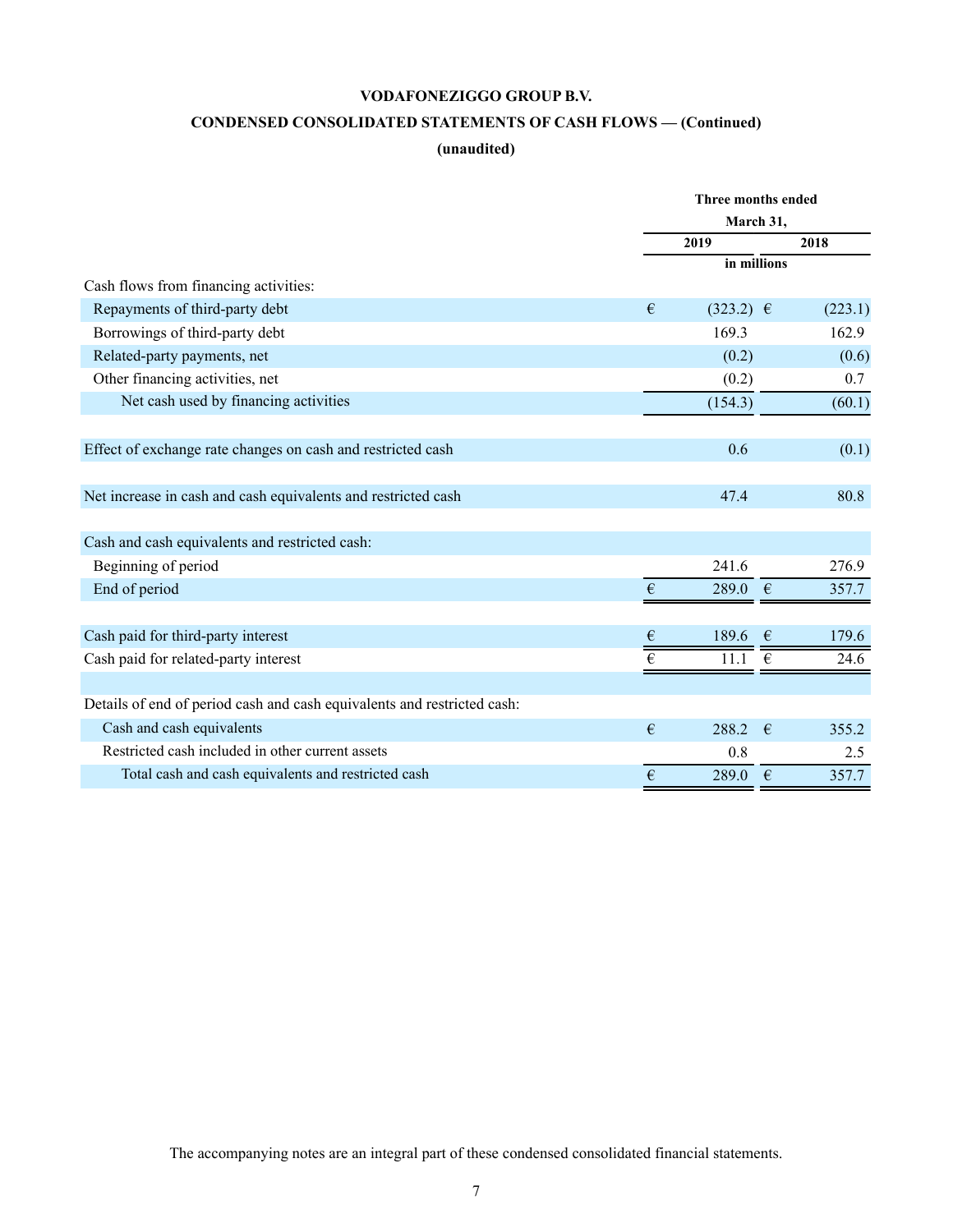# **(1) Basis of Presentation**

VodafoneZiggo Group B.V. (**VodafoneZiggo**) provides video, broadband internet, fixed-line telephony and mobile services to residential and business customers in the Netherlands. The primary subsidiaries of VodafoneZiggo include (i) Ziggo Holding B.V. and its subsidiaries, including Ziggo Services B.V. (**Ziggo Services**) and (ii) Vodafone Libertel B.V. (**Vodafone NL**). In these notes, the terms "we," "our," "our company" and "us" may refer, as the context requires, to VodafoneZiggo or collectively to VodafoneZiggo and its subsidiaries.

VodafoneZiggo is a wholly-owned subsidiary of VodafoneZiggo Group Holding B.V. (**VodafoneZiggo Group Holding**). VodafoneZiggo Group Holding is a 50:50 joint venture (the **VodafoneZiggo JV**) between Vodafone Group Plc (**Vodafone**) and Liberty Global plc (**Liberty Global**) (each a "**Shareholder**").

Our unaudited condensed consolidated financial statements have been prepared in accordance with accounting principles generally accepted in the United States (**U.S. GAAP**) and do not include all of the information required by U.S. GAAP for complete financial statements. In the opinion of management, these financial statements reflect all adjustments (consisting of normal recurring adjustments) necessary for a fair presentation of the results of operations for the interim periods presented. The results of operations for any interim period are not necessarily indicative of results for the full year. These unaudited condensed consolidated financial statements should be read in conjunction with our 2018 consolidated financial statements and notes thereto included in our 2018 annual report.

The preparation of financial statements in conformity with U.S. GAAP requires management to make estimates and assumptions that affect the reported amounts of assets and liabilities at the date of the financial statements and the reported amounts of revenue and expenses during the reporting period. Estimates and assumptions are used in accounting for, among other things, the valuation of acquisition-related assets and liabilities, allowances for uncollectible accounts, certain components of revenue, programming and copyright costs, deferred income taxes and related valuation allowances, loss contingencies, fair value measurements, impairment assessments, capitalization of internal costs associated with construction and installation activities, useful lives of long-lived assets, share-based compensation and actuarial liabilities associated with certain benefit plans. Actual results could differ from those estimates.

Our functional currency is the euro (**€**). Unless otherwise indicated, convenience translations into euros are calculated as of March 31, 2019.

Certain prior period amounts have been reclassified to conform to the current period presentation.

These unaudited condensed consolidated financial statements reflect our consideration of the accounting and disclosure implications of subsequent events through May 24, 2019, the date of issuance.

### **(2) Accounting Changes and Recent Accounting Pronouncements**

### *Accounting Changes*

### *ASU 2016-02*

In February 2016, the Financial Accounting Standards Board (**FASB**) issued Accounting Standards Update (ASU) No. 2016-02, Leases (**ASU 2016-02)**, which, for most leases, results in lessees recognizing right-of-use (**ROU**) assets and lease liabilities on the balance sheet. ASU 2016-02, as amended by ASU No. 2018-11, *Targeted Improvements*, requires lessees and lessors to recognize and measure leases at the beginning of the earliest period presented using one of two modified retrospective approaches. A number of optional practical expedients may be applied in transition. We adopted ASU 2016-02 on January 1, 2019.

The main impact of the adoption of ASU 2016-02 relates to the recognition of ROU assets and lease liabilities on our consolidated balance sheet for those leases classified as operating leases under previous U.S. GAAP. We have applied the practical expedients that permit us not to reassess (i) whether expired or existing contracts contain a lease under the new standard, (ii) the lease classification for expired or existing leases or (iii) whether previously-capitalized initial direct costs would qualify for capitalization under the new standard. In addition, we have not used hindsight during transition.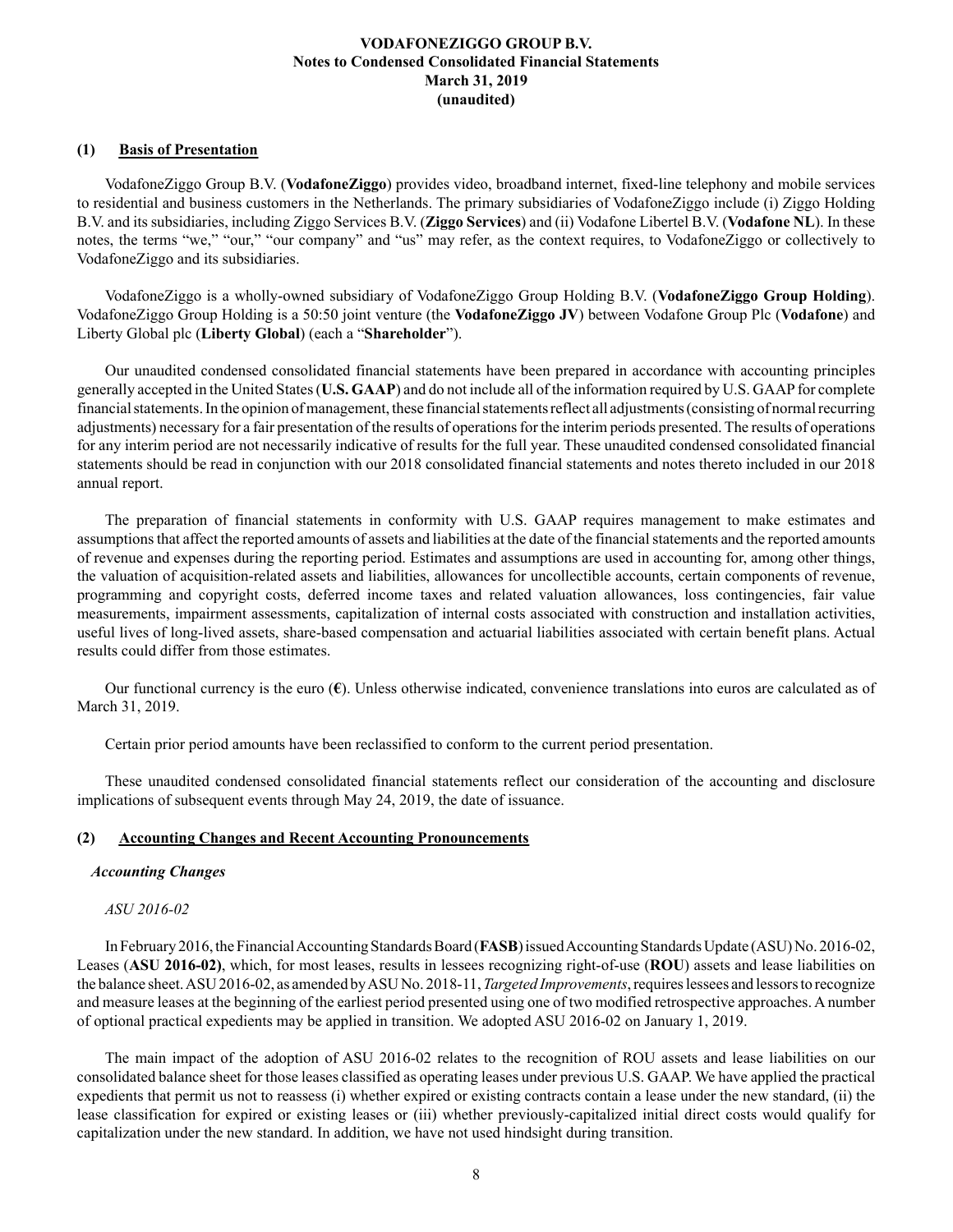Upon adoption of ASU 2016-02, on January 1, 2019, we recorded (i) ROU assets of  $\epsilon$ 486.7 million and lease liabilities of €494.8 million related to operating leases, (ii) ROU assets of €7.9 million and lease liabilities of €7.7 million related to finance leases and (iii) an increase to our owner's equity of  $\epsilon 0.2$  million. In addition, (i) we reclassified our existing prepaid lease expense, accrued lease expense, lease incentive liabilities, resulting in a net reduction of our ROU assets of €6.3 million, and (ii) restructuring liabilities related to operating leases of €1.7 million are now reflected as operating lease liabilities. The adoption of ASU 2016-02 did not have a significant impact on our consolidated statements of operations or cash flows for the three months ended March 31, 2019.

We have implemented a new lease accounting system and related internal controls over financial reporting to meet the requirements of ASU 2016-02.

For additional information regarding our leases, see note 8.

### *Recent Accounting Pronouncements*

*ASU 2018-15* 

In August 2018, the FASB issued ASU No. 2018-15, *Customer's Accounting for Implementation Costs Incurred in a Cloud Computing Arrangement that is a Service Contract* (**ASU 2018-15**), which requires entities to defer implementation costs incurred that are related to the application development stage in a cloud computing arrangement that is a service contract. Deferred implementation costs will be amortized over the term of the cloud computing arrangement and presented in the same expense line item as the cloud computing arrangement. All other implementation costs will be expensed as incurred. ASU 2018-15 is effective for annual reporting periods beginning after December 15, 2020, including interim periods within those fiscal years, with early adoption permitted. We are currently evaluating the effect that ASU 2018-15 will have on our consolidated financial statements.

*ASU 2019-02*

In March 2019, the FASB issued ASU No. 2019-02, *Improvements to Accounting for Costs of Films and License Agreements for Program Materials* (**ASU 2019-02**), which aligns the accounting for production costs of an episodic television series with the accounting for production costs of films. ASU 2019-02 removes the existing constraint that restricts capitalization of production costs to contracted revenue for episodic television series. The amended guidance also requires entities to test a film or license agreement for impairment at the film group level, addresses cash flow classification and provides new disclosure requirements. ASU 2019-02 is effective for annual reporting periods beginning after December 15, 2020, including interim periods within those fiscal years, with early adoption permitted. We are currently evaluating the effect that ASU 2019-02 will have on our consolidated financial statements.

### **(3) Revenue Recognition and Related Costs**

### *Contract Balances*

The timing of revenue recognition may differ from the timing of invoicing our customers. We record a trade receivable when we have transferred goods or services to a customer but have not yet received payment. Our trade receivables are reported net of an allowance for doubtful accounts. Such allowance aggregated  $\epsilon$ 33.5 million and  $\epsilon$ 30.6 million at March 31, 2019 and December 31, 2018, respectively.

If we transfer goods or services to a customer but do not have an unconditional right to payment, we record a contract asset. Contract assets typically arise from the uniform recognition of introductory promotional discounts or the delivery of a handset that is paid for over the duration of the contract period. Our contract assets were  $\epsilon$ 225.0 million and  $\epsilon$ 224.8 million as of March 31, 2019 and December 31, 2018, respectively.

We record deferred revenue when we receive payment prior to transferring goods or services to a customer. We primarily defer revenue for (i) installation and other upfront services and (ii) other services that are invoiced prior to when services are provided. Our deferred revenue balances were €177.6 million and €181.0 million as of March 31, 2019 and December 31, 2018, respectively. The current and long-term portions of our deferred revenue balance are included within deferred revenue and advance payment from subscribers and others and other long-term liabilities, respectively, in our condensed consolidated balance sheets.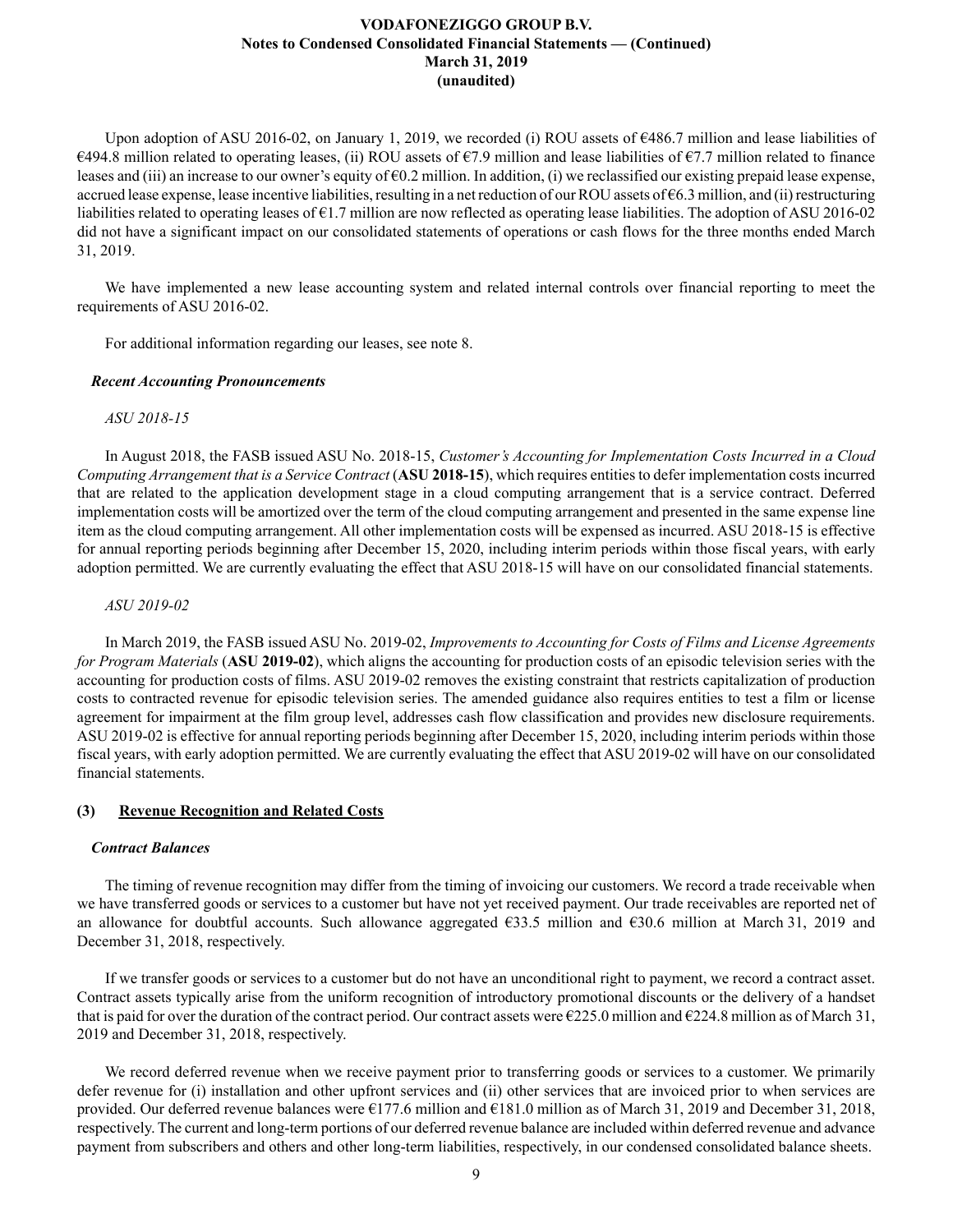### *Contract Costs*

Our aggregate assets associated with incremental costs to obtain a contract and contract fulfillment costs were €86.5 million and €85.1 million at March 31, 2019 and December 31, 2018, respectively. The current and long-term portions of our assets related to contract costs are included within other current assets, net and other assets, net, respectively, in our condensed consolidated balance sheets. We recorded amortization of  $\epsilon$ 22.4 million and  $\epsilon$ 18.5 million during the three months ended March 31, 2019 and 2018, respectively, related to these assets, included in programming and other direct costs of service expenses and other operating expenses.

# *Unsatisfied Performance Obligations*

A large portion of our revenue is derived from customers who are not subject to contracts. Revenue from customers who are subject to contracts will be recognized over the term of such contracts, which is generally 12 or 24 months for our residential service and mobile contracts and one to five years for our B2B contracts.

### **(4) Derivative Instruments**

 $\mathcal{L}$  , we have the set of  $\mathcal{L}$ 

In general, we seek to enter into derivative instruments to protect against (i) increases in the interest rates on our variable-rate debt and (ii) foreign currency movements with respect to borrowings that are denominated in a currency other than our functional currency. In this regard, we have entered into various derivative instruments to manage interest rate exposure and foreign currency exposure with respect to the United States (**U.S.**) dollar.

|                                                              | <b>March 31, 2019</b> |         |            |                  |            |              |                 | December 31, 2018 |               |            |              |
|--------------------------------------------------------------|-----------------------|---------|------------|------------------|------------|--------------|-----------------|-------------------|---------------|------------|--------------|
|                                                              |                       | Current |            | Long-term $(a)$  |            | <b>Total</b> | Current         |                   | Long-term (a) |            | <b>Total</b> |
|                                                              |                       |         |            |                  |            | in millions  |                 |                   |               |            |              |
| Assets:                                                      |                       |         |            |                  |            |              |                 |                   |               |            |              |
| Cross-currency and interest rate<br>derivative contracts (b) | €                     | 76.8 €  |            | 90.8 $\in$       |            | $167.6 \t∈$  | 74.1 $\epsilon$ |                   | 73.4          | $\epsilon$ | 147.5        |
| Foreign currency forward<br>contracts                        |                       | 0.4     |            |                  |            | 0.4          | 0.4             |                   |               |            | 0.4          |
| Total                                                        | €                     | 77.2    | €          | 90.8             | $\epsilon$ | $168.0 \in$  | 74.5 $\epsilon$ |                   | 73.4          | €          | 147.9        |
| Liabilities:                                                 |                       |         |            |                  |            |              |                 |                   |               |            |              |
| Cross-currency and interest rate<br>derivative contracts (b) | €                     | 99.4    | $\epsilon$ | 379.6 $\epsilon$ |            | $479.0 \in$  | 71.9            | $\epsilon$        | 395.2         | $\epsilon$ | 467.1        |

The following table provides details of the fair values of our derivative instrument assets and liabilities:

(a) Our long-term derivative assets and liabilities are included in other assets, net, and other long-term liabilities, respectively, in our condensed consolidated balance sheets.

(b) We consider credit risk relating to our and our counterparties' nonperformance in the fair value assessment of our derivative instruments. In all cases, the adjustments take into account offsetting liability or asset positions. The changes in the credit risk valuation adjustments associated with our cross-currency and interest rate derivative contracts resulted in a net gain (loss) of ( $641.5$  million) and  $641.1$  million during the three months ended March 31, 2019 and 2018, respectively. These amounts are included in realized and unrealized gains (losses) on derivative instruments, net, in our condensed consolidated statements of operations. For further information regarding our fair value measurements, see note 5.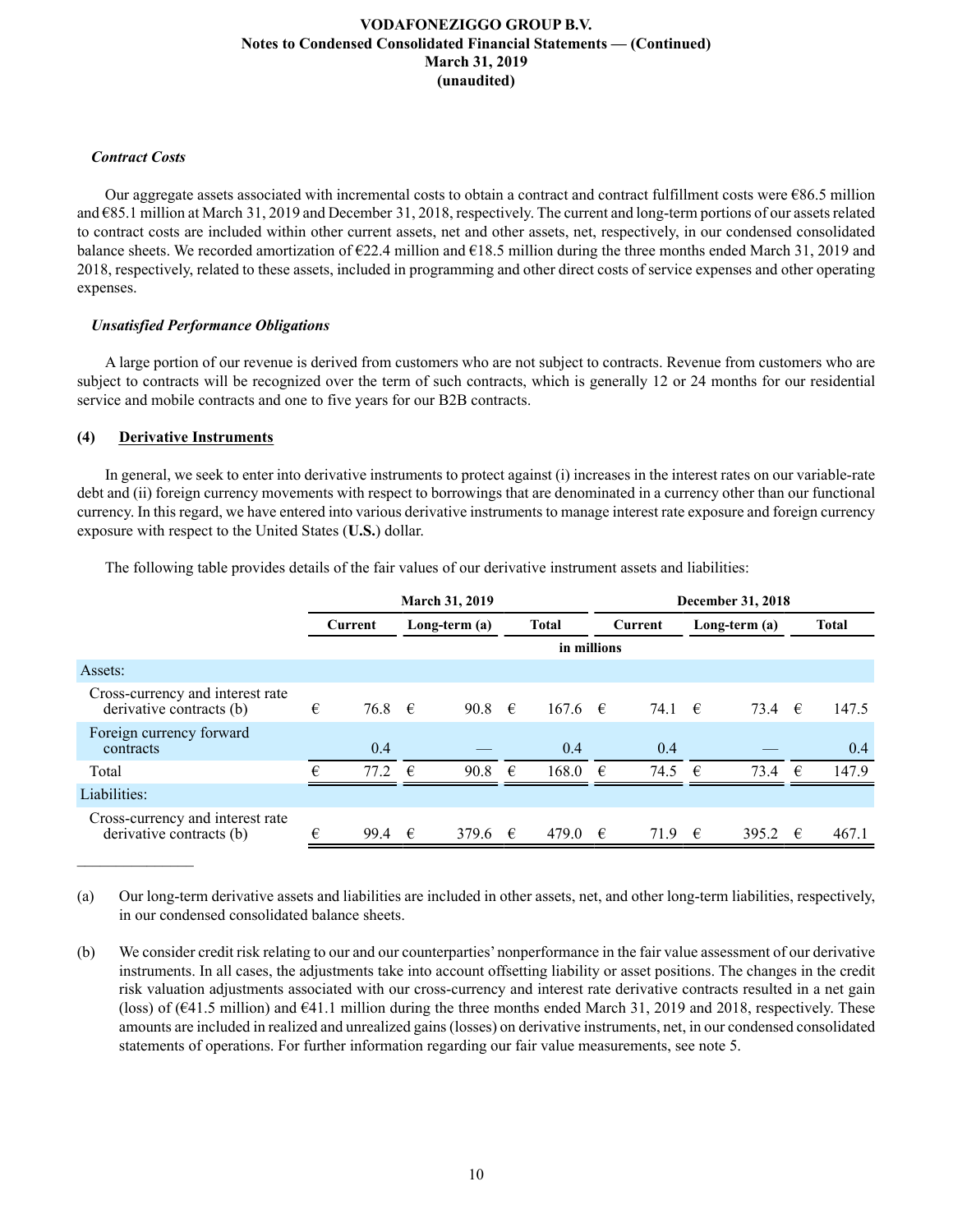The details of our realized and unrealized gains (losses) on derivative instruments, net, are as follows:

|                                                       |   | Three months ended<br>March 31, |             |        |  |  |  |
|-------------------------------------------------------|---|---------------------------------|-------------|--------|--|--|--|
|                                                       |   |                                 |             |        |  |  |  |
|                                                       |   | 2019                            | 2018        |        |  |  |  |
|                                                       |   |                                 | in millions |        |  |  |  |
| Cross-currency and interest rate derivative contracts | € | 32.3 $\epsilon$                 |             | (82.5) |  |  |  |
| Foreign currency forward contracts                    |   | (0.2)                           |             | 1.3    |  |  |  |
| Total                                                 | ₽ | 32.1                            | €           | (81.2) |  |  |  |

The net cash received or paid related to our derivative instruments is classified as an operating, investing or financing activity in our condensed consolidated statements of cash flows based on the objective of the derivative instrument and the classification of the applicable underlying cash flows. For derivative contracts that are terminated prior to maturity, the cash paid or received upon termination that relates to future periods is classified as a financing activity. The classification of these net cash inflows is as follows:

|                      |   | Three months ended |           |      |  |
|----------------------|---|--------------------|-----------|------|--|
|                      |   |                    | March 31, |      |  |
|                      |   | 2019               |           | 2018 |  |
|                      |   | in millions        |           |      |  |
|                      |   |                    |           |      |  |
| Operating activities | € | 23.8 $\in$         |           | 12.1 |  |
| Financing activities |   |                    |           | 1.4  |  |
| Total                |   | 23.8               | €         | 13.5 |  |

# *Counterparty Credit Risk*

We are exposed to the risk that the counterparties to our derivative instruments will default on their obligations to us. We manage these credit risks through the evaluation and monitoring of the creditworthiness of and concentration of risk with the respective counterparties. In this regard, credit risk associated with our derivative instruments is spread across a relatively broad counterparty base of banks and financial institutions. Collateral is generally not posted by either party under our derivative instruments. At March 31, 2019, our exposure to counterparty credit risk included derivative assets with an aggregate fair value of €14.8 million.

### **Details of our Derivative Instruments**

### *Cross-currency Swaps*

We seek to match the denomination of our and our subsidiaries' borrowings with our functional currency, market conditions or other factors may cause us to enter into borrowing arrangements that are not denominated in our functional currency (unmatched debt). Our policy is generally to provide for an economic hedge against foreign currency exchange rate movements by using derivative instruments to synthetically convert unmatched debt into the applicable underlying currency. At March 31, 2019, substantially all of our debt was either directly or synthetically matched to our functional currency. The following table sets forth the total notional amounts and the related weighted average remaining contractual life of our cross-currency swap contracts at March 31, 2019:

| Notional amount due from counterparty (in millions) (a) | 7.550.0   |
|---------------------------------------------------------|-----------|
| Notional amount due to counterparty (in millions)       | 6.449.7   |
| Weighted average remaining life                         | 5.8 years |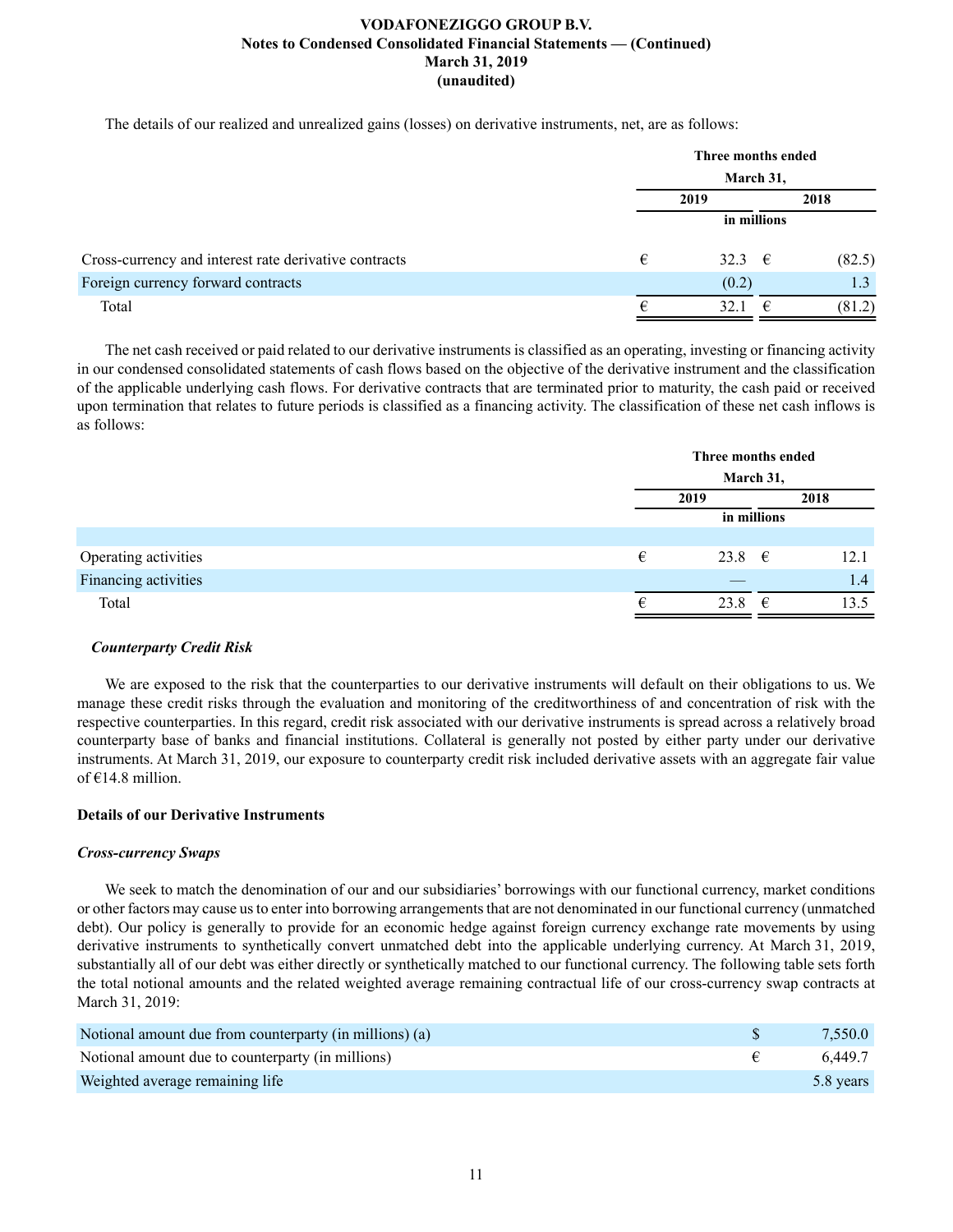(a) Includes certain derivative instruments that do not involve the exchange of notional amounts at the inception and maturity of the instruments. Accordingly, the only cash flows associated with these derivative instruments are interest-related payments and receipts. At March 31, 2019, the total euro equivalent of the notional amounts of these derivative instruments was  $\text{\large} \in 1,782.4$  million.

### *Interest Rate Derivative Contracts*

As noted above, we enter into interest rate swaps to protect against increases in the interest rates on our variable-rate debt. Pursuant to these derivative instruments, we typically pay fixed interest rates and receive variable interest rates on specified notional amounts. At March 31, 2019, the notional amounts due from counterparties was €2,692.4 million and the related weighted average remaining contractual life of our interest rate swap contracts was 6.1 years.

### *Basis Swaps*

 $\mathcal{L}$  and  $\mathcal{L}$  and  $\mathcal{L}$ 

Our basis swaps involve the exchange of attributes used to calculate our floating interest rates, including (i) the benchmark rate, (ii) the underlying currency and/or (iii) the borrowing period. We typically enter into these swaps to optimize our interest rate profile based on our current evaluations of yield curves, our risk management policies and other factors. At March 31, 2019, the euro equivalent of the notional amount due from the counterparty was  $\epsilon$ 2,771.6 million and the related weighted average remaining contractual life of our interest basis swap contracts was 0.5 years.

### *Impact of Derivative Instruments on Borrowing Costs*

The impact of the derivative instruments that mitigate our foreign currency and interest rate risk, as described above, was a decrease of 14 basis points to our borrowing costs as of March 31, 2019.

### *Foreign Currency Forwards*

We enter into foreign currency forward contracts with respect to non-functional currency exposure. At March 31, 2019, the euro equivalent of the notional amount of our foreign currency forward contracts was  $\epsilon$ 33.6 million.

### **(5) Fair Value Measurements**

We use the fair value method to account for our derivative instruments. The reported fair values of these derivative instruments as of March 31, 2019 likely will not represent the value that will be paid or received upon the ultimate settlement or disposition of these assets and liabilities. We expect that the values realized generally will be based on market conditions at the time of settlement, which may occur at the maturity of the derivative instrument or at the time of the repayment or refinancing of the underlying debt instrument.

U.S. GAAP provides for a fair value hierarchy that prioritizes the inputs to valuation techniques used to measure fair value into three broad levels. Level 1 inputs are quoted market prices in active markets for identical assets or liabilities that the reporting entity has the ability to access at the measurement date. Level 2 inputs are inputs other than quoted market prices included within Level 1 that are observable for the asset or liability, either directly or indirectly. Level 3 inputs are unobservable inputs for the asset or liability. We record transfers of assets or liabilities into or out of Levels 1, 2 or 3 at the beginning of the quarter during which the transfer occurred. During the three months ended March 31, 2019, no such transfers were made.

All of our Level 2 inputs (interest rate futures and swap rates) and certain of our Level 3 inputs (credit spreads) are obtained from pricing services. These inputs, or interpolations or extrapolations thereof, are used in our internal models to calculate, among other items, yield curves and forward interest and currency rates. In the normal course of business, we receive market value assessments from the counterparties to our derivative contracts. Although we compare these assessments to our internal valuations and investigate unexpected differences, we do not otherwise rely on counterparty quotes to determine the fair values of our derivative instruments. The midpoints of applicable bid and ask ranges generally are used as inputs for our internal valuations.

In order to manage our interest rate and foreign currency exchange risk, we have entered into various derivative instruments as further described in note 4. The recurring fair value measurements of these instruments are determined using discounted cash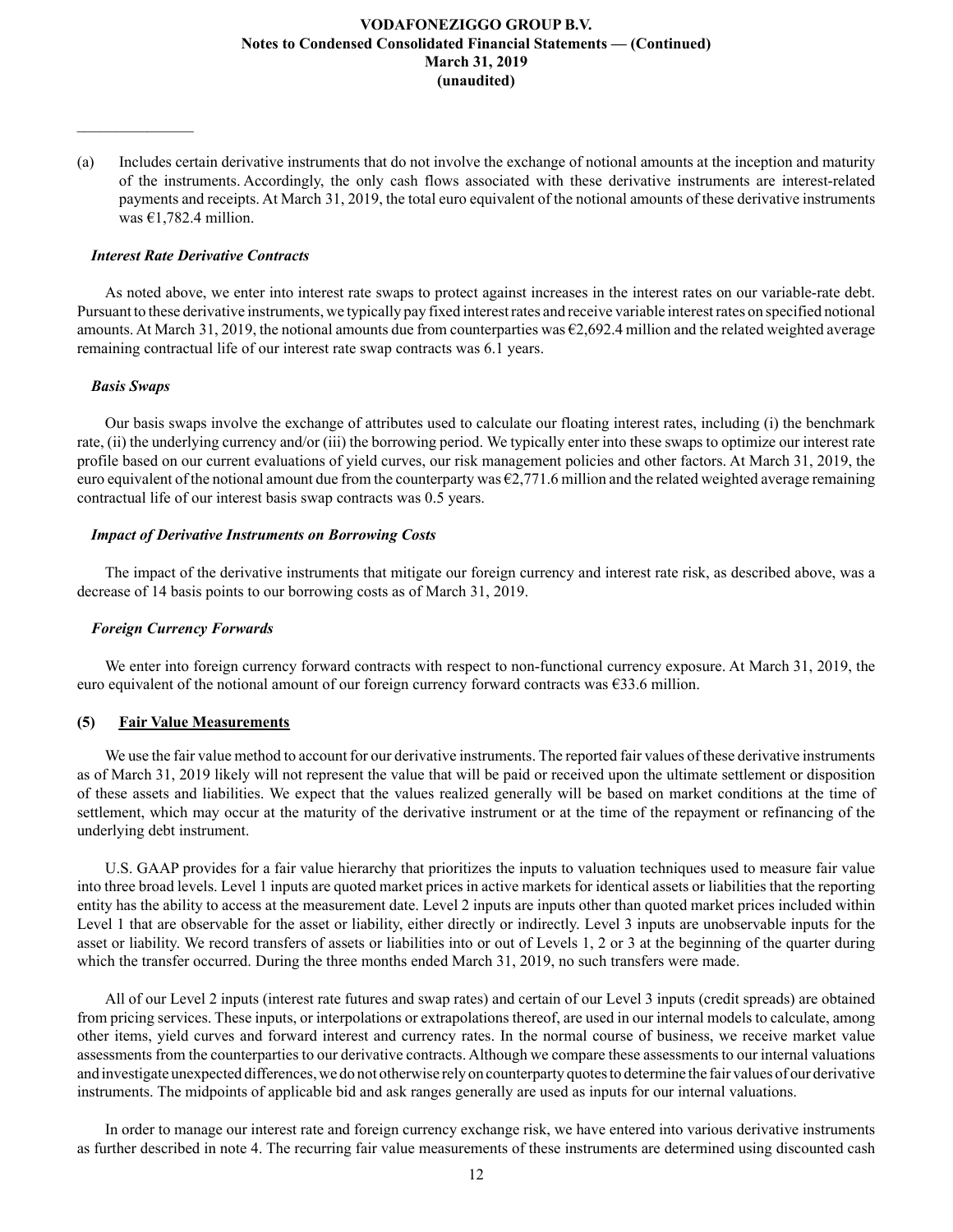flow models. Most of the inputs to these discounted cash flow models consist of, or are derived from, observable Level 2 data for substantially the full term of these instruments. This observable data mostly includes interest rate futures and swap rates, which are retrieved or derived from available market data. Although we may extrapolate or interpolate this data, we do not otherwise alter this data in performing our valuations. We incorporate a credit risk valuation adjustment in our fair value measurements to estimate the impact of both our own nonperformance risk and the nonperformance risk of our counterparties. Our and our counterparties' credit spreads represent our most significant Level 3 inputs, and these inputs are used to derive the credit risk valuation adjustments with respect to these instruments. As we would not expect changes in our or our counterparties' credit spreads to have a significant impact on the valuations of these instruments, we have determined that these valuations fall under Level 2 of the fair value hierarchy. Our credit risk valuation adjustments with respect to our cross-currency and interest rate swaps are quantified and further explained in note 4.

Fair value measurements are also used in connection with nonrecurring valuations performed in connection with impairment assessments and acquisition accounting. We did not perform significant nonrecurring fair value measurements during the three months ended March 31, 2019.

### **(6) Long-lived Assets**

### *Property and Equipment, Net*

The details of our property and equipment and the related accumulated depreciation are set forth below:

|                                       | March 31, |             | December 31, |
|---------------------------------------|-----------|-------------|--------------|
|                                       |           | 2019        | 2018         |
|                                       |           | in millions |              |
|                                       |           |             |              |
| Distribution systems                  | €         | 5,309.9 €   | 5,226.7      |
| Customer premises equipment           |           | 793.0       | 753.0        |
| Support equipment, buildings and land |           | 1,145.1     | 1,129.9      |
|                                       |           | 7,248.0     | 7,109.6      |
| Accumulated depreciation              |           | (1,987.9)   | (1,788.7)    |
| Total property and equipment, net     | €         | 5,260.1 €   | 5,320.9      |

During the three months ended March 31, 2019 and 2018, we recorded non-cash increases to our property and equipment related to vendor financing arrangements of €139.6 million and €125.8 million, respectively, which exclude related VAT of €11.6 million and €7.0 million, respectively, that was also financed by our vendors under these arrangements.

### *Goodwill*

There were no changes in the carrying amount of our goodwill during the three months ended March 31, 2019.

Our mobile and fixed-line operations are experiencing significant competition. In particular, our mobile operations continue to experience pressure on pricing, characterized by aggressive promotion campaigns, heavy marketing spend and increasing our unlimited data bundles. In light of these factors, as well as regulatory and economic factors, we could conclude in future periods that an impairment of goodwill and, to a lesser extent, long-lived assets, is required. Any such impairment of goodwill or longlived assets could be significant.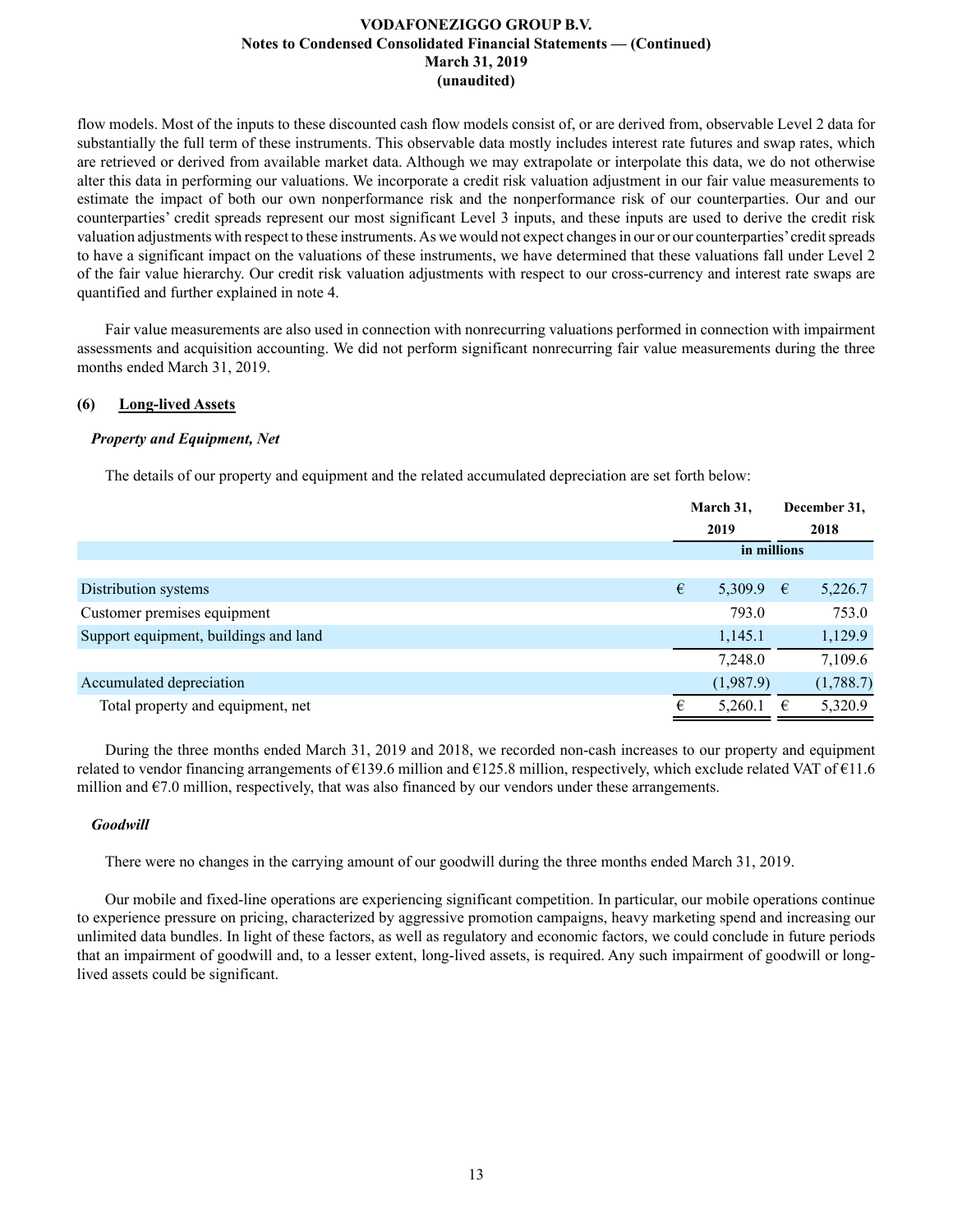# *Intangible Assets Subject to Amortization, Net*

The details of our intangible assets subject to amortization are set forth below:

|                        |                             |   | <b>March 31, 2019</b>       |                                  | <b>December 31, 2018</b> |                             |            |                             |   |                                  |
|------------------------|-----------------------------|---|-----------------------------|----------------------------------|--------------------------|-----------------------------|------------|-----------------------------|---|----------------------------------|
|                        | Gross<br>carrying<br>amount |   | Accumulated<br>amortization | <b>Net</b><br>carrying<br>amount |                          | Gross<br>carrying<br>amount |            | Accumulated<br>amortization |   | <b>Net</b><br>carrying<br>amount |
|                        |                             |   |                             | in millions                      |                          |                             |            |                             |   |                                  |
|                        |                             |   |                             |                                  |                          |                             |            |                             |   |                                  |
| Customer relationships | 6,440.0                     | € | $(1,167.2) \in 5,272.8$     |                                  |                          | 6,440.0                     | €          | (1,039.8)                   | € | 5,400.2                          |
| Licenses               | 1,078.8                     |   | (194.7)                     | 884.1                            |                          | 1,078.9                     |            | (173.4)                     |   | 905.5                            |
| Trade name             | 270.0                       |   | (24.3)                      | 245.7                            |                          | 270.0                       |            | (21.6)                      |   | 248.4                            |
| Total                  | € 7,788.8                   | € | (1,386.2)                   | 6,402.6                          |                          | & 7,788.9                   | $\epsilon$ | (1,234.8)                   | € | 6,554.1                          |

# **(7) Debt**

**\_\_\_\_\_\_\_\_\_\_\_\_\_\_\_\_**

The euro equivalents of the components of our third-party debt are as follows:

|                                                                                                           | <b>March 31, 2019</b>                       |                                     |                        | <b>Principal amount</b> |
|-----------------------------------------------------------------------------------------------------------|---------------------------------------------|-------------------------------------|------------------------|-------------------------|
|                                                                                                           | Weighted<br>average<br>interest rate<br>(a) | Unused<br>borrowing<br>capacity (b) | March 31.<br>2019      | December 31,<br>2018    |
|                                                                                                           |                                             |                                     | in millions            |                         |
| Subsidiaries:                                                                                             |                                             |                                     |                        |                         |
| Senior and Senior Secured Notes (c)                                                                       | 5.28% €                                     |                                     | 5,485.7                | 5,431.4                 |
| <b>Credit Facilities</b>                                                                                  | 3.99%                                       | 800.0                               | 4,500.2<br>€           | 4,455.0<br>€            |
| Vendor financing (d)                                                                                      | 1.91%                                       |                                     | 999.5                  | 999.3                   |
| Total principal amount of third-party debt before<br>premiums, discounts and deferred financing costs (e) | 4.45% €                                     | 800.0                               | 10,985.4<br>$\epsilon$ | 10,885.7<br>€           |

- (a) Represents the weighted average interest rate in effect at March 31, 2019 for all borrowings outstanding pursuant to each debt instrument, including any applicable margin. The interest rates presented represent stated rates and do not include the impact of derivative instruments, deferred financing costs, original issue premiums or discounts and commitment fees, all of which affect our overall cost of borrowing. Including the effects of derivative instruments, original issue premiums or discounts and commitment fees, but excluding the impact of deferred financing costs, the weighted average interest rate on our aggregate third-party variable- and fixed-rate indebtedness was 4.4% at March 31, 2019. For additional information regarding our derivative instruments, see note 4.
- (b) Unused borrowing capacity represents the maximum availability under the Credit Facilities at March 31, 2019 without regard to covenant compliance calculations or other conditions precedent to borrowing. At March 31, 2019, based on the most restrictive applicable leverage covenants and leverage-based restricted payment tests, the full € 800.0 million of unused borrowing capacity was available to be borrowed and there were no restrictions on our ability to make loans or distributions from this availability. Upon completion of the relevant March 31, 2019 compliance reporting requirements and based on the most restrictive applicable leverage covenants and leverage-based restricted payment tests, without considering any actual or potential changes to our borrowing levels or any amounts loaned or distributed subsequent to March 31, 2019, we expect that €577.0 million of unused borrowing capacity will be available to be borrowed and that there will be no restrictions with respect to loans or distributions from this availability.
- (c) For information regarding a financing transaction that we completed subsequent to March 31, 2019, see note 14.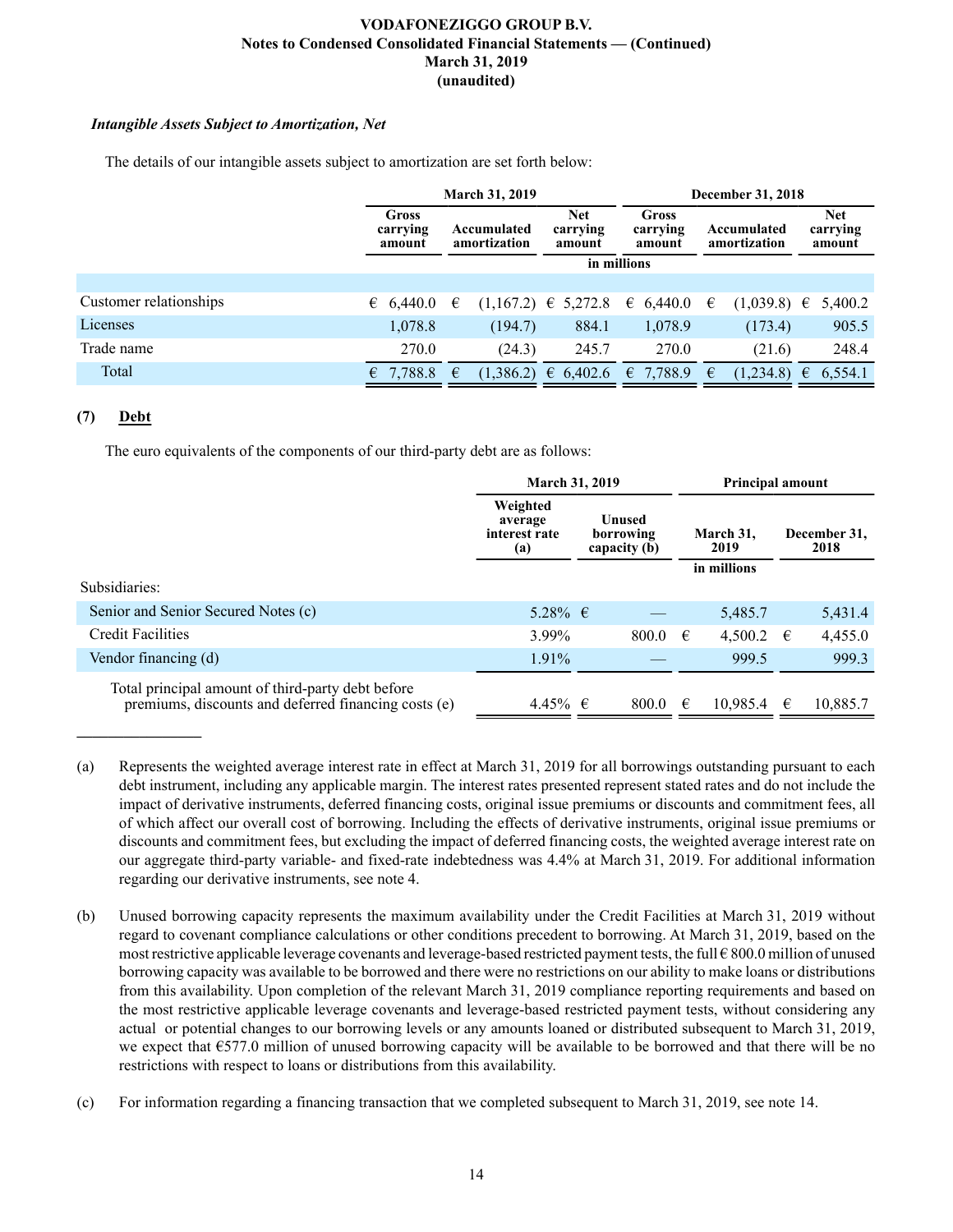- (d) Represents amounts owed pursuant to interest-bearing vendor financing arrangements that are primarily used to finance certain of our property and equipment additions and, to a lesser extent, certain of our operating expenses. These obligations are generally due within one year and include VAT that was paid on our behalf by the vendor. Repayments of vendor financing obligations are included in repayments of third-party debt and finance lease obligations in our condensed consolidated statements of cash flows.
- (e) At March 31, 2019 and December 31, 2018, our debt had an estimated fair value of  $\epsilon$ 11.0 billion and  $\epsilon$ 10.5 billion, respectively. The estimated fair values of our debt instruments are generally determined using the average of applicable bid and ask prices (mostly Level 1 of the fair value hierarchy) or, when quoted market prices are unavailable or not considered indicative of fair value, discounted cash flow models (mostly Level 2 of the fair value hierarchy). The discount rates used in the cash flow models are based on the market interest rates and estimated credit spreads, to the extent available, and other relevant factors. For additional information regarding fair value hierarchies, see note 5.

The following table provides a reconciliation of total third-party debt before premiums, discounts and deferred financing costs to total debt and finance lease obligations:

|                                                                                                       |   | March 31,   |   | December 31, |
|-------------------------------------------------------------------------------------------------------|---|-------------|---|--------------|
|                                                                                                       |   | 2019        |   | 2018         |
|                                                                                                       |   | in millions |   |              |
| Total principal amount of third-party debt before premiums, discounts<br>and deferred financing costs | € | 10,985.4    | € | 10,885.7     |
| Deferred financing costs, discounts and premiums, net                                                 |   | 44.0        |   | 47.7         |
| Total carrying amount of third-party debt                                                             |   | 11,029.4    |   | 10,933.4     |
| Third-party finance lease obligations (note 8)                                                        |   | 23.1        |   | 18.5         |
| Total third-party debt and finance lease obligations                                                  |   | 11,052.5    |   | 10,951.9     |
| Related-party debt and finance lease obligations (note 10)                                            |   | 1,600.0     |   | 1,600.2      |
| Total debt and finance lease obligations                                                              |   | 12,652.5    |   | 12,552.1     |
| Current maturities of debt and finance lease obligations                                              |   | (1,281.2)   |   | (1,205.9)    |
| Long-term debt and finance lease obligations                                                          | € | 11,371.3    | € | 11,346.2     |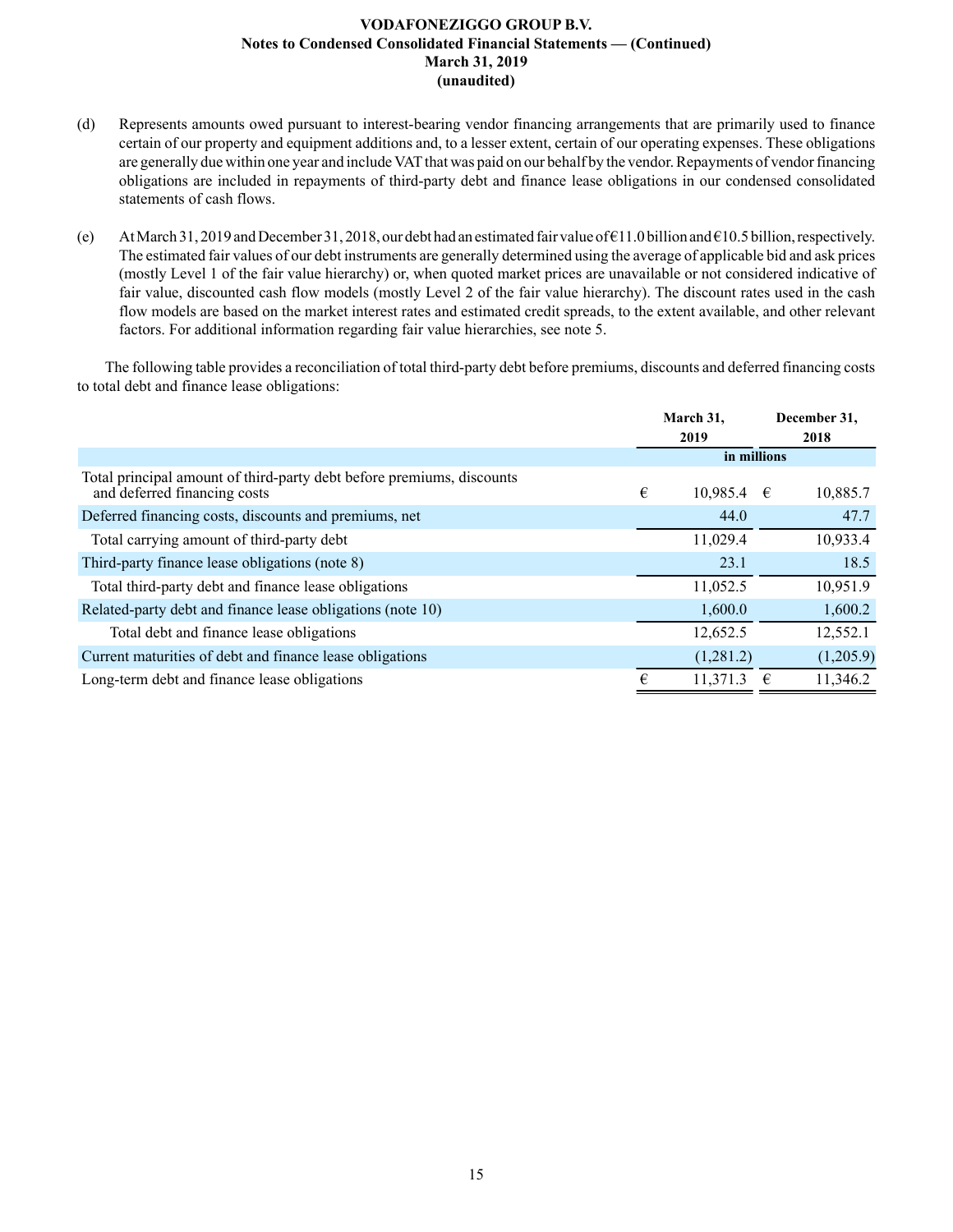# *Maturities of Debt*

The euro equivalents of the maturities of our debt as of March 31, 2019 are presented below:

|                                                       |            | Third-party |   | Related-<br>party |   | <b>Total</b> |
|-------------------------------------------------------|------------|-------------|---|-------------------|---|--------------|
|                                                       |            |             |   | in millions       |   |              |
| Year ending December 31:                              |            |             |   |                   |   |              |
| 2019 (remainder of year)                              | €          | 921.2       | € | 200.0             | € | 1,121.2      |
| 2020                                                  |            | 150.0       |   |                   |   | 150.0        |
| 2021                                                  |            |             |   |                   |   |              |
| 2022                                                  |            |             |   |                   |   |              |
| 2023                                                  |            |             |   |                   |   |              |
| 2024                                                  |            | 743.1       |   |                   |   | 743.1        |
| Thereafter                                            |            | 9,171.1     |   | 1,400.0           |   | 10,571.1     |
| Total debt maturities                                 |            | 10,985.4    |   | 1,600.0           |   | 12,585.4     |
| Deferred financing costs, discounts and premiums, net |            | 44.0        |   |                   |   | 44.0         |
| Total debt                                            | €          | 11,029.4    | € | 1,600.0           | € | 12,629.4     |
| Current portion                                       | $\epsilon$ | 1,072.1     | € | 200.0             | € | 1,272.1      |
| Noncurrent portion                                    | $\epsilon$ | 9,957.3     | € | 1,400.0           | € | 11,357.3     |

# **(8) Leases**

### *General*

We enter into operating and finance leases for network equipment, real estate, mobile site sharing and vehicles. We provide residual value guarantees on certain of our vehicle leases.

# *Policies*

For leases with a term greater than 12 months, we recognize on the lease commencement date (i) ROU assets representing our right to use an underlying asset and (ii) lease liabilities representing our obligation to make lease payments over the lease term. Lease and non-lease components in a contract are generally accounted for separately.

We initially measure lease liabilities at the present value of the remaining lease payments over the lease term. Options to extend or terminate the lease are included only when it is reasonably certain that we will exercise that option. As most of our leases do not provide enough information to determine an implicit interest rate, we generally use a portfolio level incremental borrowing rate in our present value calculation. We initially measure ROU assets at the value of the lease liability, plus any initial direct costs and prepaid lease payments, less any lease incentives received.

With respect to our finance leases, (i) ROU assets are generally depreciated on a straight-line basis over the shorter of the lease term or the useful life of the asset and (ii) interest expense on the lease liability is recorded using the effective interest method. Operating lease expense is recognized on a straight-line basis over the lease term. For leases with a term of 12 months or less (short-term leases), we do not recognize ROU assets or lease liabilities. Short-term lease expense is recognized on a straight-line basis over the lease term.

# *Lease Balances*

At March 31, 2019, the weighted average remaining lease terms for operating and finance leases were 8.1 years and 3.1 years, respectively, and the weighted average discount rates were 3.40% and 2.27%, respectively.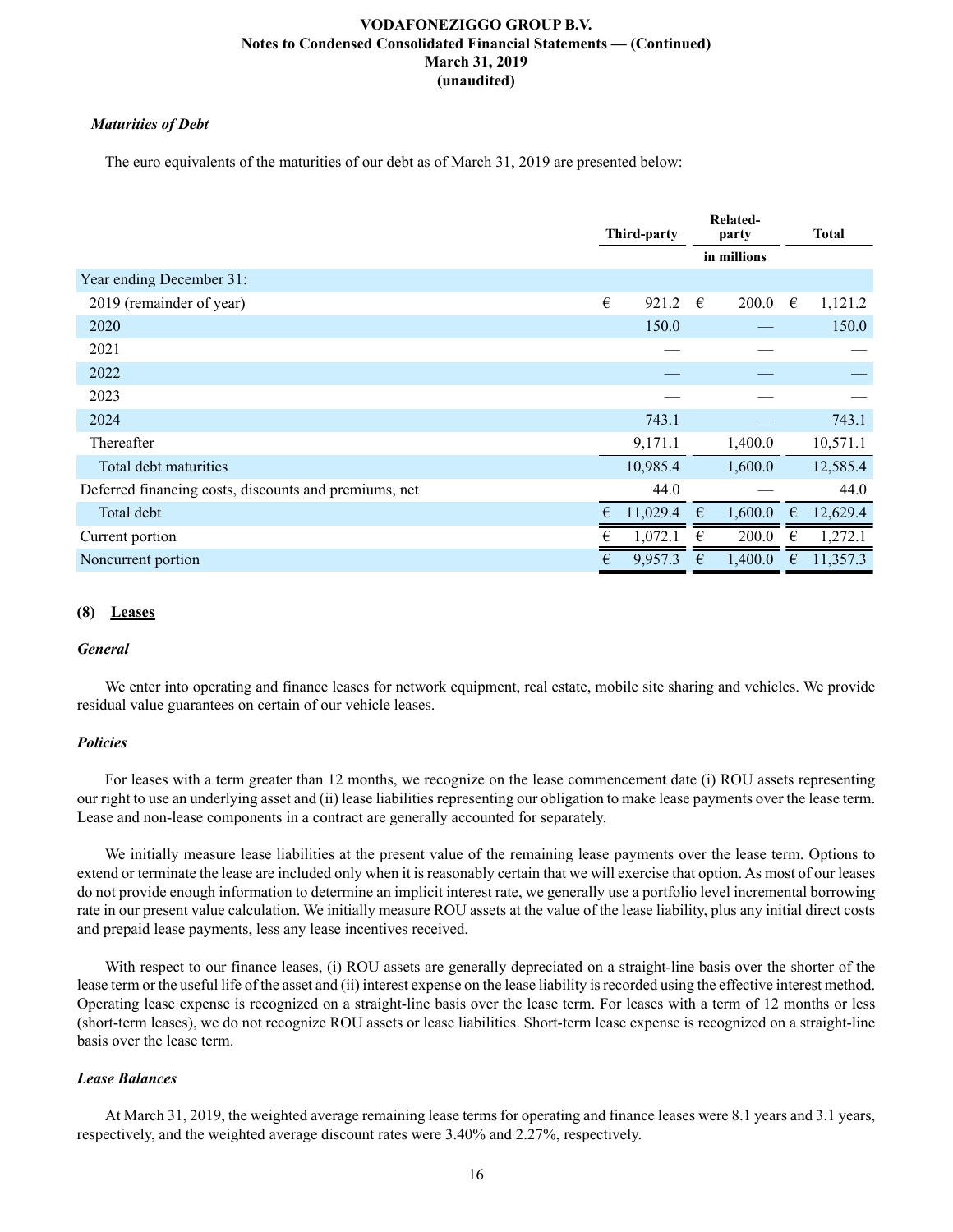A summary of our ROU assets as of March 31, 2019 is set forth below:

 $\mathcal{L}$  , we have the set of  $\mathcal{L}$ 

 $\mathcal{L}$  , we have the set of  $\mathcal{L}$ 

 $\mathcal{L}_\text{max}$  , where  $\mathcal{L}_\text{max}$ 

|                      |   | in millions |
|----------------------|---|-------------|
| Operating leases (a) |   | 470.6       |
| Finance leases (b)   |   | 24.9        |
| Total                | € | 495.5       |

- (a) Our operating lease ROU assets are included in other assets, net, on our condensed consolidated balance sheet.
- (b) Our finance lease ROU assets are included in property and equipment, net, on our condensed consolidated balance sheet.

A summary of additions to our ROU assets during the three months ended March 31, 2019 is set forth below:

|                                                        | in millions |
|--------------------------------------------------------|-------------|
| ROU assets recorded during the period associated with: |             |
| Operating leases                                       |             |
| Finance leases (a)                                     | 14          |
| Total                                                  |             |

(a) During the three months ended March 31, 2018, we recorded additions to our ROU assets associated with finance leases of €18.7 million.

A summary of our lease liabilities as of March 31, 2019 is set forth below:

|                      |   | in millions |
|----------------------|---|-------------|
| Lease liabilities:   |   |             |
| Operating leases (a) | € | 462.6       |
| Finance leases (b)   |   | 23.1        |
| Total                | € | 485.7       |

(a) The current and long-term portions of our operating lease liabilities are included within other accrued and current liabilities and other long-term liabilities, respectively, on our condensed consolidated balance sheet.

(b) The current and long-term portions of our finance lease obligations are included within current portion of debt and finance lease obligations and long-term debt and finance lease obligations, respectively, on our condensed consolidated balance sheets. As of December 31, 2018, we had €19 million of finance lease liabilities included on our condensed consolidated balance sheet.

A summary of our aggregate lease expenses for the three months ended March 31, 2019 are set forth below:

|                                 | in millions |       |
|---------------------------------|-------------|-------|
| Finance Leases:                 |             |       |
| Depreciation and amortization   | €           | 0.8   |
| Interest expense                |             | 0.1   |
| Total finance lease expense     |             | 0.9   |
| Operating lease expense (a)     |             | 22.2  |
| Variable lease expense, net (b) |             | (0.2) |
| Total lease expense             |             | 22.9  |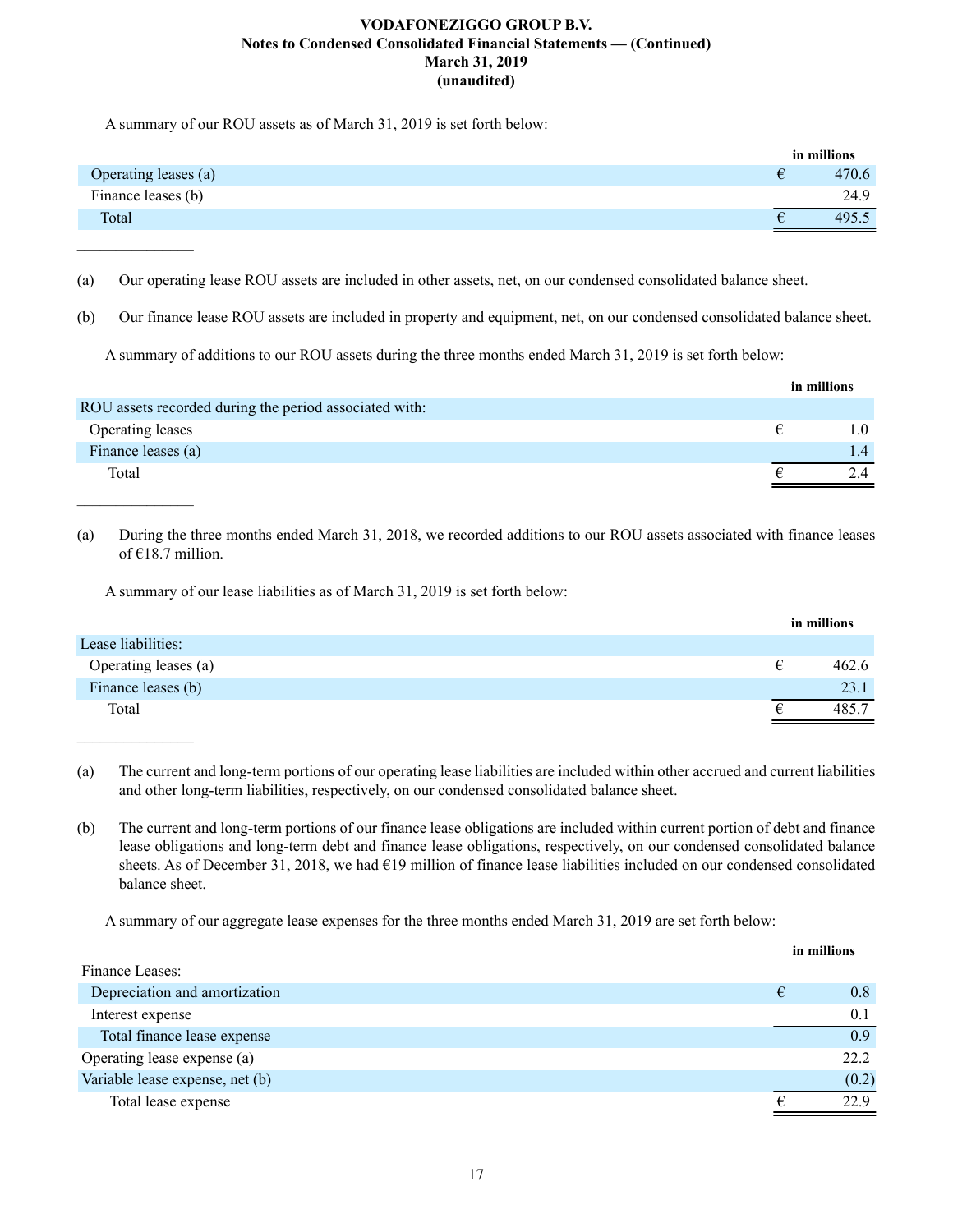(a) Our operating lease expense is included in other operating expenses and SG&A expenses in our condensed consolidated statements of operations.

 $\mathcal{L}$  , we have the set of  $\mathcal{L}$ 

(b) Variable lease expense represents payments made to a lessor during the lease term that vary because of a change in circumstance that occurred after the lease commencement date. Variable lease payments are expensed as incurred and are included in other operating expenses in our condensed consolidated statements of operations.

A summary of our cash outflows from operating and finance leases recorded during the three months ended March 31, 2019 is set forth below:

|                                                                         | in millions |      |
|-------------------------------------------------------------------------|-------------|------|
| Cash paid for amounts included in the measurement of lease liabilities: |             |      |
| Operating cash outflows from operating leases                           | €           | 33.2 |
| Operating cash outflows from finance leases                             |             | 0.1  |
| Financing cash outflows from finance leases                             |             | 26   |
| Total cash outflows from operating and finance leases                   |             | 35 Q |

Maturities of our operating and finance lease obligations as of March 31, 2019 are presented below. Amounts presented below represent euro equivalents based on March 31, 2019 exchange rates:

|                                             | Operating<br>leases |             | <b>Finance</b><br>leases |  |
|---------------------------------------------|---------------------|-------------|--------------------------|--|
|                                             |                     | in millions |                          |  |
| Year ending December 31:                    |                     |             |                          |  |
| 2019 (remainder of year)                    | €                   | 39.8<br>€   | 7.3                      |  |
| 2020                                        |                     | 79.5        | 7.8                      |  |
| 2021                                        |                     | 76.4        | 4.9                      |  |
| 2022                                        |                     | 73.8        | 2.7                      |  |
| 2023                                        |                     | 70.6        | 1.0                      |  |
| 2024                                        |                     | 41.1        | 0.2                      |  |
| Thereafter                                  |                     | 147.2       |                          |  |
| Total principal and interest payments       |                     | 528.4       | 23.9                     |  |
| Less: present value discount                |                     | (65.8)      | (0.8)                    |  |
| Present value of net minimum lease payments | €                   | 462.6<br>€  | 23.1                     |  |
| Current portion                             | €                   | 67.5<br>€   | 9.1                      |  |
| Noncurrent portion                          | €<br>395.1          | €           | 14.0                     |  |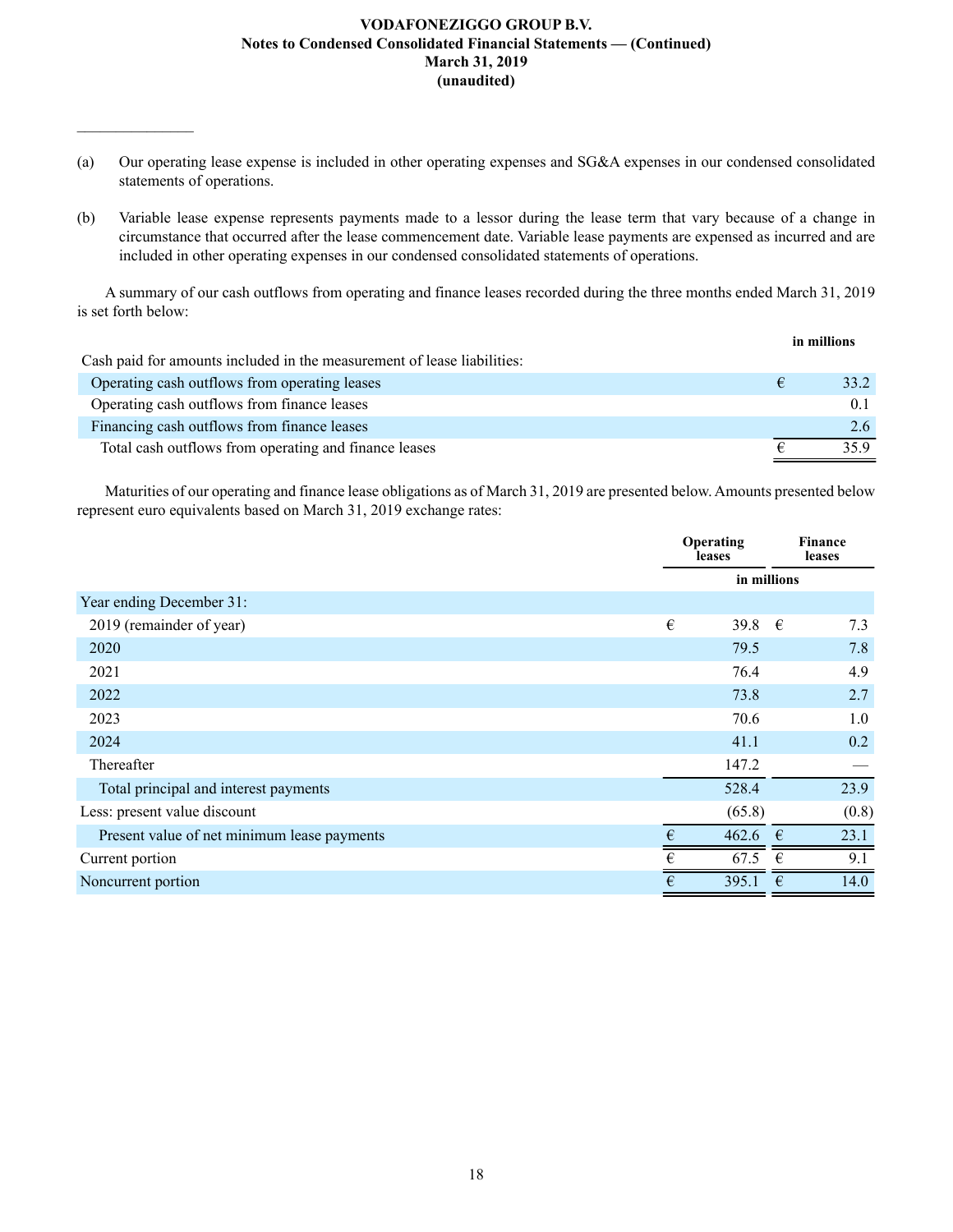Maturities of our operating and finance lease obligations as of December 31, 2018 are presented below. Amounts presented below represent euro equivalents based on December 31, 2018 exchange rates:

|                          |            | <b>Operating</b><br>leases |            | <b>Finance</b><br>leases |
|--------------------------|------------|----------------------------|------------|--------------------------|
|                          |            | in millions                |            |                          |
| Year ending December 31: |            |                            |            |                          |
| 2019                     | $\epsilon$ | 67.3                       | $\epsilon$ | 7.0                      |
| 2020                     |            | 50.4                       |            | 5.5                      |
| 2021                     |            | 42.4                       |            | 3.6                      |
| 2022                     |            | 35.4                       |            | 2.0                      |
| 2023                     |            | 30.5                       |            | 0.8                      |
| Thereafter               |            | 92.3                       |            | 0.2                      |
| Total payments           | $\epsilon$ | 318.3                      | $\epsilon$ | 19.1                     |

# **(9) Income Taxes**

Our consolidated financial statements include the income taxes of all entities wholly owned by VodafoneZiggo Group Holding B.V.

The VodafoneZiggo Fiscal Unity is one taxpayer for the period of time subsequent to the closing of the JV Transaction. VodafoneZiggo Group Holding did not implement a tax-sharing agreements and no cash payments will be made between VodafoneZiggo entities and VodafoneZiggo Group Holding related to the Dutch tax attributes. Accordingly, related-party tax allocations, if any, are reflected as adjustments in our consolidated statement of owner's equity.

As per January 1, 2020, the corporate income tax rate will decrease. The highest tax rate in the Netherlands will be reduced from 25% to 22.55% in 2020 and from 22.55% to 20.50% in 2021. As a result of the enactment of these plans VodafoneZiggo recalculated the deferred balances and recorded a corporate income tax rate change benefit as a result of the decrease of the net deferred tax liability in the last quarter of 2018. This rate change will continue to affect the rate reconciliation during 2019 as the release of deferred taxes differs from the expected release of deferred taxes. This difference results in a rate change effect due to the higher statutory rate in 2019.

Income tax benefit attributable to our loss before income taxes differs from the amounts computed using the Dutch income tax rate of 25.0% as a result of the following:

|                                                           |   | Three months ended |       |  |  |
|-----------------------------------------------------------|---|--------------------|-------|--|--|
|                                                           |   | March 31,          |       |  |  |
|                                                           |   | 2019               | 2018  |  |  |
|                                                           |   | in millions        |       |  |  |
| Computed "expected" tax benefit                           | € | 41.5 $\in$         | 21.1  |  |  |
| Enacted tax law and rate changes                          |   | (6.7)              |       |  |  |
| Non-deductible or non-taxable interest and other expenses |   | (0.2)              | (0.1) |  |  |
| Tax benefits associated with technology innovations       |   |                    | 1.3   |  |  |
| Other, net                                                |   | (0.7)              | 0.1   |  |  |
| Total income tax benefit                                  | € | 33.9<br>$\epsilon$ | 22.4  |  |  |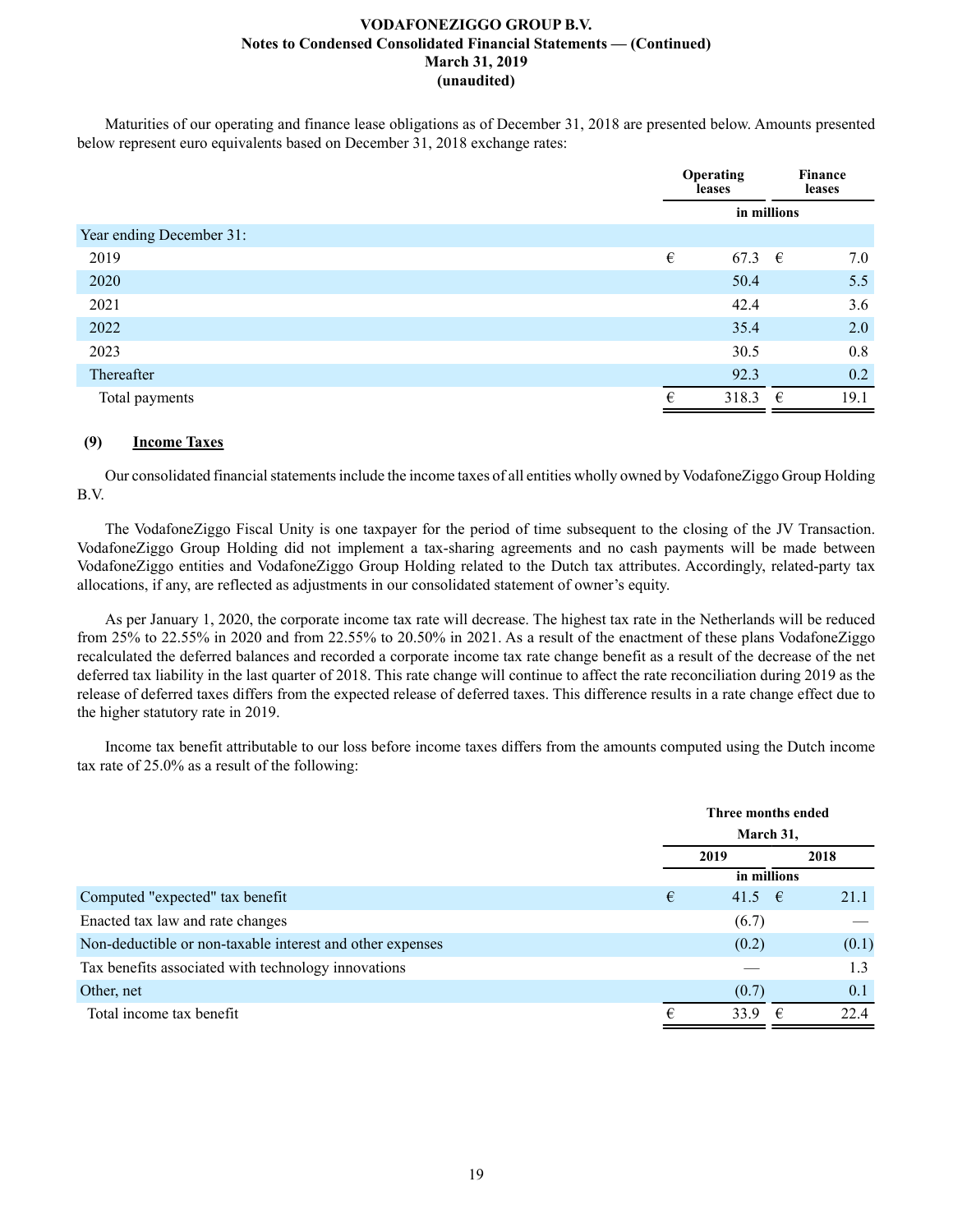### **(10) Related-party Transactions**

 $\mathcal{L}$  , we have the set of  $\mathcal{L}$ 

Our related-party transactions during the period are as follows:

|                                                |                         | Three months ended<br>March 31, |
|------------------------------------------------|-------------------------|---------------------------------|
|                                                | 2019                    | 2018                            |
|                                                |                         | in millions                     |
| Revenue                                        | €                       | 5.8<br>€<br>11.1                |
| Programming and other direct costs of services |                         | (12.2)<br>(9.9)                 |
| Share-based compensation expense               |                         | (0.5)<br>(0.7)                  |
| Charges for JV Services:                       |                         |                                 |
| Charges from Liberty Global:                   |                         |                                 |
| Operating (a)                                  |                         | (17.6)<br>(21.5)                |
| Capital (b)                                    |                         | (7.3)<br>(7.8)                  |
| Total Liberty Global corporate recharges       |                         | (24.9)<br>(29.3)                |
| Charges from Vodafone:                         |                         |                                 |
| Operating, net (a)                             |                         | (22.9)<br>(22.8)                |
| Brand fees (c)                                 |                         | (7.5)<br>(7.5)                  |
| Total Vodafone corporate recharges             |                         | (30.4)<br>(30.3)                |
| Total charges for JV Services                  |                         | (55.3)<br>(59.6)                |
| Included in operating income (loss)            |                         | (62.2)<br>(59.1)                |
| Interest expense                               |                         | (22.2)<br>(24.6)                |
| Included in net loss                           | $\boldsymbol{\epsilon}$ | $(84.4) \t∈$<br>(83.7)          |
| Property and equipment additions, net          | $\overline{\epsilon}$   | 26.3<br>36.8<br>€               |

<sup>(</sup>a) Represents amounts to be charged for technology and other services. These charges are included in the calculation of Covenant EBITDA, as defined and described below.

(c) Represents amounts charged for our use of the Vodafone brand name. These charges are not included in the calculation of Covenant EBITDA.

*Revenue.* Amount represents charges for certain personnel services provided to Vodafone and Liberty Global subsidiaries.

*Programming and other direct costs of services.* Amount represents interconnect fees charged to us by certain subsidiaries of Vodafone.

*Share-based compensation expense.* Amounts relate to charges to our company by Liberty Global and Vodafone for sharebased incentive awards held by certain employees of our subsidiaries associated with ordinary shares of Liberty Global and Vodafone. Share-based compensation expense is included within SG&A in our condensed consolidated statements of operations.

# *Charges for JV Services - Framework and Trade Mark Agreements*

Pursuant to a framework and a trade name agreement (collectively, the **JV Service Agreements**) entered into in connection with the formation of the VodafoneZiggo JV, Liberty Global and Vodafone charge us fees for certain services provided to us by the respective subsidiaries of the Shareholders (collectively, the **JV Services)**. The JV Services are provided to us on a transitional or ongoing basis. Pursuant to the terms of the JV Service Agreements, the ongoing services will be provided for a period of four

<sup>(</sup>b) Represents amounts to be charged for capital expenditures to be made by Liberty Global related to assets that we use or will otherwise benefit our company. These charges are not included in the calculation of Covenant EBITDA.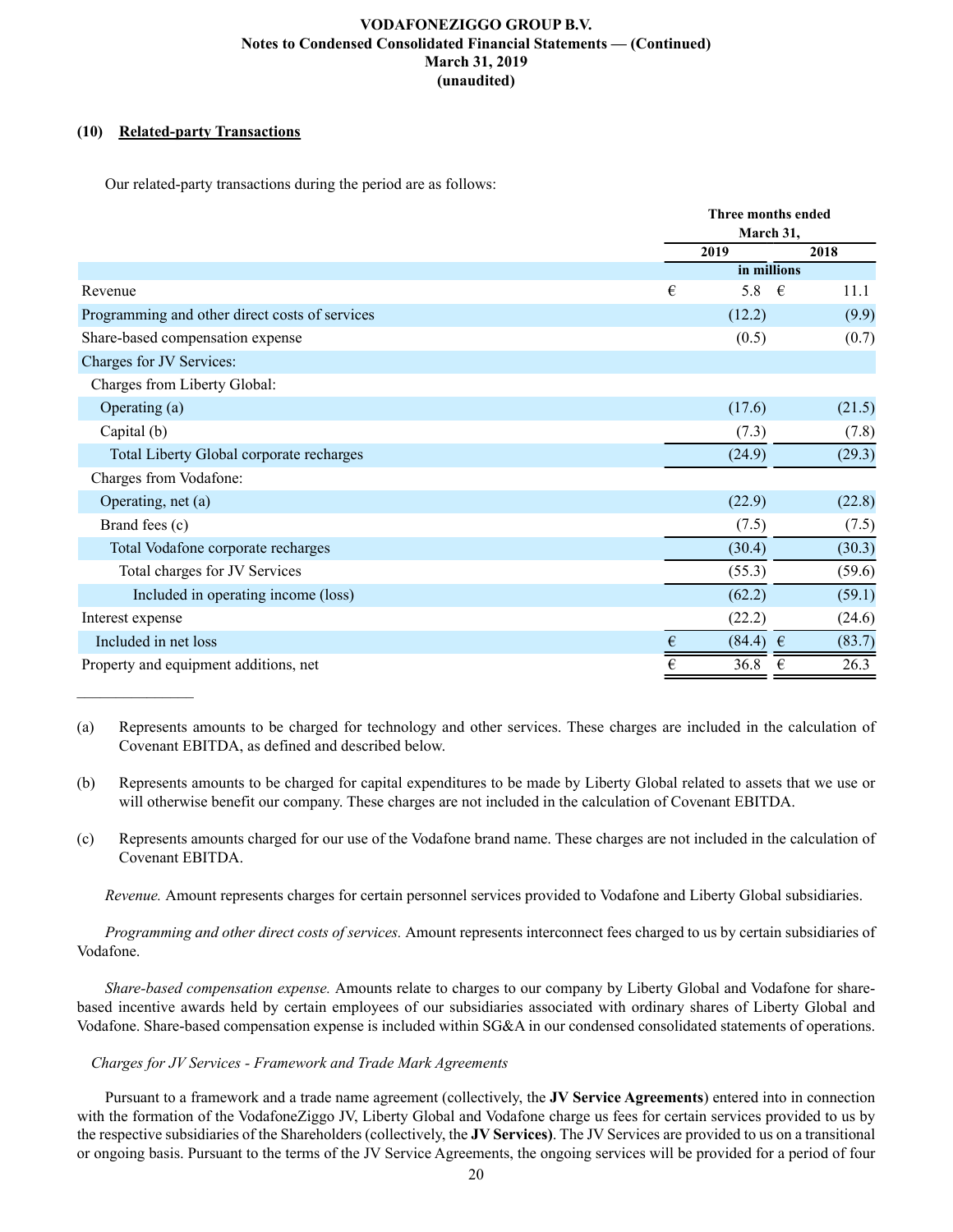to six years depending on the type of service, while transitional services will be provided for a period of not less than 12 months after which the Shareholders or VodafoneZiggo will be entitled to terminate based on specified notice periods. The JV Services provided by the respective subsidiaries of the Shareholders consist primarily of (i) technology and other services, (ii) capitalrelated expenditures for assets that we use or otherwise benefit us and (iii) brand name and procurement fees. The fees that Liberty Global and Vodafone charge us for the JV Services, as set forth in the table above, include both fixed and usage-based fees.

*Interest expense*. Amount relates to the Liberty Global Note and the Vodafone Note, as defined and described below.

*Property and equipment additions, net.* These amounts, which are cash settled, represent customer premises and networkrelated equipment acquired from certain Liberty Global and Vodafone subsidiaries, which subsidiaries centrally procure equipment on behalf of our company.

The following table provides details of our related-party balances:

|                                           |   | March 31,<br>2019 |            | December 31, |
|-------------------------------------------|---|-------------------|------------|--------------|
|                                           |   |                   |            | 2018         |
|                                           |   | in millions       |            |              |
| Assets:                                   |   |                   |            |              |
| Related-party receivables (a)             | € | 8.7               | $\epsilon$ | 18.1         |
|                                           |   |                   |            |              |
| Liabilities:                              |   |                   |            |              |
| Accounts payable (b)                      | € | 85.3 $\epsilon$   |            | 102.5        |
| Accrued and other current liabilities (b) |   | 1.2               |            | 2.4          |
| Accrued interest                          |   | 11.1              |            |              |
| Debt $(c)$ :                              |   |                   |            |              |
| Liberty Global Note                       |   | 800.0             |            | 800.0        |
| Vodafone Note                             |   | 800.0             |            | 800.0        |
| Finance lease obligations                 |   |                   |            | 0.2          |
| <b>Total liabilities</b>                  | € | 1,697.6           | €          | 1,705.1      |

(a) Represents non-interest bearing receivables from certain Liberty Global and Vodafone subsidiaries.

(b) Represents non-interest bearing payables, accrued capital expenditures and other accrued liabilities related to transactions with certain Liberty Global and Vodafone subsidiaries that are cash settled.

(c) Represents debt obligations, as further described below.

# *Related-party Debt*

 $\mathcal{L}_\text{max}$  , where  $\mathcal{L}_\text{max}$ 

# *Liberty Global Note*

 The Liberty Global Note is a note payable to a subsidiary of Liberty Global that matures on January 16, 2028 and has a fixed interest rate of 5.55%. Interest is payable in a manner mutually agreed upon by VodafoneZiggo and Liberty Global. During the three months ended March 31, 2019, interest accrued on the Liberty Global Note was €11.1 million, all of which was cash settled.

# *Vodafone Note*

The Vodafone Note is a note payable to a subsidiary of Vodafone that matures on January 16, 2028 and has a fixed interest rate of 5.55%. Interest is payable in a manner mutually agreed upon by VodafoneZiggo and Vodafone. During the three months ended March 31, 2019, interest accrued on the Vodafone Note was €11.1 million, all of which was cash settled.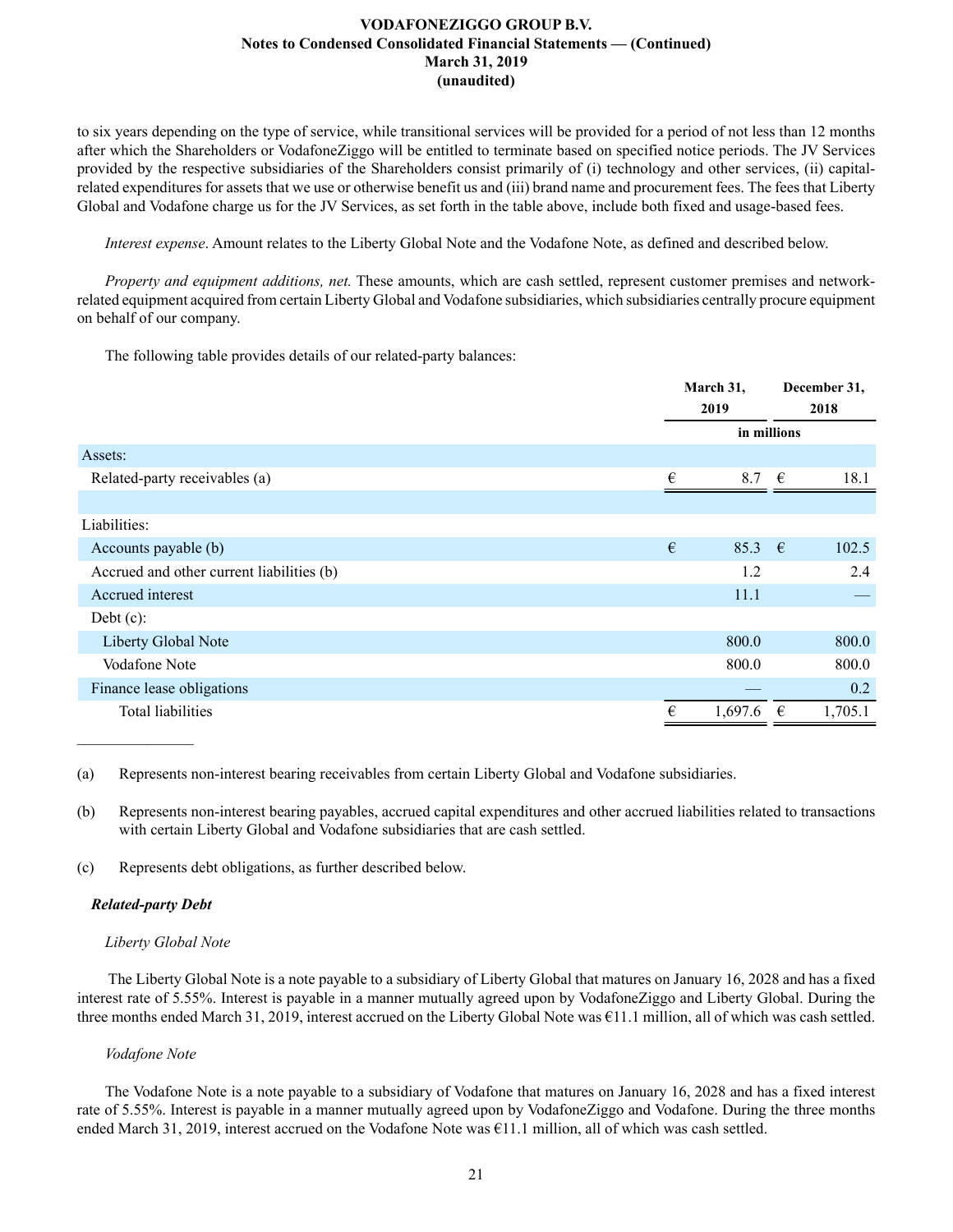# **(11) Restructuring Liabilities**

A summary of the changes to our restructuring liability during the three months ended March 31, 2019 is set forth in the table below:

|                                                                                   | in millions |       |
|-----------------------------------------------------------------------------------|-------------|-------|
| Restructuring liability as of January 1, 2019, before effect of accounting change | €           | 14.1  |
| Accounting change (note 2)                                                        |             | (1.7) |
| Restructuring liability as of January 1, 2019, as adjusted for accounting change  |             | 12.4  |
| Restructuring charges (a)                                                         |             | 1.3   |
| Cash paid                                                                         |             | (6.9) |
| Restructuring liability as of March 31, 2019                                      |             | 6.8   |
|                                                                                   |             |       |
| Current portion                                                                   | €           | 6.1   |
| Noncurrent portion                                                                |             | 0.7   |
| Total                                                                             |             | 6.8   |

(a) Restructuring charges primarily relate to certain reorganization and integration activities related to the formation of the VodafoneZiggo JV.

Additional restructuring charges are expected for the remainder of 2019, due to ongoing reorganization activities associated with the JV Transaction.

# **(12) Commitments and Contingencies**

# *Commitments*

 $\mathcal{L}_\text{max}$  , where  $\mathcal{L}_\text{max}$ 

As further described in note 10, we have commitments related to the JV Service Agreements. Additionally, in the normal course of business, we have entered into agreements that commit our company to make cash payments in future periods with respect to programming contracts, purchases of customer premises and other equipment, network and connectivity commitments, non-cancellable operating leases and other commitment. The following table sets forth these commitments as of March 31, 2019:

|                                      | <b>Payments due during:</b> |                      |        |             |                  |                 |                 |                    |            |
|--------------------------------------|-----------------------------|----------------------|--------|-------------|------------------|-----------------|-----------------|--------------------|------------|
|                                      |                             | Remainder<br>of 2019 | 2020   | 2021        | 2022             | 2023            | 2024            | <b>Thereafter</b>  | Total      |
|                                      |                             |                      |        | in millions |                  |                 |                 |                    |            |
|                                      |                             |                      |        |             |                  |                 |                 |                    |            |
| JV Service Agreements (a)            | €                           | 133.0                | €155.8 | €113.5      | $\epsilon$ 110.1 | $\epsilon$ 30.0 | $\epsilon$ 30.0 | 30.0<br>$\epsilon$ | 602.4<br>€ |
| Programming commitments              |                             | 80.9                 | 100.2  | 49.4        | 2.4              | 1.2             |                 |                    | 234.1      |
| Purchase commitments                 |                             | 165.5                | 1.0    | 1.0         |                  |                 |                 |                    | 167.5      |
| Network and connectivity commitments |                             | 15.0                 | 15.8   | 15.5        | 7.3              |                 |                 |                    | 53.6       |
| Other commitments                    |                             | 16.7                 | 20.8   | 12.7        | 4.5              | 1.1             | 1.1             | 3.7                | 60.6       |
| Total (b)                            | €                           | 411.1                | €293.6 | €192.1      | €124.3           | $\epsilon$ 32.3 | €<br>31.1       | 33.7<br>€          | €1,118.2   |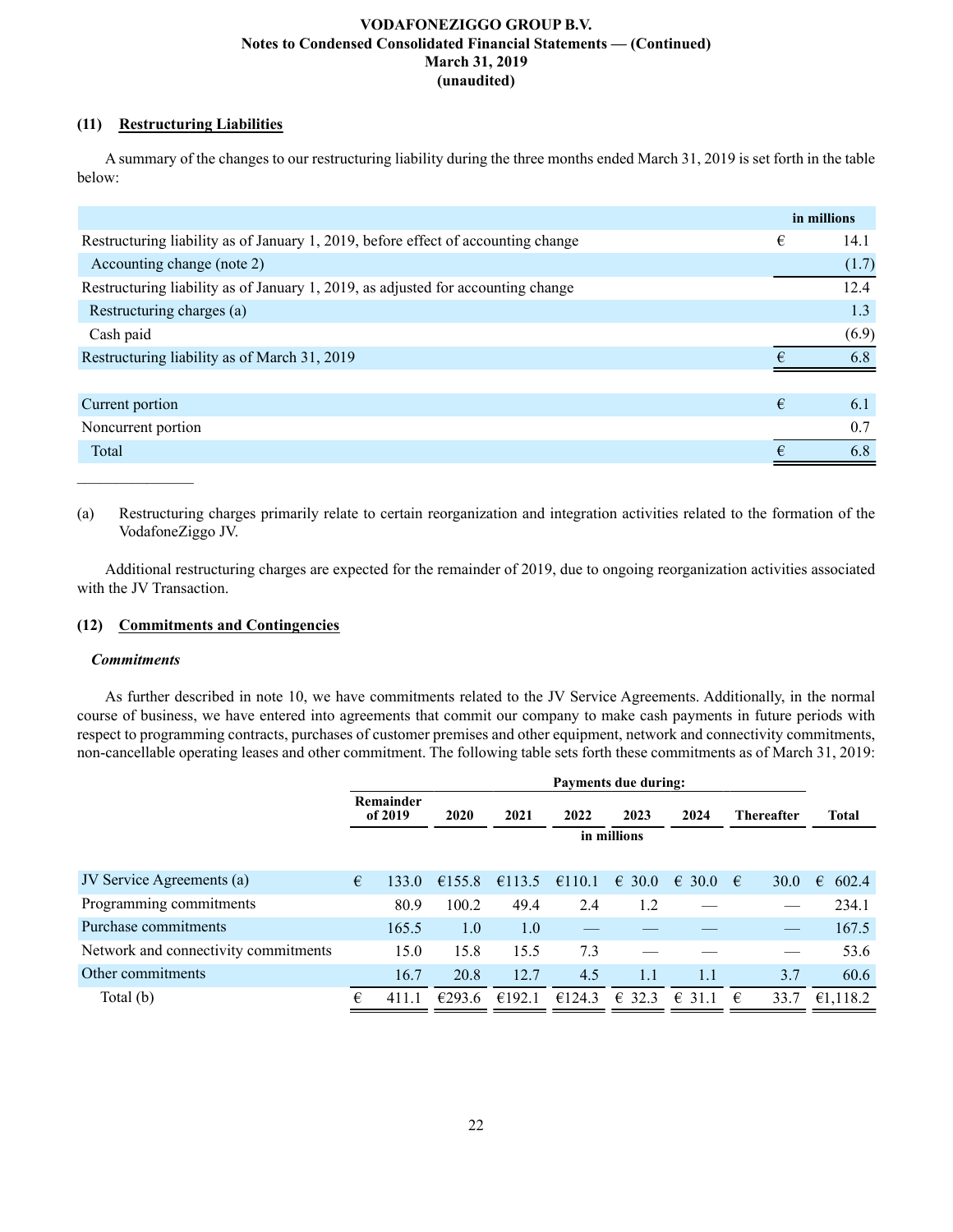- (a) Amounts represent fixed minimum charges from Liberty Global and Vodafone pursuant to the JV Service Agreements. In addition to the fixed minimum charges, the JV Service Agreements provide for certain JV Services to be charged to us based upon usage of the services received. The fixed minimum charges set forth in the table above exclude fees for the usagebased services as these fees will vary from period to period. Accordingly, we expect to incur charges in addition to those set forth in the table above for usage-based services. For additional information regarding fees related to the JV Service Agreements, see note 10.
- (b) The commitments included in this table do not reflect any liabilities that are included in our March 31, 2019 condensed consolidated balance sheet.

Programming commitments consist of obligations associated with certain of our programming contracts that are enforceable and legally binding on us as we have agreed to pay minimum fees without regard to (i) the actual number of subscribers to the programming services or (ii) whether we terminate service to a portion of our subscribers or dispose of a portion of our distribution systems. In addition, programming commitments do not include increases in future periods associated with contractual inflation or other price adjustments that are not fixed. Accordingly, the amounts reflected in the above table with respect to these contracts are significantly less than the amounts we expect to pay in these periods under these contracts. Historically, payments to programming vendors have represented a significant portion of our operating costs, and we expect that this will continue to be the case in future periods. In this regard, during the three months ended March 31, 2019 and 2018 the programming and copyright costs incurred by our operations aggregated  $682.0$  million and  $682.4$  million, respectively.

Purchase commitments include unconditional and legally binding obligations related to the purchase of customer premises and other equipment.

Network and connectivity commitments include commitments associated with certain operating costs associated with our leased networks.

Other commitments primarily include sponsorships and certain fixed minimum contractual commitments.

In addition to the commitments set forth in the table above, we have commitments under (i) derivative instruments and (ii) multiemployer defined benefit plans, pursuant to which we expect to make payments in future periods. For information regarding our derivative instruments, including the net cash paid or received in connection with these instruments during 2019, see note 4.

### *Guarantees and Other Credit Enhancements*

In the ordinary course of business, we may provide (i) indemnifications to our lenders, our vendors and certain other parties and (ii) performance and/or financial guarantees to local municipalities, our customers and vendors. Historically, these arrangements have not resulted in our company making any material payments and we do not believe that they will result in material payments in the future.

### *Regulations and Contingencies*

 $\mathcal{L}$  , we have the set of  $\mathcal{L}$ 

On April 10, 2018, the European Commission (**EC**) carried out inspections at several media companies in Europe including our sports channel, Ziggo Sport. The investigation is currently ongoing. To date, Ziggo Sport has not received a Statement of Objections, setting out the EC's possible concerns.

In July 2015, Koninklijke **(KPN)** N.V., one of our competitors in the Netherlands, lodged an appeal against the EC decision clearing the acquisition of the Ziggo business by Liberty Global. The VodafoneZiggo JV was not a party to these proceedings. On October 26, 2017, the General Court of the EU ruled that the EC did not state sufficient reasons for not analyzing the possible vertical anti-competitive effects on the market for premium pay TV sports channels and consequently annulled the EC decision. Article 10 (5) of the Merger Regulation provides in such a case that transaction shall be re-examined by the EC with a view to adopting a new decision. In April 2018 we filed a formal re-notification of this merger with the EC. On May 30, 2018, the EC again cleared the acquisition of the Ziggo business by Liberty Global. The earlier agreed commitments from Old Ziggo that were transferred to our company, have been extended to May 2026. On November 22, 2018, KPN lodged a pro-forma appeal with the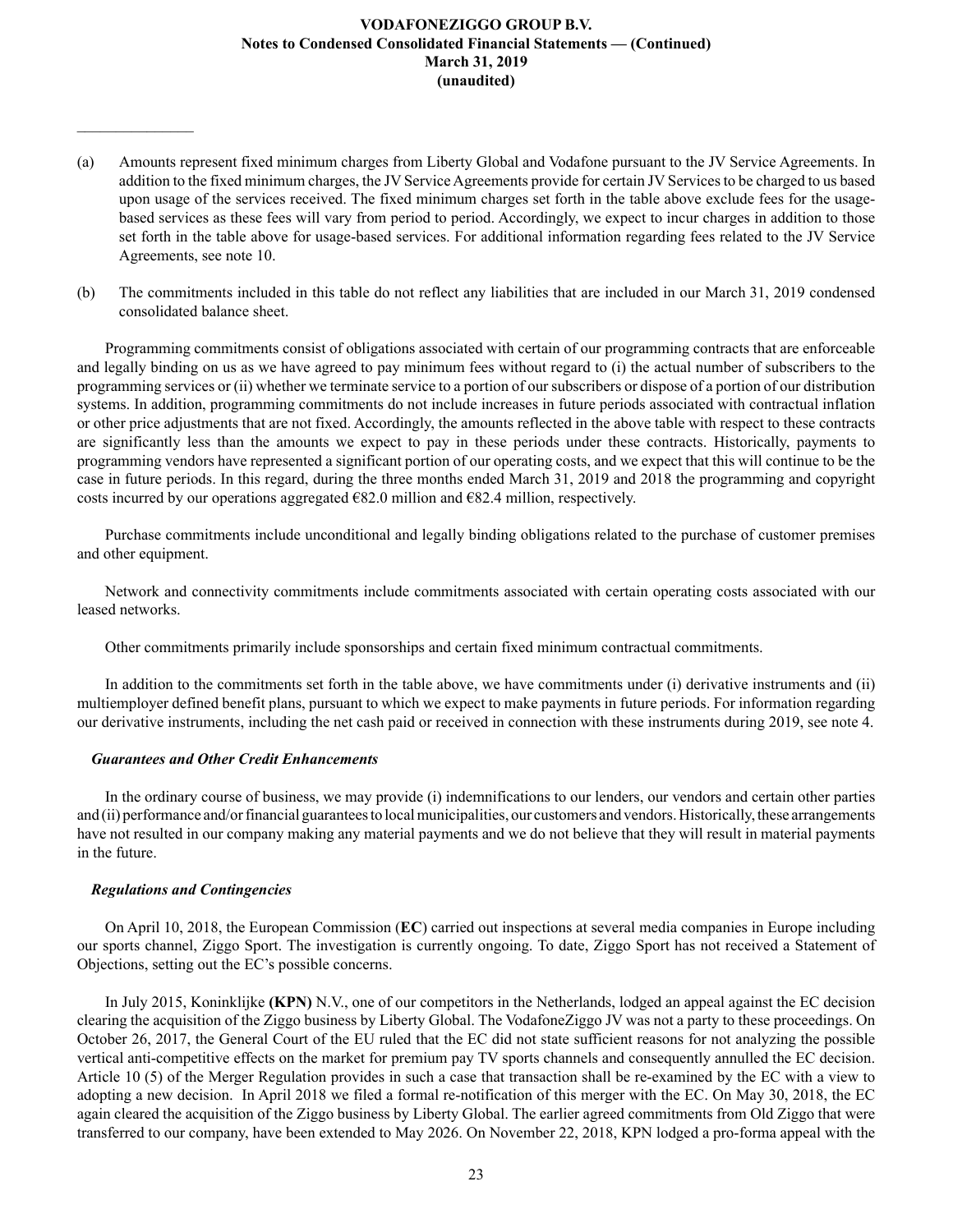General Court of the EU against the May 30, 2018, clearance decision of the EC. On February 15, 2019, we have, together with our shareholders, filed a request to intervene in these proceedings with the General Court.

On June 12, 2017, KPN lodged an appeal with the General Court of the EU against the EC's 2016 decision to clear the VodafoneZiggo JV between Vodafone and Liberty Global in the Netherlands. This appeal, can be seen as a strategic follow up to KPN's appeal against the acquisition of Ziggo by Liberty Global. The General Court rejected KPN's appeal on May 23, 2019. KPN still has the possibility to appeal against this judgment.

On February 27, 2018, the ACM published a draft decision in its Local Loop Unbundling market analysis, now referred to as Wholesale Fixed Access (**WFA**) in which it aims to regulate VodafoneZiggo by imposing an obligation to offer wholesale cable access in addition to continuing existing regulation on KPN. Following a market consultation, the ACM notified the draft decision to the EC. On August 31, 2018, the EC responded, making a number of critical comments, but not rejecting the ACM's proposals (no serious doubts). The ACM then published a final decision on September 28, 2018, which entered into force October 1, 2018. We have appealed both the EC's letter and ACM's decision. In the latter case, we expect a verdict before the end of 2019. A first obligation on VodafoneZiggo to publish a reference offer for January 1, 2019, has been complied with. VodafoneZiggo only has to invest in the implementation of cable access if there is actual demand (i.e., a signed contract with an access seeker). We do not expect cable access to be available before January 1, 2020. The actual financial impact on our business is not known yet.

On May 25, 2018, the EU General Data Protection Regulation (**GDPR**), that replaces the European Data Protection Directive, came into force. The GDPR has direct effect in the Netherlands with additional data protection obligations relevant to our operations that include: (i) clear explanation and transparency of personal data usage to customers and employees, and maintaining an internal data processing register, (ii) affirmative consent from users for profiling by automated means, (iii) stronger privacy rights for users, and (iv) application of privacy by design/default to data processes.

At the end of 2019, it is expected that a new ePrivacy Regulation will replace the ePrivacy Directive and supervision eventually will shift from the ACM to the Dutch Data Protection Authority ('Autoriteit Persoonsgegevens').

On November 27, 2018, the EC approved, under the EU Merger Regulation, the proposed acquisition of Tele2 Netherlands by T-Mobile Netherlands, the third and fourth players in the Dutch mobile market. The decision follows an in-depth investigation by the EC. The merger took effect on January 2, 2019. The combined entity remains the third largest player in the Dutch market after KPN and VodafoneZiggo.

Video distribution, broadband internet, fixed-line telephony, mobile and content businesses are subject to significant regulation and supervision by various regulatory bodies in the Netherlands, including Dutch and EU authorities. Adverse regulatory developments could subject our businesses to a number of risks. Regulation, including conditions imposed on us by competition or other authorities as a requirement to close acquisitions or dispositions, could limit growth, revenue and the number and types of services offered and could lead to increased operating costs and property and equipment additions. In addition, regulation may restrict our operations and subject them to further competitive pressure, including pricing restrictions, interconnect and other access obligations, and restrictions or controls on content, including content provided by third parties. Failure to comply with current or future regulation could expose our businesses to various penalties.

We have contingent liabilities related to matters arising in the ordinary course of business including (i) legal proceedings, (ii) issues involving VAT and wage, property and other tax issues and (iii) disputes over interconnection, programming, copyright and channel carriage fees. While we generally expect that the amounts required to satisfy these contingencies will not materially differ from any estimated amounts we have accrued, no assurance can be given that the resolution of one or more of these contingencies will not result in a material impact on our results of operations, cash flows or financial position in any given period. Due, in general, to the complexity of the issues involved and, in certain cases, the lack of a clear basis for predicting outcomes, we cannot provide a meaningful range of potential losses or cash outflows that might result from any unfavorable outcomes.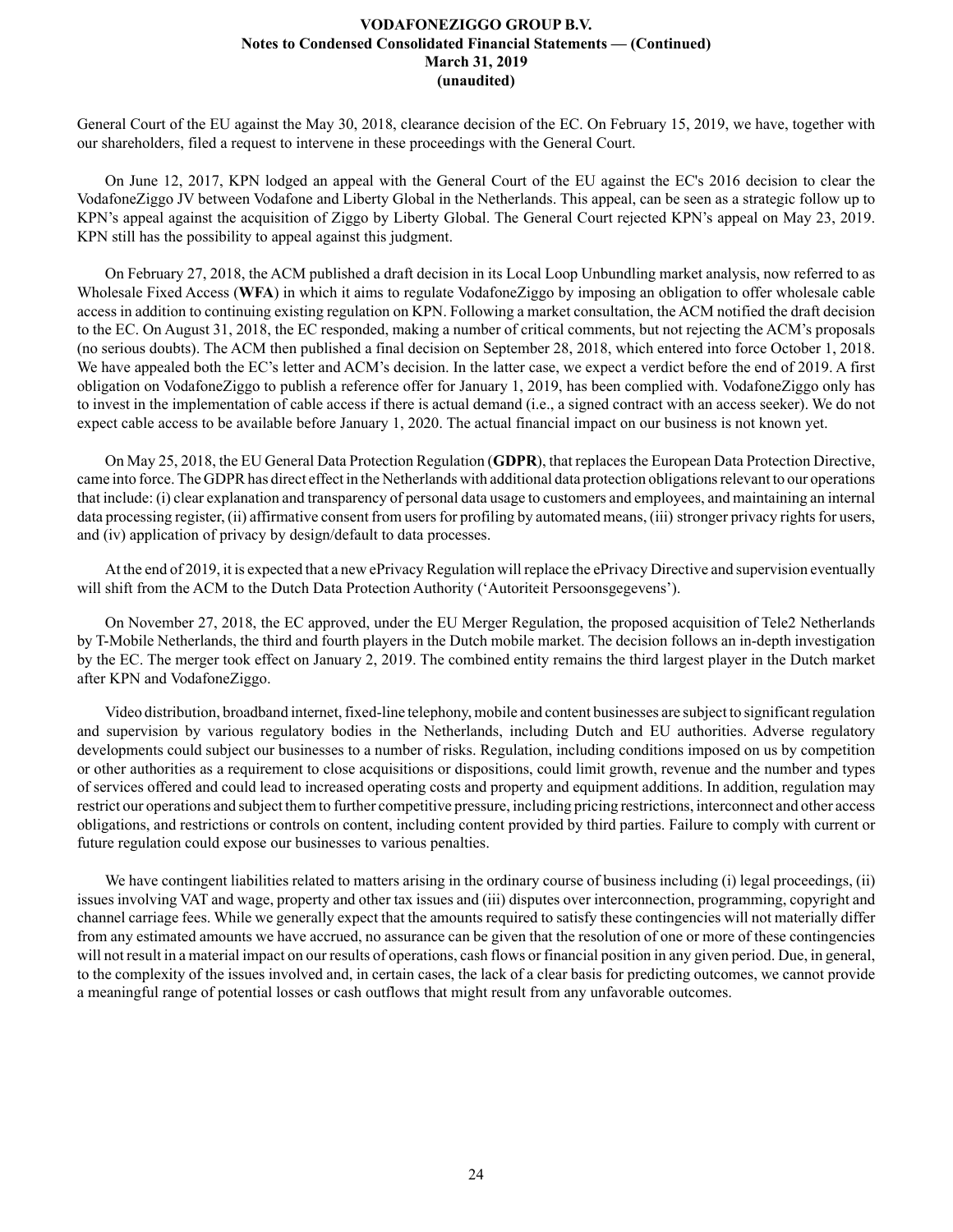# **(13) Segment Reporting**

 $\mathcal{L}_\text{max}$  , where  $\mathcal{L}_\text{max}$ 

We have one reportable segment that provides video, broadband internet, fixed-line telephony and mobile services to residential and business customers in the Netherlands.

Our revenue by major category is set forth below:

|                               | Three months ended<br>March 31, |                     |  |  |
|-------------------------------|---------------------------------|---------------------|--|--|
|                               |                                 |                     |  |  |
|                               | 2019                            | 2018                |  |  |
|                               | in millions                     |                     |  |  |
| Consumer cable revenue (a):   |                                 |                     |  |  |
| Subscription revenue          | €<br>492.0                      | 497.8<br>$\epsilon$ |  |  |
| Non-subscription revenue      | 4.9                             | 4.0                 |  |  |
| Total consumer cable revenue  | 496.9                           | 501.8               |  |  |
| Consumer mobile revenue (b):  |                                 |                     |  |  |
| Service revenue               | 159.4                           | 159.9               |  |  |
| Non-service revenue           | 48.5                            | 57.8                |  |  |
| Total consumer mobile revenue | 207.9                           | 217.7               |  |  |
| B2B cable revenue (c):        |                                 |                     |  |  |
| Subscription revenue          | 108.5                           | 99.0                |  |  |
| Non-subscription revenue      | 6.9                             | 6.9                 |  |  |
| Total B2B cable revenue       | 115.4                           | 105.9               |  |  |
| B2B mobile revenue (d):       |                                 |                     |  |  |
| Service revenue               | 106.3                           | 110.7               |  |  |
| Non-service revenue           | 25.8                            | 25.8                |  |  |
| Total B2B mobile revenue      | 132.1                           | 136.5               |  |  |
| Other revenue (e)             | 11.1                            | 11.5                |  |  |
| Total                         | $\epsilon$<br>963.4             | 973.4<br>€          |  |  |

- (a) Consumer cable revenue is classified as either subscription revenue or non-subscription revenue. Consumer cable subscription revenue includes revenue from subscribers for ongoing broadband internet, video, and voice services offered to residential customers and the amortization of installation fee. Consumer cable non-subscription revenue includes, among other items, interconnect, channel carriage fees and late fees.
- (b) Consumer mobile revenue is classified as either service revenue or non-service revenue. Consumer mobile service revenue includes revenue from ongoing mobile and data services offered under postpaid and prepaid arrangements to residential customers. Consumer mobile non-service revenue includes, among other items, interconnect revenue, mobile handset and accessories sales and late fees.
- (c) B2B cable revenue is classified as either subscription revenue or non-subscription revenue. B2B cable subscription revenue includes revenue from business broadband internet, video, voice, and data services offered to SOHO, small and medium to large enterprises. B2B cable non-subscription revenue includes, among other items, revenue from hosting services, carriage fees and interconnect.
- (d) B2B mobile revenue is classified as either service revenue or non-service revenue. B2B mobile service revenue includes revenue from ongoing mobile and data services offered to SOHO, small and medium to large enterprise customers. B2B mobile non-service revenue includes, among other items, interconnect revenue, mobile handset and accessories sales and late fees.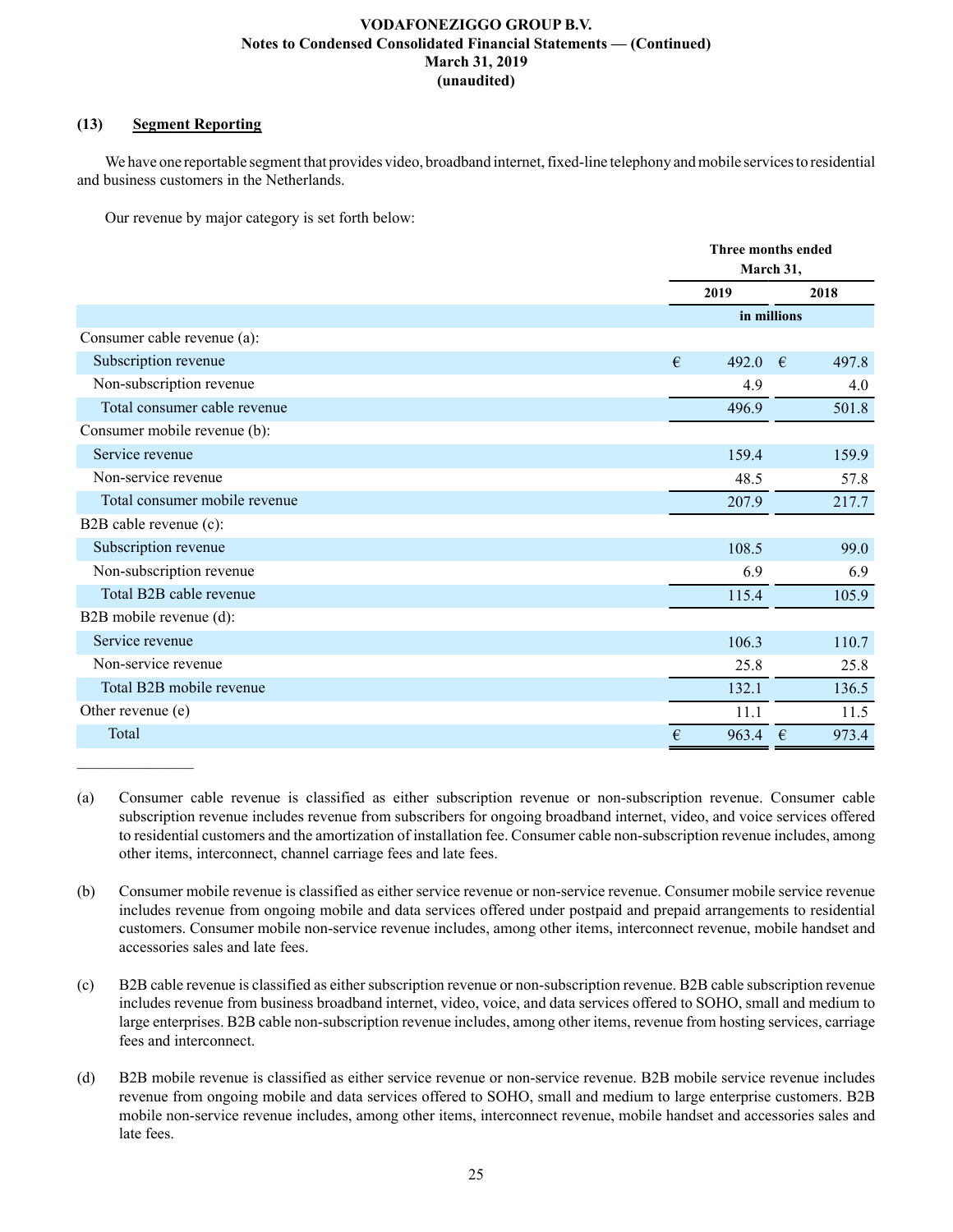(e) Other revenue includes, among other items, programming and advertising revenue and revenue related to certain personnel services provided to Vodafone and Liberty Global.

### **(14) Subsequent Events**

In May 2019, we issued €550.0 million aggregate principal amount of 4.625% Senior Notes due 2025 (the **2025 4.625% Euro Senior Notes**). This series of notes was issued at a premium of 101.5% and will mature on January 15, 2025. The net proceeds from the issuance of these notes were used to partially redeem the 2024 Euro Senior Notes.

Subject to certain exceptions as specified in the applicable indenture, the 2025 4.625% Euro Senior Notes are non-callable prior to January 15, 2020. At any time prior to January 15, 2020, we may redeem some or all of the applicable notes by paying a "make-whole" premium, which is the present value of all remaining scheduled interest payments to the redemption date using the discount rate (as specified in the applicable indenture) as of the redemption date plus 50 basis points.

On or after January 15, 2020, we may redeem some or all of 2025 4.625% Euro Senior Notes at the following redemption prices (expressed as a percentage of the principal amount) plus accrued and unpaid interest, if any, to but excluding the applicable redemption date, as set forth below:

|                                        | <b>Redemption Price</b>                 |
|----------------------------------------|-----------------------------------------|
|                                        | 2025 4.625% Euro<br><b>Senior Notes</b> |
| 12-month period commencing January 15: |                                         |
| 2020                                   | 102.313%                                |
| 2021                                   | 101.542%                                |
| 2022                                   | $100.771\%$                             |
| 2023 and thereafter                    | 100.000%                                |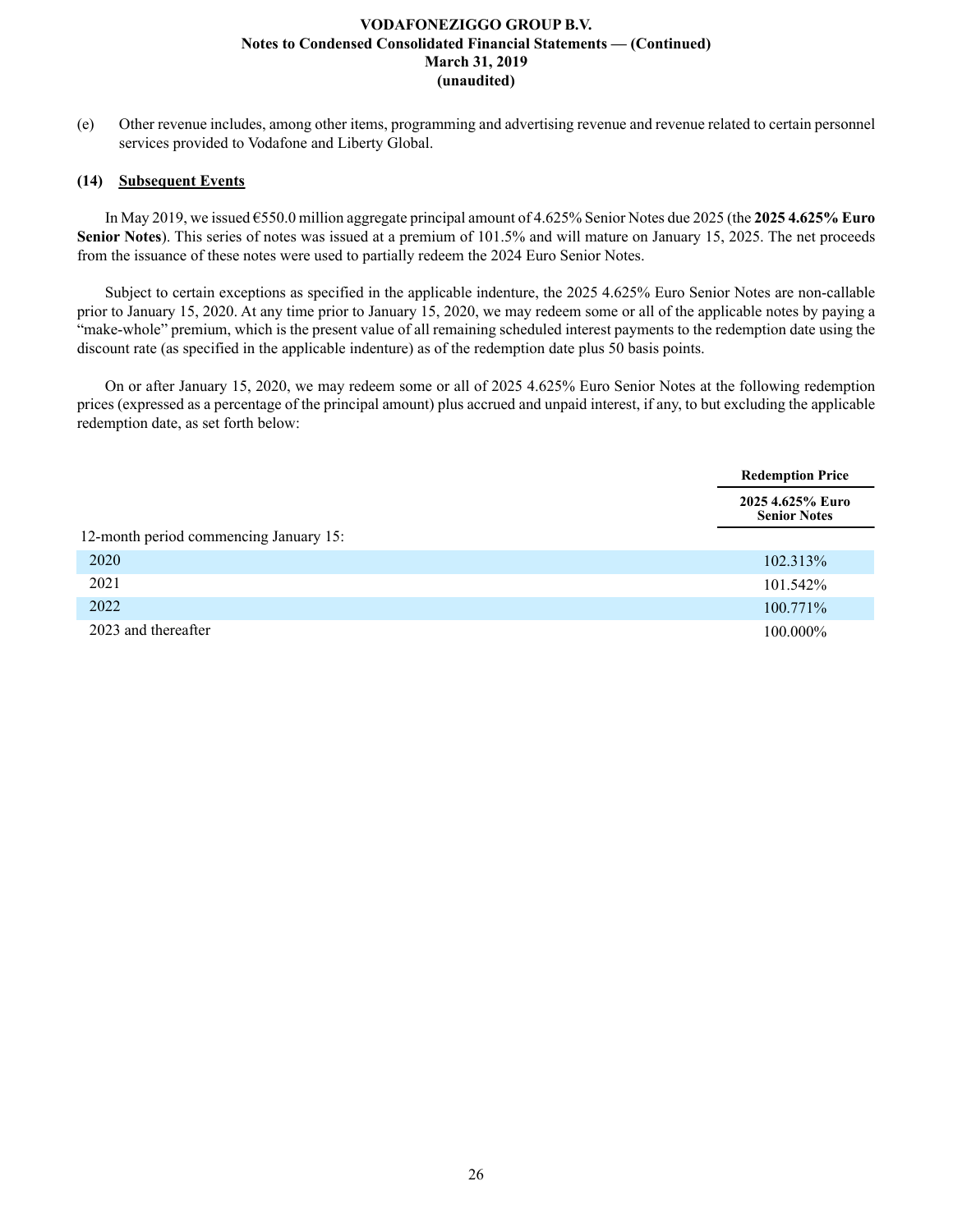### **MANAGEMENT'S DISCUSSION AND ANALYSIS OF FINANCIAL CONDITION AND RESULTS OF OPERATIONS**

The following discussion and analysis, which should be read in conjunction with our condensed consolidated financial statements and the discussion and analysis included in our 2018 annual report, is intended to assist in providing an understanding of our results of operations and financial condition and is organized as follows:

- *ï Forward-looking Statements.* This section provides a description of certain factors that could cause actual results or events to differ materially from anticipated results or events.
- *Overview.* This section provides a general description of our business and recent events.
- *Material Changes in Results of Operations.* This section provides an analysis of our results of operations for the three months ended March 31, 2019 and 2018.
- *Material Changes in Financial Condition*. This section provides an analysis of our corporate and subsidiary liquidity, condensed consolidated statements of cash flows and contractual commitments.

The capitalized terms used below have been defined in the notes to our condensed consolidated financial statements. In the following text, the terms "we," "our," "our company" and "us" may refer, as the context requires, to VodafoneZiggo or collectively to VodafoneZiggo and its subsidiaries.

Unless otherwise indicated, convenience translations into euros are calculated, and operational data (including subscriber statistics) is presented, as of March 31, 2019.

### **Forward-looking Statements**

Certain statements in this quarterly report constitute forward-looking statements. To the extent that statements in this quarterly report are not recitations of historical fact, such statements constitute forward-looking statements, which, by definition, involve risks and uncertainties that could cause actual results to differ materially from those expressed or implied by such statements. In particular, statements under *Management's Discussion and Analysis of Financial Condition and Results of Operations* may contain forward-looking statements, including statements regarding our business, product, foreign currency and finance strategies, subscriber growth and retention rates, competitive, regulatory and economic factors, the timing and impacts of proposed transactions, the maturity of our market, the anticipated impacts of new legislation (or changes to existing rules and regulations), anticipated changes in our revenue, costs or growth rates, our liquidity, credit risks, foreign currency risks, target leverage levels, our future projected contractual commitments and cash flows and other information and statements that are not historical fact. Where, in any forward-looking statement, we express an expectation or belief as to future results or events, such expectation or belief is expressed in good faith and believed to have a reasonable basis, but there can be no assurance that the expectation or belief will result or be achieved or accomplished. In evaluating these statements, you should consider the risks and uncertainties in the following list, and those described herein, as some but not all of the factors that could cause actual results or events to differ materially from anticipated results or events:

- economic and business conditions and industry trends in the Netherlands;
- the competitive environment in the Netherlands for both the fixed and mobile markets, including competitor responses to our products and services for our residential and business customers;
- fluctuations in currency exchange rates and interest rates;
- instability in global financial markets, including sovereign debt issues and related fiscal reforms;
- consumer disposable income and spending levels, including the availability and amount of individual consumer debt;
- changes in consumer television viewing preferences and habits;
- changes in consumer mobile usage behavior;
- ï customer acceptance of our existing service offerings, including our cable television, broadband internet, fixed-line telephony, mobile and business service offerings, and of new technology, programming alternatives and other products and services that we may offer in the future;
- the outcome of governmental requests for proposals related to contracts for B2B communication services;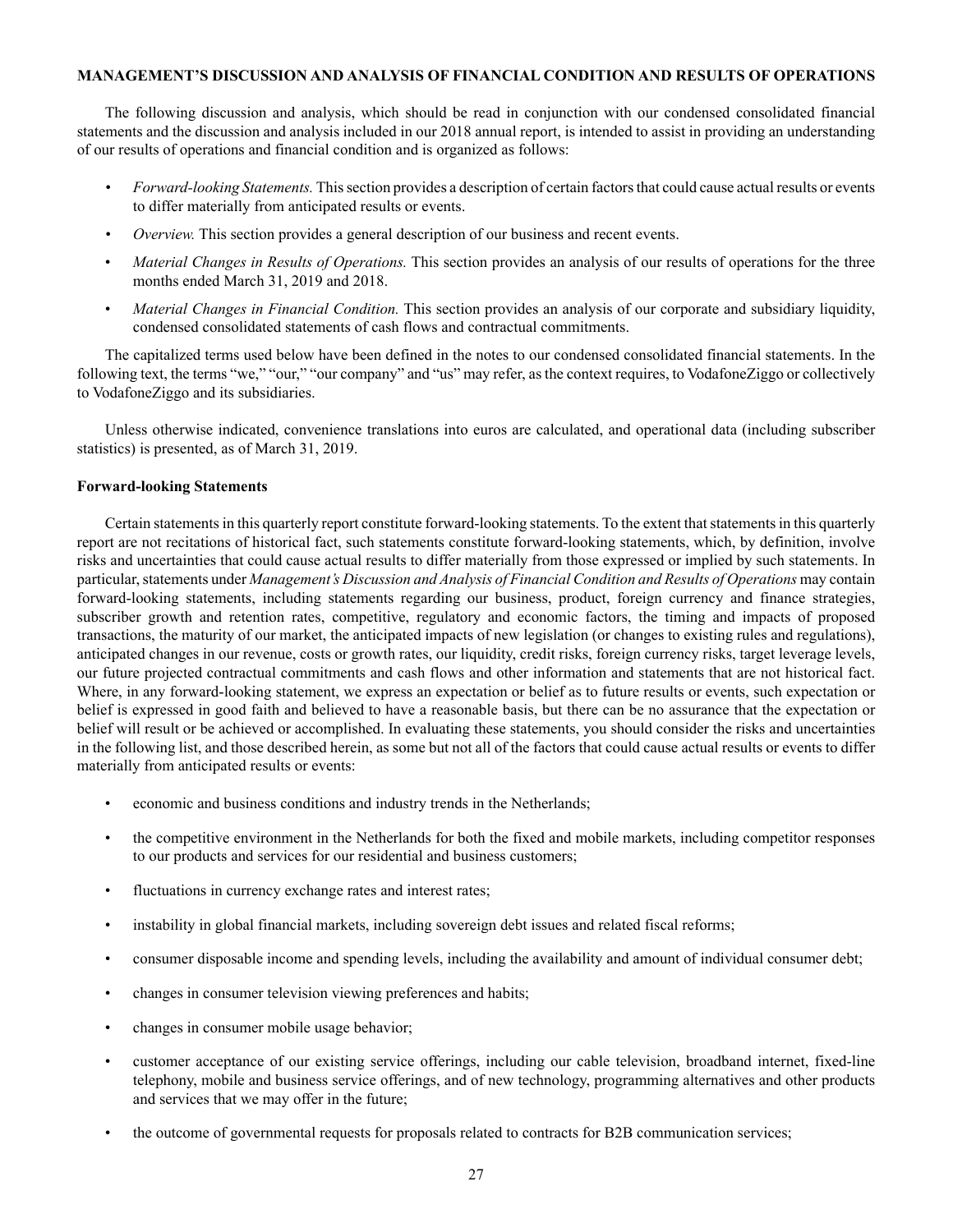- our ability to manage rapid technological changes;
- ï our ability to maintain or increase the number of subscriptions to our cable television, broadband internet, fixed-line telephony and mobile service offerings and our average revenue per household;
- our ability to provide satisfactory customer service, including support for new and evolving products and services;
- our ability to maintain or increase rates to our subscribers or to pass through increased costs to our subscribers;
- the impact of our future financial performance, or market conditions generally, on the availability, terms and deployment of capital;
- ï changes in, or failure or inability to comply with, applicable laws and/or government regulations in the Netherlands and adverse outcomes from regulatory proceedings, including regulation related to interconnect rates;
- ï government and/or regulatory intervention that requires opening our broadband distribution network to competitors, and/ or other regulatory interventions;
- ï our ability to obtain regulatory approval and satisfy other conditions necessary to close acquisitions and dispositions and the impact of conditions imposed by competition and other regulatory authorities in connection with acquisitions;
- ï our ability to successfully acquire new businesses and, if acquired, to integrate, realize anticipated efficiencies from, and implement our business plan with respect to the businesses we have acquired or with respect to the formation of the VodafoneZiggo JV;
- changes in laws or treaties relating to taxation, or the interpretation thereof, in the Netherlands;
- ï changes in laws and government regulations that may impact the availability and cost of capital and the derivative instruments that hedge certain of our financial risks;
- the ability of suppliers and vendors to timely deliver quality products, equipment, software, services and access;
- our ability to secure sufficient and required spectrum for our mobile service offerings in upcoming spectrum auctions;
- the availability of attractive programming for our video services and the costs associated with such programming, including retransmission and copyright fees payable to public and private broadcasters;
- uncertainties inherent in the development and integration of new business lines and business strategies;
- ï our ability to adequately forecast and plan future network requirements, including the costs and benefits associated with our planned network extensions;
- the availability of capital for the acquisition and/or development of telecommunications networks and services;
- problems we may discover post-closing with the operations, including the internal controls and financial reporting process, of businesses we acquire, including in relation to the VodafoneZiggo JV;
- the leakage of sensitive customer data;
- the outcome of any pending or threatened litigation;
- the loss of key employees and the availability of qualified personnel;
- changes in the nature of key strategic relationships with partners and joint ventures; and
- events that are outside of our control, such as political unrest in international markets, terrorist attacks, malicious human acts, natural disasters, pandemics and other similar events and our ability to effectively continue the business after such an event.

The broadband distribution and mobile service industries are changing rapidly and, therefore, the forward-looking statements of expectations, plans and intent in this quarterly report are subject to a significant degree of risk. These forward-looking statements and the above-described risks, uncertainties and other factors speak only as of the date of this quarterly report, and we expressly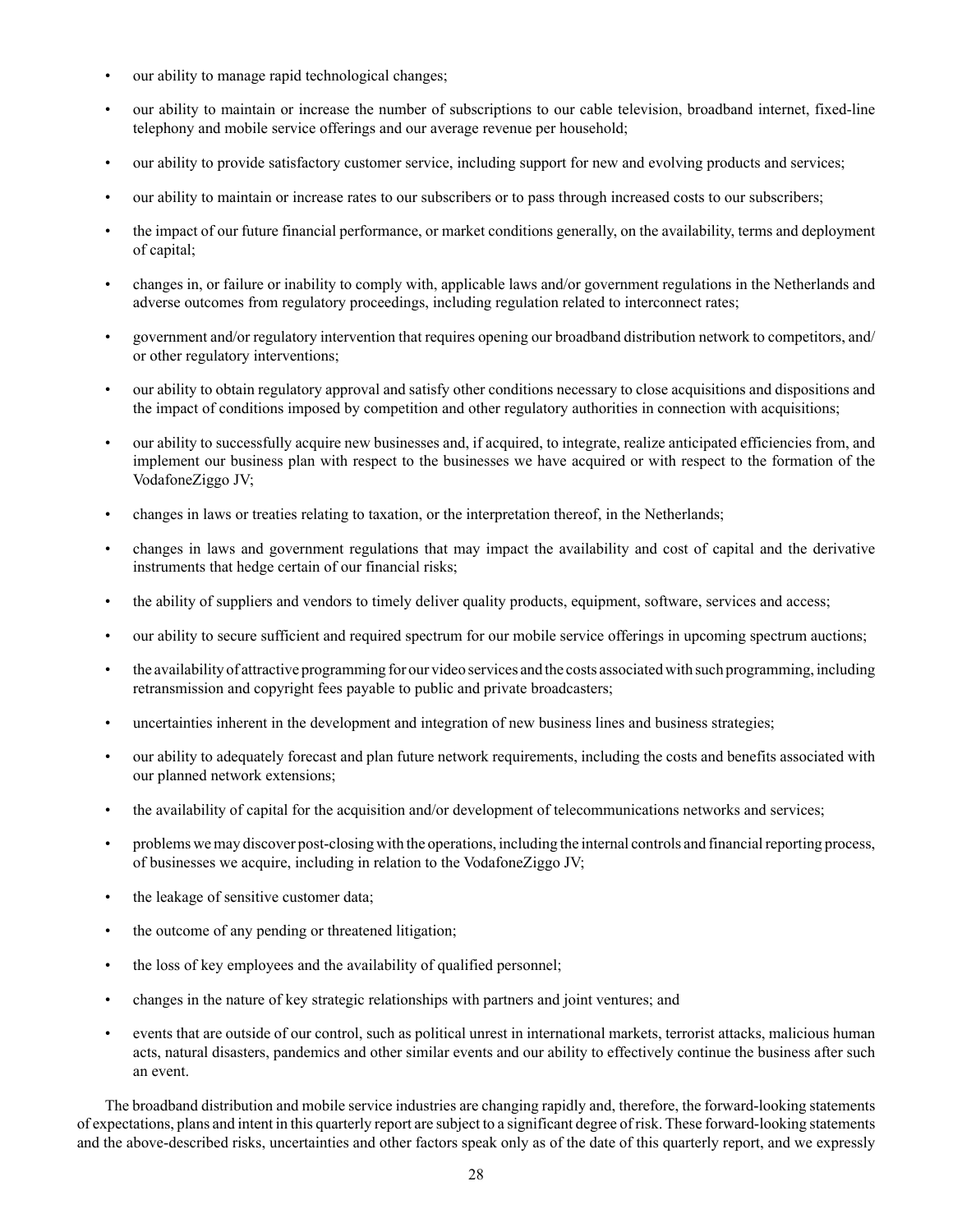disclaim any obligation or undertaking to disseminate any updates or revisions to any forward-looking statement contained herein, to reflect any change in our expectations with regard thereto, or any other change in events, conditions or circumstances on which any such statement is based. Readers are cautioned not to place undue reliance on any forward-looking statement.

### **Overview**

### *General*

VodafoneZiggo is a provider of video, broadband internet, fixed-line telephony and mobile services to residential and business customers in the Netherlands.

### *Operations*

At March 31, 2019, we owned and operated networks that passed 7,213,800 homes and served 9,682,900 revenue generating units (**RGUs**), consisting of 3,884,800 video subscribers (including 3,381,200 enhanced video subscribers), 3,323,700 broadband internet subscribers and 2,474,400 fixed-line telephony subscribers. In addition, at March 31, 2019, we served 4,960,500 mobile subscribers, which includes 4,256,000 postpaid subscribers.

The following table provides details of our organic RGU and mobile subscriber changes for the periods indicated. Organic RGU and mobile subscriber changes exclude the effect of acquisitions (RGUs and mobile subscribers added on the acquisition date) and other non-organic adjustments, but includes post-acquisition date RGU and mobile subscriber additions or losses.

|                                                    | Three months ended |          |
|----------------------------------------------------|--------------------|----------|
|                                                    | March 31,          |          |
|                                                    | 2019               | 2018     |
| Organic RGU additions (losses):                    |                    |          |
| Video:                                             |                    |          |
| <b>Basic</b>                                       | (14,100)           | (15,000) |
| Enhanced                                           | (3,800)            | 10,400   |
| Total video                                        | (17,900)           | (4,600)  |
| Broadband internet                                 | 6,500              | 19,800   |
| Fixed-line telephony                               | (25,200)           | (3,400)  |
| Total organic RGU additions (losses)               | (36,600)           | 11,800   |
|                                                    |                    |          |
| Organic mobile subscriber additions (losses):      |                    |          |
| Postpaid net additions                             | 41,000             | 30,100   |
| Prepaid net losses                                 | (46,600)           | (25,200) |
| Total organic mobile subscriber additions (losses) | (5,600)            | 4,900    |
|                                                    |                    |          |

### *Competition and Other External Factors*

We are experiencing significant competition from an incumbent telecommunications operator and/or other providers. This significant competition, together with the macroeconomic factors, has adversely impacted our revenue, RGU and average monthly subscription revenue per average cable RGU or mobile subscriber, as applicable (**ARPU**). For additional information regarding the revenue impact of changes in the RGU and ARPU, see *Results of Operations* below.

Our mobile and fixed-line operations are experiencing significant competition. In particular, our mobile operations continue to experience pressure on pricing, characterized by aggressive promotion campaigns, heavy marketing spend and increasing or unlimited data bundles. Furthermore, there is increasing competition from MVNOs that focus on certain niche segments such as no frill, youth or ethnic markets.

On November 27, 2018, the European Commission (**EC**) approved the merger of Tele2 Netherlands and T-Mobile Netherlands without conditions.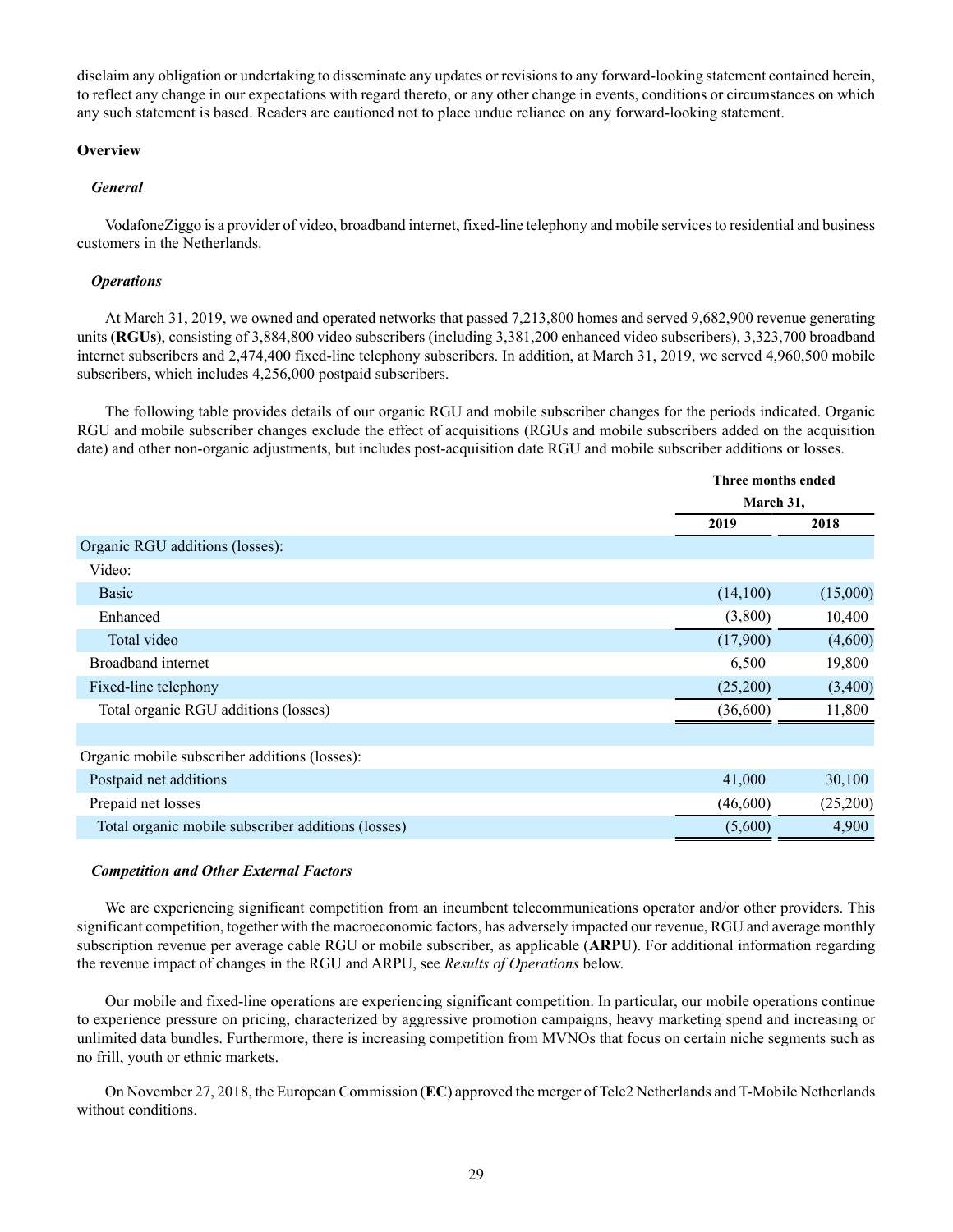In addition to competition, our operations are subject to macroeconomic, political, and other risks that are outside of our control. For example, on June 23, 2016, the United Kingdom (**U.K.**) held a referendum in which U.K. citizens voted in favor of, on an advisory basis, an exit from the EU, commonly referred to as "**Brexit.**" Following the failure to reach a separation deal by the original deadline of March 29, 2019, the E.U. granted the U.K. an extension until October 31, 2019. Uncertainty remains as to what kind of separation agreement, if any, may be agreed and approved by the U.K. Parliament. It is possible that the U.K. will again fail to agree to a separation agreement with the E.U. by the new October 31, 2019 deadline which, absent another extension, would require the U.K. to leave the E.U. under a so-called "hard Brexit" or "no-deal Brexit" without agreements on trade, finance and other key elements. The foregoing has caused considerable uncertainty as to Brexit's impact on the free movement of goods, services, people, data and capital between the U.K. and the E.U., customer behavior, economic conditions, interest rates, currency exchange rates and availability of capital. The effects of Brexit could adversely affect our business, results of operations, financial condition and liquidity.

### **Material Changes in Results of Operations**

This section provides an analysis of our results of operations for the three months ended March 31, 2019 and 2018.

### *General*

Our revenue is earned in the Netherlands and is subject to applicable VAT. Any increases in these taxes could have an adverse impact on our ability to maintain or increase our revenue to the extent that we are unable to pass such tax increases onto our customers.

We pay interconnection fees to other telephony providers when calls or text messages from our subscribers terminate on another network, and we receive similar fees from such providers when calls or text messages from their customers terminate on our network or networks. The amounts we charge and incur with respect to fixed-line telephony and mobile interconnection fees are subject to regulatory oversight. To the extent that regulatory authorities introduce fixed-line or mobile termination rate changes, we would experience prospective changes in our interconnect revenue and costs. The ultimate impact of any such changes in termination rates on our operating cash flow (**OCF**) would be dependent on the call or text messaging patterns that are subject to the changed termination rates. OCF is defined as operating income before depreciation and amortization, share-based compensation, provisions and provision releases related to significant litigation and impairment, restructuring and other operating items. Other operating items include (i) gains and losses on the disposition of long-lived assets, (ii) third-party costs directly associated with successful and unsuccessful acquisitions and dispositions, including legal, advisory and due diligence fees, as applicable, and (iii) other acquisition-related items, such as gains and losses on the settlement of contingent consideration.

We are subject to inflationary pressures with respect to certain costs and foreign currency exchange risk. Any cost increases that we are not able to pass on to our subscribers through rate increases would result in increased pressure on our operating margins.

### *Revenue*

We earn revenue from (i) subscribers to our consumer broadband communications and mobile services and (ii) B2B services, interconnect fees, channel carriage fees, installation fees and late fees. Consistent with the presentation of our revenue categories in note 13 to our condensed consolidated financial statements, we use the term "subscription revenue" and "service revenue" in the following discussion to refer to amounts received from subscribers for ongoing services. In the below tables, mobile service revenue excludes the related interconnect revenue.

Variances in the subscription revenue from our customers are a function of (i) changes in the number of RGUs or mobile subscribers outstanding during the period and (ii) changes in ARPU. Changes in ARPU can be attributable to (a) changes in prices, (b) changes in bundling or promotional discounts, (c) changes in the tier of services selected, (d) variances in subscriber usage patterns and (e) the overall mix of cable and mobile products during the period. In the following discussion, we provide the net impact of the above factors on the ARPU that is derived from our video, broadband internet, fixed-line telephony and mobile products.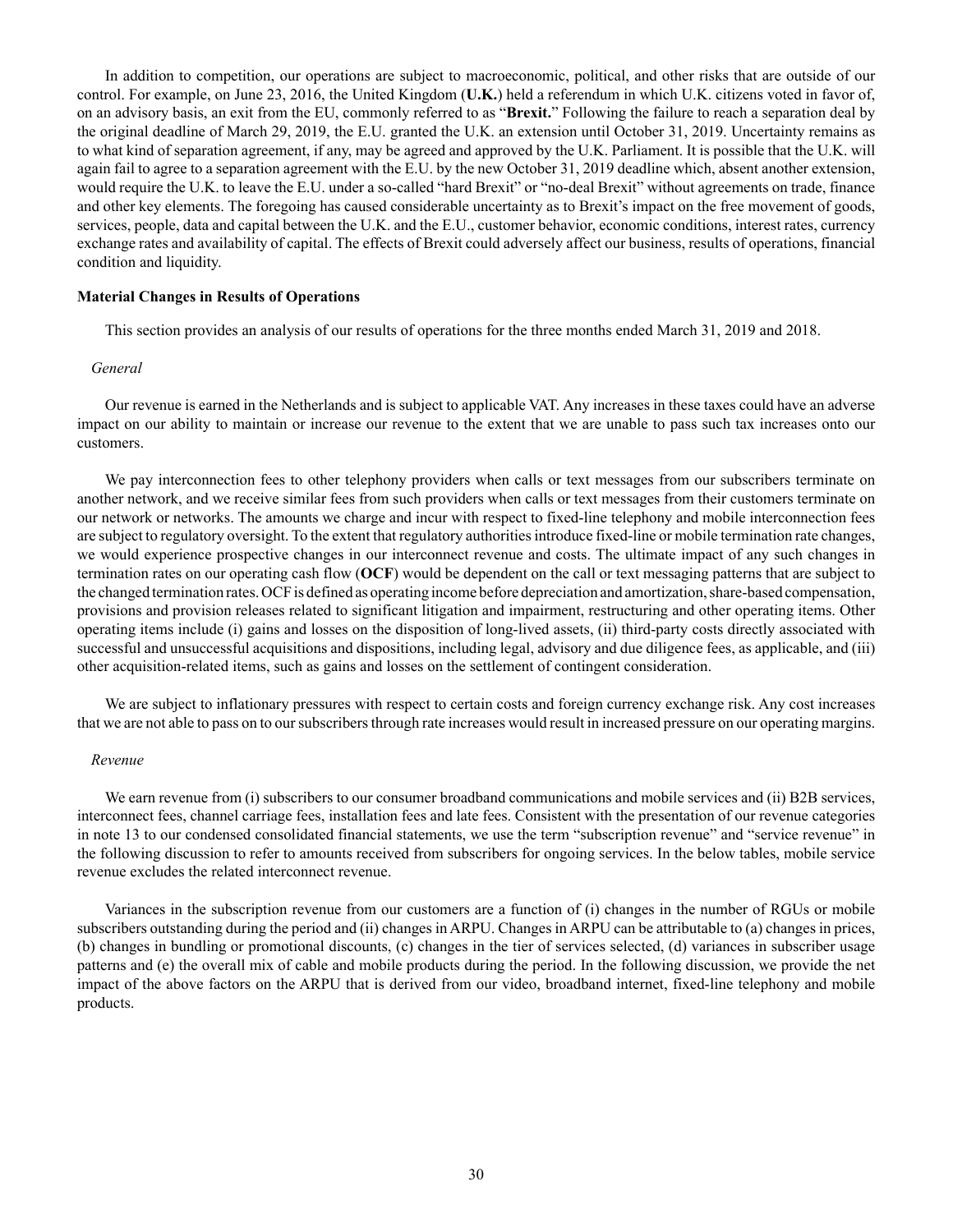Our revenue by major category is set forth below:

\_\_\_\_\_\_\_\_\_\_\_\_\_\_\_\_\_\_\_

|                               | Three months ended |                     |                               |               |  |  |  |  |
|-------------------------------|--------------------|---------------------|-------------------------------|---------------|--|--|--|--|
|                               |                    | March 31,           | Increase (decrease)           |               |  |  |  |  |
|                               | 2019               | 2018                | $\pmb{\epsilon}$              | $\frac{0}{0}$ |  |  |  |  |
|                               |                    |                     | in millions, except % amounts |               |  |  |  |  |
| Consumer cable revenue (a):   |                    |                     |                               |               |  |  |  |  |
| Subscription revenue          | €<br>492.0         | 497.8<br>€          | $\epsilon$<br>(5.8)           | $(1.2)\%$     |  |  |  |  |
| Non-subscription revenue      | 4.9                | 4.0                 | 0.9                           | 22.5 %        |  |  |  |  |
| Total consumer cable revenue  | 496.9              | 501.8               | (4.9)                         | $(1.0)\%$     |  |  |  |  |
| Consumer mobile revenue (b):  |                    |                     |                               |               |  |  |  |  |
| Service revenue               | 159.4              | 159.9               | (0.5)                         | $(0.3)\%$     |  |  |  |  |
| Non-service revenue           | 48.5               | 57.8                | (9.3)                         | $(16.1)\%$    |  |  |  |  |
| Total consumer mobile revenue | 207.9              | 217.7               | (9.8)                         | $(4.5)\%$     |  |  |  |  |
| Total consumer revenue        | 704.8              | 719.5               | (14.7)                        | $(2.0)\%$     |  |  |  |  |
| B2B cable revenue (c):        |                    |                     |                               |               |  |  |  |  |
| Subscription revenue          | 108.5              | 99.0                | 9.5                           | $9.6\%$       |  |  |  |  |
| Non-subscription revenue      | 6.9                | 6.9                 |                               | $-$ %         |  |  |  |  |
| Total B2B cable revenue       | 115.4              | 105.9               | 9.5                           | $9.0 \%$      |  |  |  |  |
| B2B mobile revenue (d):       |                    |                     |                               |               |  |  |  |  |
| Service revenue               | 106.3              | 110.7               | (4.4)                         | $(4.0)\%$     |  |  |  |  |
| Non-service revenue           | 25.8               | 25.8                |                               | $-$ %         |  |  |  |  |
| Total B2B mobile revenue      | 132.1              | 136.5               | (4.4)                         | $(3.2)\%$     |  |  |  |  |
| Total B2B revenue             | 247.5              | 242.4               | 5.1                           | 2.1%          |  |  |  |  |
| Other revenue (e)             | 11.1               | 11.5                | (0.4)                         | $(3.5)\%$     |  |  |  |  |
| Total                         | €<br>963.4         | $\epsilon$<br>973.4 | (10.0)<br>$\epsilon$          | $(1.0)\%$     |  |  |  |  |
|                               |                    |                     |                               |               |  |  |  |  |

- (a) Consumer cable revenue is classified as either subscription revenue or non-subscription revenue. Consumer cable subscription revenue includes revenue from subscribers for ongoing broadband internet, video, and voice services offered to residential customers and the recognition of deferred installation revenue over the associated contract period. Consumer cable non-subscription revenue includes, among other items, channel carriage fees, late fees and revenue from the sale of equipment. Subscription revenue from subscribers who purchase bundled services at a discounted rate is generally allocated proportionally to each service based on the stand-alone price for each individual service. As a result, changes in the standalone pricing of our cable and mobile products or the composition of bundles can contribute to changes in our product revenue categories from period to period.
- (b) Consumer mobile revenue is classified as either service revenue or non-service revenue. Consumer mobile service revenue includes revenue from ongoing mobile and data services offered under postpaid and prepaid arrangements to residential customers. Consumer mobile non-service revenue includes, among other items, interconnect revenue, mobile handset and accessories sales and late fees.
- (c) B2B cable revenue is classified as either subscription revenue or non-subscription revenue. B2B cable subscription revenue includes revenue from business broadband internet, video, voice, and data services offered to SOHO, small and medium to large enterprises. B2B cable non-subscription revenue includes, among other items, revenue from hosting services, carriage fees and interconnect.
- (d) B2B mobile revenue is classified as either service revenue or non-service revenue. B2B mobile service revenue includes revenue from ongoing mobile and data services offered to SOHO, small and medium to large enterprise customers. B2B mobile non-service revenue includes, among other items, interconnect revenue, mobile handset and accessories sales and late fees.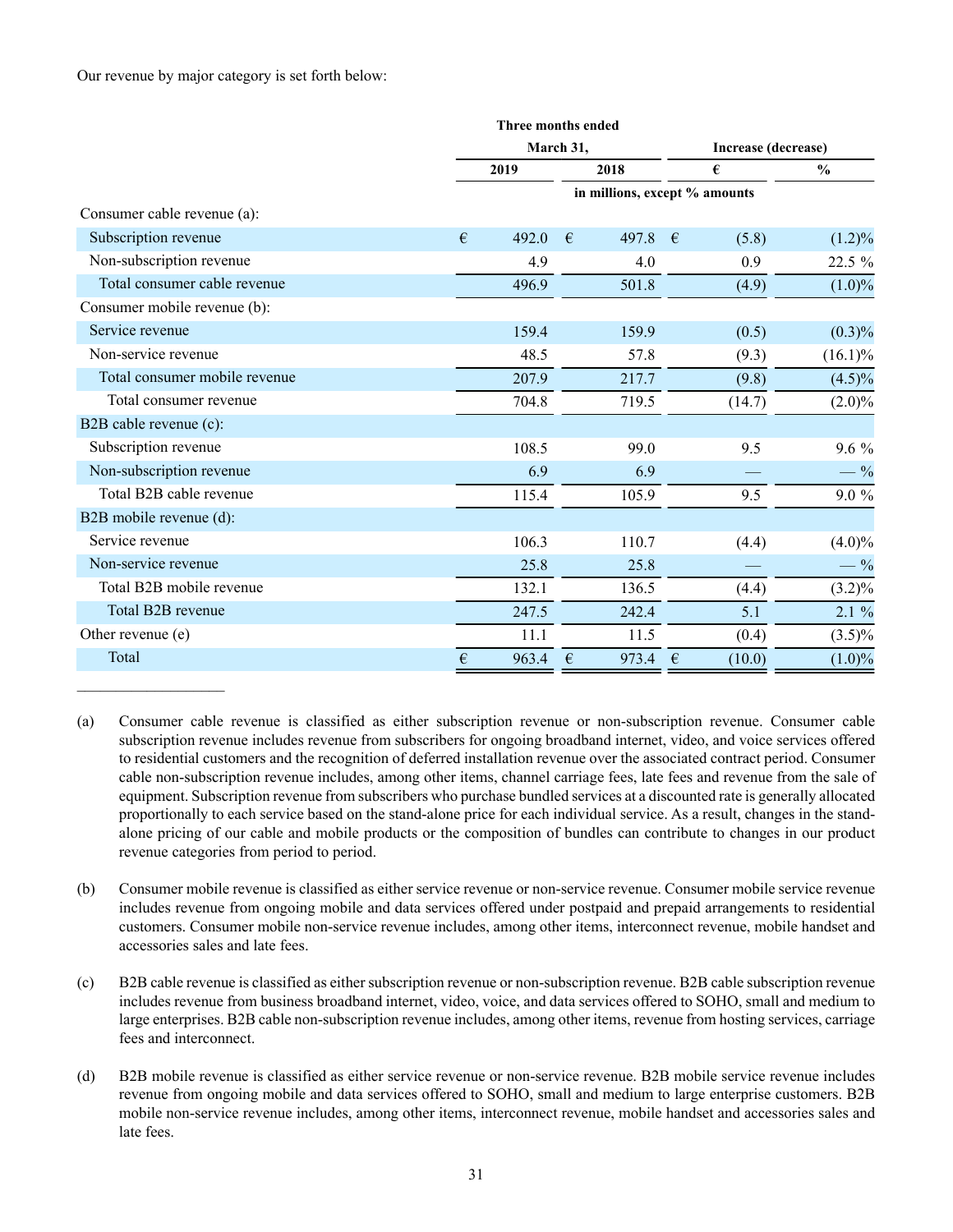(e) Other revenue includes, among other items, programming and advertising revenue and revenue related to certain personnel services provided to Vodafone and Liberty Global.

The details of the decrease in our revenue during the three months ended March 31, 2019, as compared to the corresponding period in 2018, are set forth below:

|                                                                              | <b>Subscription</b><br>/Service<br>revenue |             | Non-<br>subscription<br>/Non-service<br>revenue | Total      |
|------------------------------------------------------------------------------|--------------------------------------------|-------------|-------------------------------------------------|------------|
|                                                                              |                                            |             | in millions                                     |            |
| Increase (decrease) in consumer cable subscription revenue due to change in: |                                            |             |                                                 |            |
| Average number of RGUs (a)                                                   | €                                          | $(6.2) \in$ |                                                 | €<br>(6.2) |
| ARPU(b)                                                                      |                                            | 0.4         |                                                 | 0.4        |
| Increase in consumer cable non-subscription revenue                          |                                            |             | 0.9                                             | 0.9        |
| Total increase (decrease) in consumer cable revenue                          |                                            | (5.8)       | 0.9                                             | (4.9)      |
| Decrease in consumer mobile revenue (c)                                      |                                            | (0.5)       | (9.3)                                           | (9.8)      |
| Increase in B2B cable revenue (d)                                            |                                            | 9.5         |                                                 | 9.5        |
| Decrease in B2B mobile revenue (e)                                           |                                            | (4.4)       |                                                 | (4.4)      |
| Decrease in other revenue                                                    |                                            |             | (0.4)                                           | (0.4)      |
| Total                                                                        | €                                          | $(1.2) \t∈$ | $(8.8) \in$                                     | (10.0)     |

- (a) The decrease in cable subscription revenue related to a change in the average number of RGUs is attributable to the net effect of (i) decreases in the average number of basic video, fixed-line telephony and enhanced video RGUs, and (ii) increase in the average number of broadband internet RGUs.
- (b) The increase in cable subscription revenue related to a change in ARPU is primarily attributable to to the net effect of (i) higher ARPU from video services and fixed-line telephony, and (ii) lower ARPU from broadband internet services.
- (c) The decrease in consumer mobile non-service revenue is primarily due to lower volume of mobile handset sales.
- (d) The increase in B2B cable subscription revenue is due to increases in the average number of RGUs across all our B2B segments, which are primarily driven by ongoing demand of our successful business oriented offers such as Business Internet Pro and Integrated Communication products, partially offset by decline in ARPU.
- (e) The decrease in B2B mobile service revenue is primarily due to lower ARPU.

# *Programming* and other direct costs of services

 $\mathcal{L}$  , we have the set of  $\mathcal{L}$ 

General. Programming and other direct costs of services include programming and copyright costs, mobile access and interconnect costs, mobile handset and other equipment cost of goods sold and other direct costs related to our operations. Programming and copyright costs, which represent a significant portion of our operating costs, are subject to increase in future periods as a result of (i) higher costs associated with the expansion of our digital video content, including rights associated with ancillary product offerings and rights that provide for the broadcast of live sporting events, and (ii) rate increases. In addition we are subject to inflationary pressures with respect to our labor and other costs. Any cost increases that we are not able to pass on to our subscribers through rate increases would result in increased pressure on our operating margins.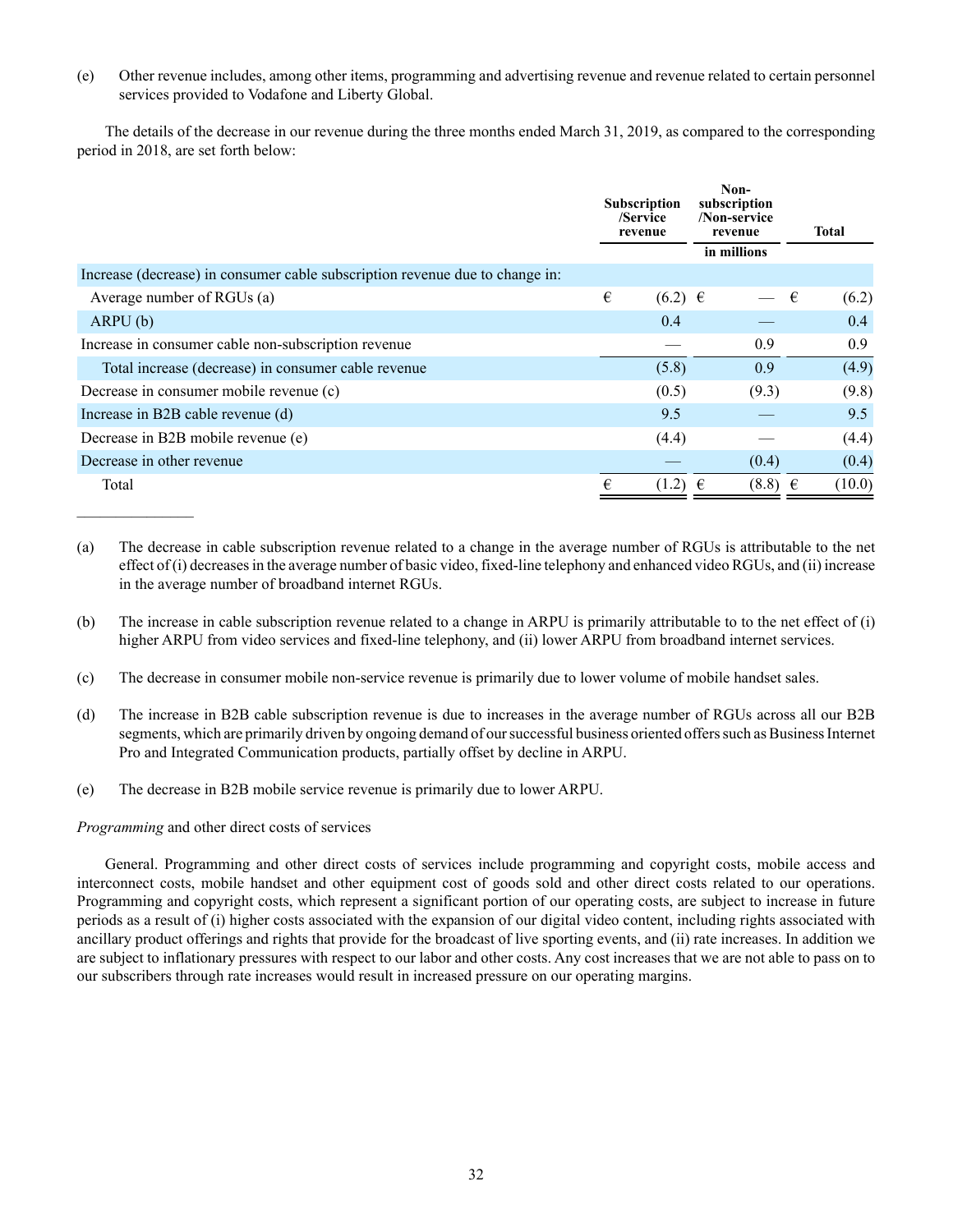Our programming and other direct costs of service decreased by €19.7 million or 8.8% during the three months ended March 31, 2019, as compared to the corresponding period in 2018. This decrease includes the following factors:

- A decrease in equipment costs of  $\epsilon$ 11.9 million or 12.7%, mainly due to lower sales volumes of mobile handsets, accessories and other equipment; and
- A decrease in interconnect costs of  $E2.4$  million or 5.5%, primarily due to lower mobile and fixed-line termination rates, partially offset by an increase in costs as a result of higher call volumes.

### *Other operating expenses*

*General.* Other operating expenses include network operations, customer operations, customer care and other costs related to our operations.

Our other operating expenses increased by  $\epsilon$ 2.3 million or 1.9% during the three months ended March 31, 2019, as compared to the corresponding period in 2018. This increase includes the following factors:

- An increase in bad debt of  $\epsilon$ 2.7 million, primarily due to lower consumer credit costs in 2018;
- A decrease in customer services costs of  $\epsilon$ 1.2 million or 5.7%, primarily due to a decrease in the number of customer service calls; and
- A decrease in business services costs of  $\epsilon$ 0.8 million or 6.6%, primarily due to a decrease in car fleet operating expenses and consultancy costs, partially offset by increased energy costs.

### *SG&A expenses*

*General.* SG&A expenses include human resources, information technology, general services, management, finance, legal, external sales and marketing costs, share-based compensation and other general expenses.

Our SG&A expenses decreased by  $\epsilon$ 2.9 million or 1.9% during the three months ended March 31, 2019, respectively, as compared to the corresponding period in 2018. Our SG&A expenses include share-based compensation expense, which decreased  $\epsilon$ 0.2 million. Excluding the effects of share-based compensation expense, our SG&A expenses decreased by  $\epsilon$ 2.7 million or 1.8%. This decrease include the following factors:

- A decrease in sales and marketing costs of  $63.0$  million or 5.9%, primarily driven by lower sales commissions and lower expenditure on media campaigns;
- A decrease in other costs of  $\epsilon$ 2.2 million or 23.1%, primarily due to lower property and insurance costs;
- An increase in personnel costs of  $\epsilon$ 2.5 million or 3.9%, primarily due to higher contingent labor costs, partially offset by an increase in capitalization of IT related labor cost; and
- A decrease in core network and IT costs of  $\epsilon$ 1.8 million or 28.6%, primarily driven by a decrease in IT maintenance cost.

### *Charges for JV Services*

We recorded charges for JV Services of €55.3 million and €59.6 million during the three months ended March 31, 2019 and 2018, respectively. For additional information regarding charges for JV Services, see note 10 to our condensed consolidated financial statements.

### *Depreciation and amortization expense*

Our depreciation and amortization expense decreased by €5.3 million or 1.4% during the three months ended March 31, 2019, as compared to the corresponding period in 2018. This decrease is primarily due to lower property and equipment additions related to the baseline and customer premises equipment associated with higher re-deployment volumes.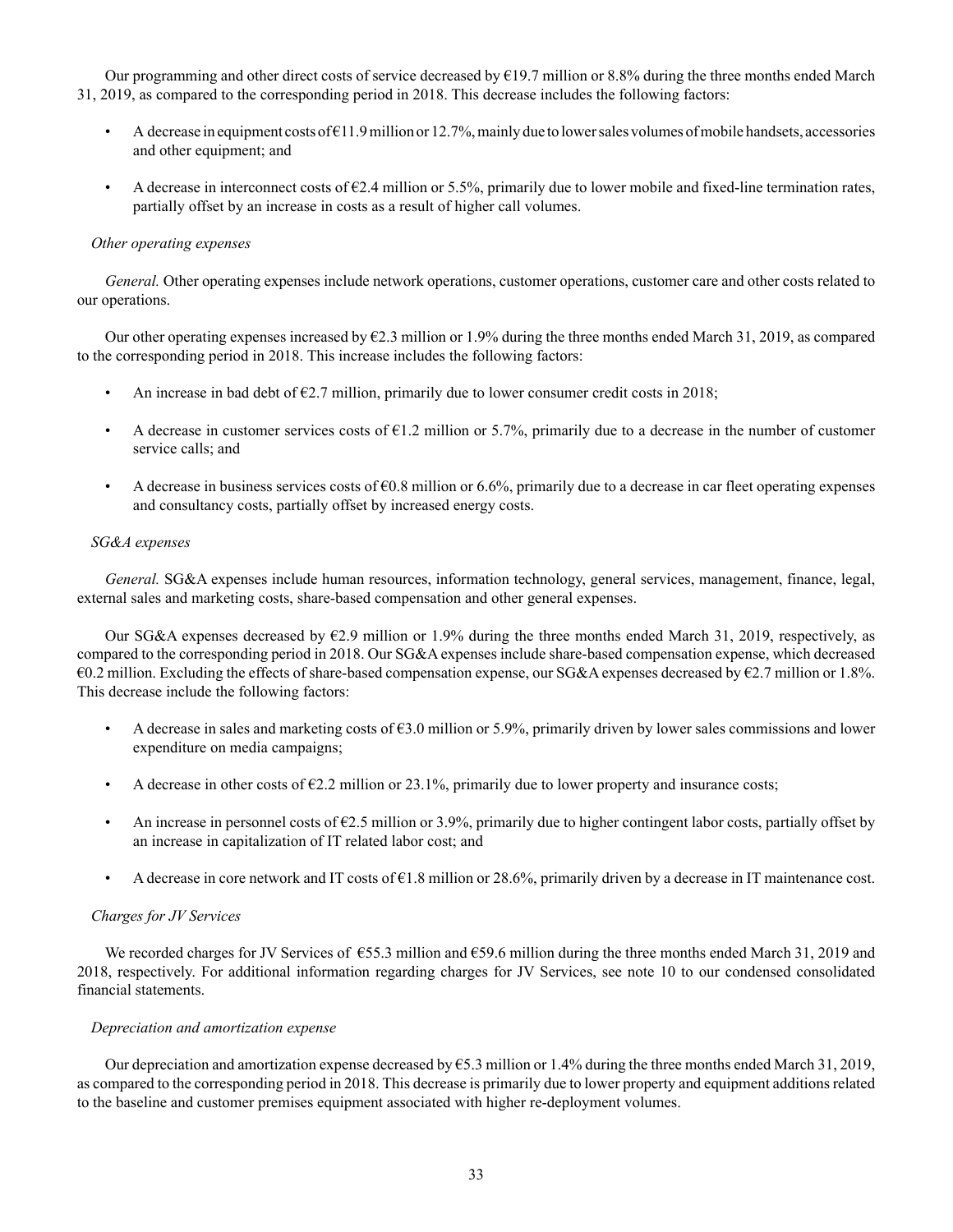### *Impairment, restructuring and other operating items, net*

We recognized impairment, restructuring and other operating items, net, of  $\epsilon$ 11.0 million and  $\epsilon$ 5.3 million during the three months ended March 31, 2019 and 2018, respectively.

The amount for the 2019 period includes (i) restructuring charges of  $\epsilon$ 1.3 million, (ii) impairment charges related to tangible assets of  $\epsilon$ 0.4 million and (iii) a loss from the disposition of assets of  $\epsilon$ 9.3 million due to write-off certain IT related assets.

The amount for the 2018 period includes (i) losses from the disposition of assets of  $\epsilon$ 2.5 million, (ii) restructuring charges of €1.9 million and (iii) impairment of tangible assets of €0.9 million.

Additional restructuring charges are expected for the remainder of 2019, due to ongoing reorganization activities associated with the closing of the JV Transaction.

### *Interest expense–third-party*

Our third-party interest expense increased by  $\epsilon$ 9.5 million or 8.4% during the three months ended March 31, 2019, as compared to the corresponding period in 2018, due to higher average outstanding debt balances. For additional information regarding our third-party debt, see note 7 to our condensed consolidated financial statements.

It is possible that the interest rates on (i) any new borrowings could be higher than the current interest rates on our existing indebtedness and (ii) our variable-rate indebtedness could increase in future periods. As further discussed in note 4 to our condensed consolidated financial statements, we use derivative instruments to manage our interest rate risks.

In July 2017, the U.K. Financial Conduct Authority (the authority that regulates LIBOR) announced that it intends to stop compelling banks to submit rates for the calculation of LIBOR after 2021. Currently, it is not possible to predict the exact transitional arrangements for calculating applicable reference rates that may be made in the U.K., the U.S., the Eurozone or elsewhere given that a number of outcomes are possible, including the cessation of the publication of one or more reference rates. Our loan documents contain provisions that contemplate alternative calculations of the base rate applicable to our LIBOR-indexed debt to the extent LIBOR is not available, which alternative calculations we do not anticipate will be materially different from what would have been calculated under LIBOR. Additionally, no mandatory prepayment or redemption provisions would be triggered under our loan documents in the event that the LIBOR rate is not available. It is possible, however, that any new reference rate that applies to our LIBOR-indexed debt could be different than any new reference rate that applies to our LIBOR-indexed derivative instruments. We anticipate managing this difference and any resulting increased variable-rate exposure through modifications to our debt and/ or derivative instruments, however future market conditions may not allow immediate implementation of desired modifications and/or the company may incur significant associated costs.

### *Interest expense–related-party*

Our related-party interest expense decreased by  $62.4$  million or 9.8% during the three months ended March 31, 2019, as compared to the corresponding period in 2018. This decrease is primarily due to lower average outstanding loan balances. For additional information regarding our related-party debt, see note 10 to our condensed consolidated financial statements.

### *Realized and unrealized gains (losses) on derivative instruments, net*

Our realized and unrealized gains or losses on derivative instruments include (i) unrealized changes in the fair values of our derivative instruments that are non-cash in nature until such time as the derivative contracts are fully or partially settled and (ii) realized gains or losses upon the full or partial settlement of the derivative contracts.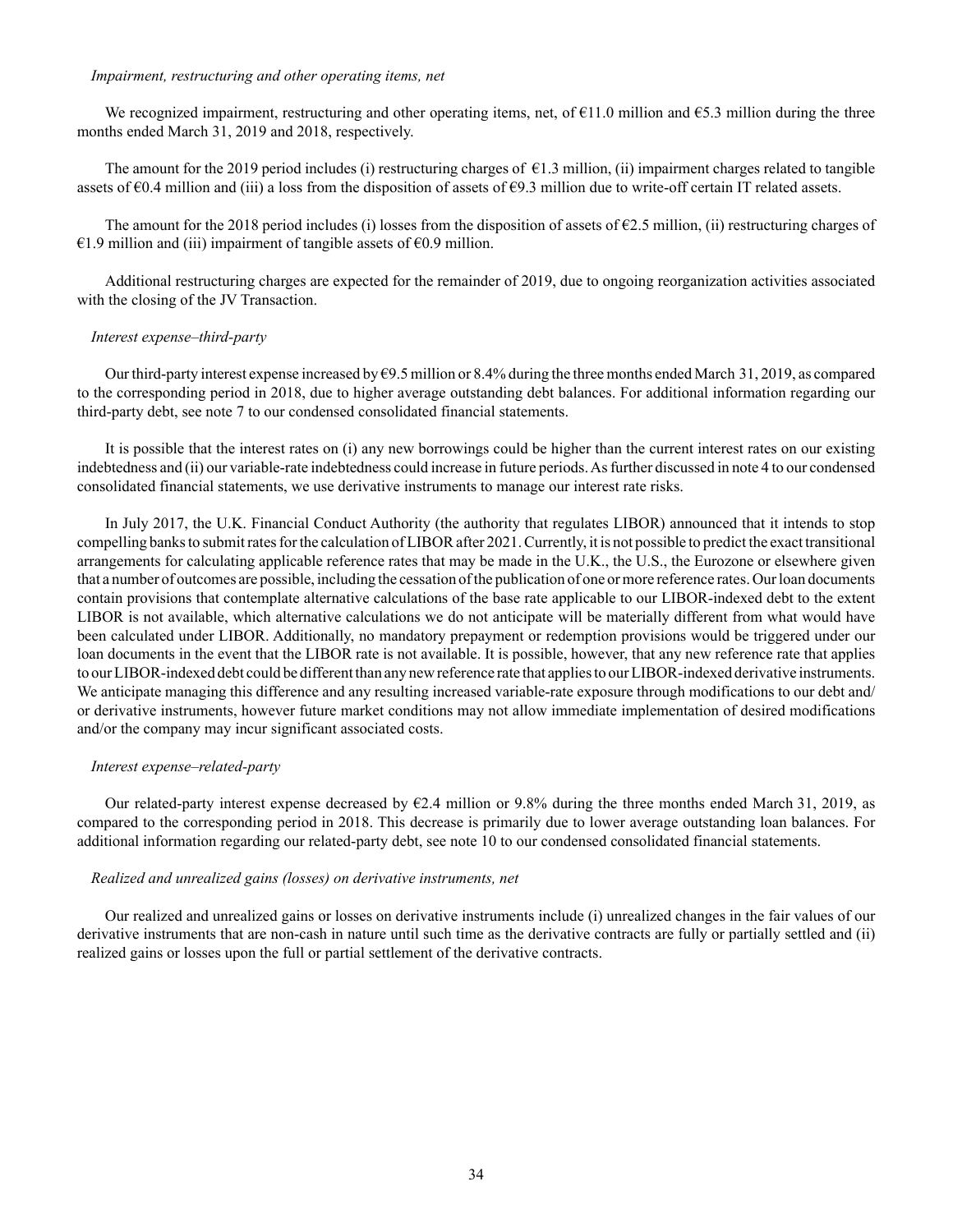The details of our realized and unrealized gains (losses) on derivative instruments, net, are as follows:

|                                                           |   | Three months ended<br>March 31, |    |        |  |
|-----------------------------------------------------------|---|---------------------------------|----|--------|--|
|                                                           |   |                                 |    |        |  |
|                                                           |   | 2019                            |    | 2018   |  |
|                                                           |   | in millions                     |    |        |  |
| Cross-currency and interest rate derivative contracts (a) | € | 32.3 $\epsilon$                 |    | (82.5) |  |
| Foreign currency forward contracts                        |   | (0.2)                           |    | 1.3    |  |
| Total                                                     | € | 32.1                            | −€ | (81.2) |  |

(a) The gain during the 2019 period is primarily attributable to the net effect of (i) a net gain associated with changes in the relative value of euro to the U.S. dollar and (ii) a net loss associated with changes in certain market interest rates. The loss during the 2018 period is primarily attributable to the net effect of (i) losses associated with an increase in the value of the euro relative to the U.S. dollar and (ii) gains associated with increases in market interest rates in the euro market. In addition, the gain (loss) include a net gain (loss) of ( $641.5$  million) and  $641.1$  million during the three months ended March 31, 2019 and 2018, respectively, resulting from changes in credit risk valuation adjustment.

For additional information regarding our derivative instruments, see notes 4 and 5 to our condensed consolidated financial statements.

### *Foreign currency transaction gains (losses), net*

Our foreign currency transaction gains or losses primarily result from the remeasurement of monetary assets and liabilities that are denominated in currencies other than our functional currency. Unrealized foreign currency transaction gains or losses are computed based on period-end exchange rates and are non-cash in nature until such time as the amounts are settled. The details of our foreign currency transaction gains (losses), net, are as follows:

| Three months ended |              |             |  |
|--------------------|--------------|-------------|--|
| March 31,          |              |             |  |
| 2019<br>2018       |              |             |  |
|                    |              |             |  |
|                    |              |             |  |
| €                  | $(99.8) \t∈$ | 101.6       |  |
|                    | 0.6          | (0.1)       |  |
|                    | (0.4)        | 0.3         |  |
| €                  | $(99.6) \in$ | 101.8       |  |
|                    |              | in millions |  |

### *Income tax benefit*

 $\mathcal{L}$  , we have the set of  $\mathcal{L}$ 

We recognized an income tax benefit of  $\epsilon$ 33.9 million and  $\epsilon$ 22.4 million during the three months ended March 31, 2019 and 2018, respectively.

The income tax benefit recognized during the three months ended March 31, 2019 and 2018 differs from the expected income tax benefit of  $\epsilon$ 41.5 million and  $\epsilon$ 21.1 million, respectively (based on the Dutch income tax rate of 25.0%). The difference during the 2019 period is primarily due to the impact of future rate changes in the valuation of the deferred taxes and release thereof. The difference during the 2018 period is primarily due to the positive impact of tax benefits associated with technology innovation.

For additional information regarding our income taxes, see note 9 to our condensed consolidated financial statements.

# *Net loss*

During the three months ended March 31, 2019 and 2018, we reported net losses of  $\epsilon$ 132.1 million and  $\epsilon$ 61.9 million, respectively, including (i) operating income of  $\epsilon$ 45.7 million and  $\epsilon$ 31.5 million, respectively, (ii) net non-operating expense of €211.7 million and €115.8 million, respectively, and (iii) income tax benefit of €33.9 million and €22.4 million, respectively.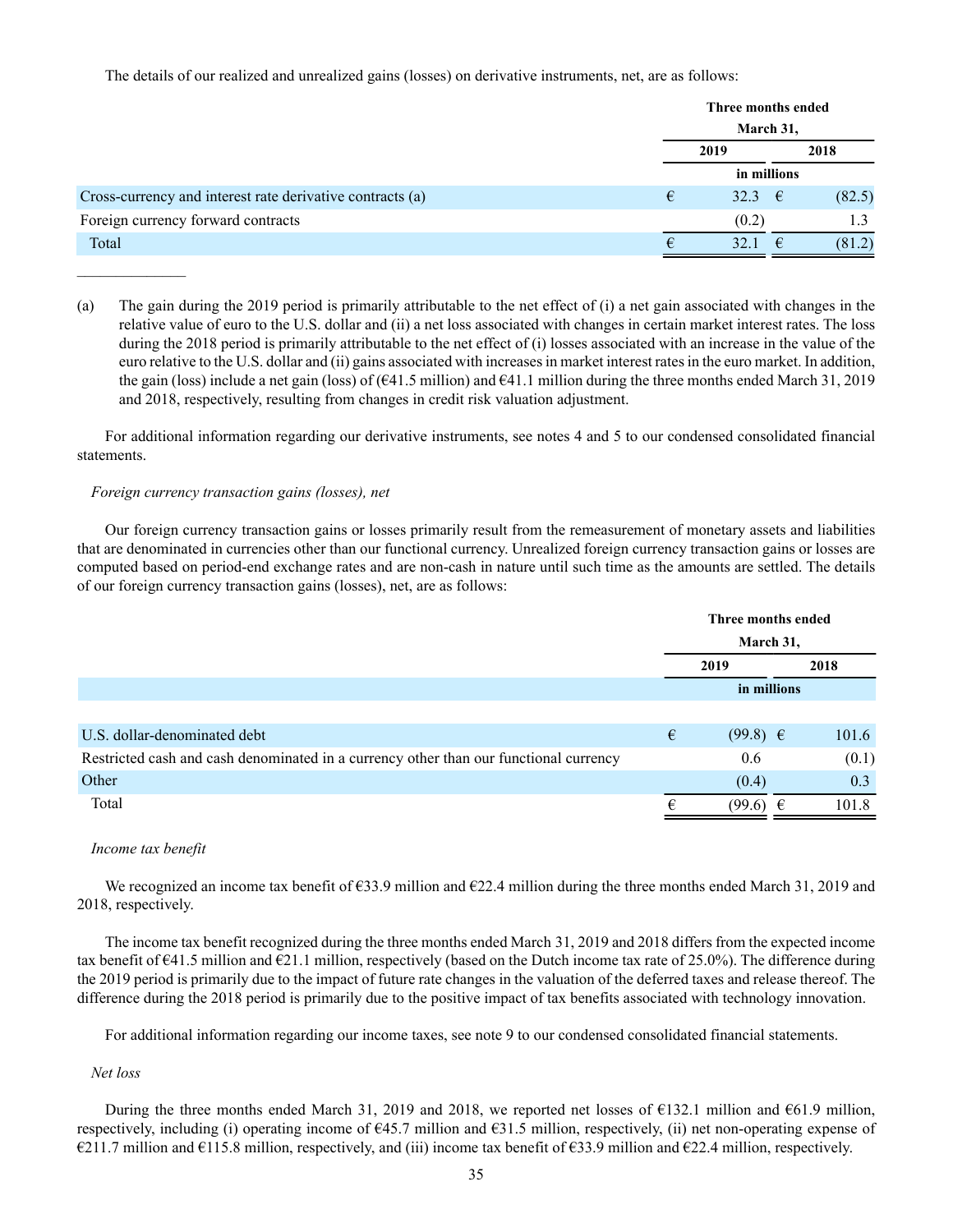Gains or losses associated with (i) changes in the fair values of derivative instruments, (ii) movements in foreign currency exchange rates and (iii) the disposition of assets are subject to a high degree of volatility and, as such, any gains from these sources do not represent a reliable source of income. In the absence of significant gains in the future from these sources or from other nonoperating items, our ability to achieve earnings from operations is largely dependent on our ability to increase our OCF to a level that more than offsets the aggregate amount of our (a) share-based compensation expense, (b) related-party fees pursuant to the JV Service Agreements, (c) depreciation and amortization, (d) impairment, restructuring and other operating items, net, (e) interest expense, (f) other net non-operating expenses and (g) income tax expenses.

Subject to the limitations included in our various debt instruments, we expect to maintain our debt at current levels relative to our Covenant EBITDA. As a result, we expect that we will continue to report significant levels of interest expense for the foreseeable future. For information concerning our expectations with respect to trends that may affect our operating results in future periods, see the discussion under *Overview* above.

### **Material Changes in Financial Condition**

### *Sources and Uses of Cash*

As a holding company, VodafoneZiggo's primary assets are its investments in consolidated subsidiaries. As further described in note 7 to our condensed consolidated financial statements, the terms of the instruments governing the indebtedness of certain of these subsidiaries may restrict our ability to access the assets of these subsidiaries. The ability to access the liquidity of our subsidiaries may also be limited by tax and legal considerations and other factors. At March 31, 2019, most of our  $\epsilon$ 288.2 million of consolidated cash was held by our subsidiaries.

### *Liquidity of VodafoneZiggo*

Our sources of liquidity at the parent level include, subject to the restrictions noted above, proceeds in the form of distributions or loans from our subsidiaries. It is the intention of the Shareholders of the VodafoneZiggo JV, that VodafoneZiggo will be a selffunding company capable of financing its activities on a stand-alone basis without recourse to either Shareholder. No assurance can be given that funding from our subsidiaries or external sources would be available on favorable terms, or at all.

VodafoneZiggo's corporate liquidity requirements include corporate general and administrative expenses and fees associated with the JV Service Agreements. From time to time, VodafoneZiggo may also require cash in connection with (i) the repayment of its related-party debt and interest, (ii) the funding of dividends or distributions pursuant to the Shareholders Agreement, which requires VodafoneZiggo to distribute all unrestricted cash (as defined in the Shareholders Agreement) to the Shareholders every two months (subject to VodafoneZiggo maintaining a minimum amount of cash and complying with the terms of its financing arrangements), (iii) the satisfaction of contingent liabilities, (iv) acquisitions and other investment opportunities or (v) income tax payments.

### *Liquidity of our Subsidiaries*

In addition to cash, the primary sources of liquidity of our operating subsidiaries are cash provided by operations and, in the case of Ziggo B.V. and certain of its subsidiaries, any borrowing availability under the Revolving Facilities.

The liquidity of our operating subsidiaries generally is used to fund property and equipment additions, debt service requirements and other liquidity requirements that may arise from time to time. For additional information regarding our condensed consolidated cash flows, see the discussion under *Condensed Consolidated Statements of Cash Flows* below. Our subsidiaries may also require funding in connection with (i) the repayment of amounts due under the third-party and related-party debt instruments of our subsidiaries, (ii) acquisitions and other investment opportunities, (iii) distributions or loans to VodafoneZiggo (and ultimately to the Shareholders of the VodafoneZiggo JV) or (iv) the satisfaction of contingencies. No assurance can be given that any external funding would be available to our subsidiaries on favorable terms, or at all.

### *Capitalization*

At March 31, 2019, our outstanding third-party debt and finance lease obligations aggregated €11.1 billion, including €1,081.2 million that is classified as current in our condensed consolidated balance sheet and  $\epsilon$ 10.0 billion that is not due until 2025 or thereafter*.* For additional information regarding our debt and finance lease maturities, see notes 7 and 8 to our condensed consolidated financial statements.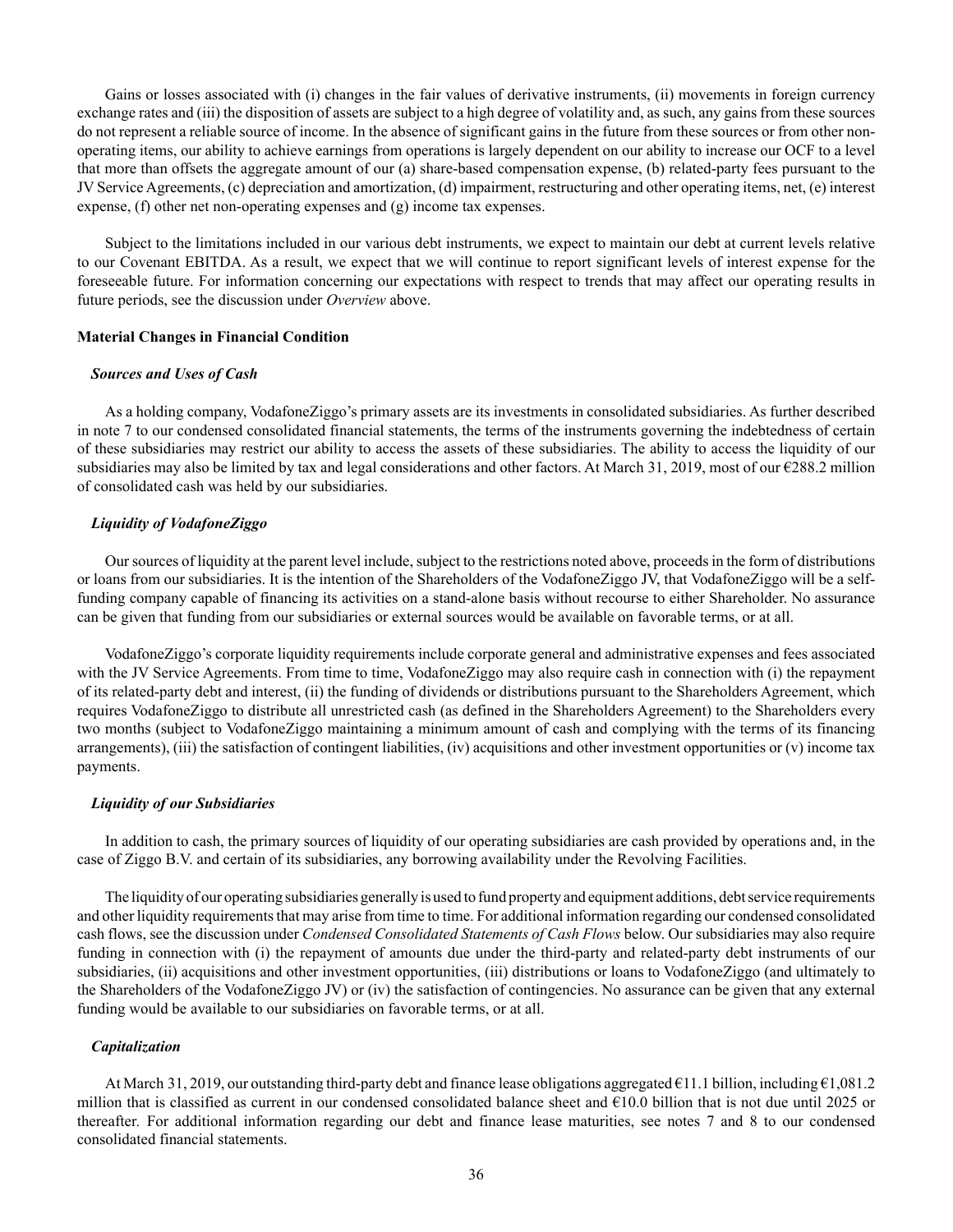As further discussed in note 4 to our condensed consolidated financial statements, we use derivative instruments to mitigate foreign currency and interest rate risk associated with our debt instruments.

Our ability to service or refinance our debt and to maintain compliance with the leverage covenants in our credit agreements and indentures is dependent primarily on our ability to maintain or increase our Covenant EBITDA and to achieve adequate returns on our property and equipment additions and acquisitions. Pursuant to the Shareholders Agreement, we expect to maintain a leverage ratio between 4.5 and 5.0 times Covenant EBITDA. In addition, our ability to obtain additional debt financing is limited by the leverage covenants contained in the various debt instruments of our subsidiaries. In this regard, if our Covenant EBITDA were to decline, we could be required to repay or limit our borrowings under the Credit Facility in order to maintain compliance with applicable covenants. No assurance can be given that we would have sufficient sources of liquidity, or that any external funding would be available on favorable terms, or at all, to fund any such required repayment. We do not anticipate any instances of non-compliance with respect to any of our subsidiaries' debt covenants that would have a material adverse impact on our liquidity during the next 12 months.

Notwithstanding our negative working capital position at March 31, 2019, we believe that we have sufficient resources to repay or refinance the current portion of our debt and finance lease obligations and to fund our foreseeable liquidity requirements during the next 12 months. However, as our maturing debt grows in later years, we anticipate that we will seek to refinance or otherwise extend our debt maturities. No assurance can be given that we will be able to complete these refinancing transactions or otherwise extend our debt maturities. In this regard, it is not possible to predict how political and economic conditions, sovereign debt concerns or any adverse regulatory developments could impact the credit markets we access and, accordingly, our future liquidity and financial position. However, (i) the financial failure of any of our counterparties could (a) reduce amounts available under committed credit facilities and (b) adversely impact our ability to access cash deposited with any failed financial institution and (ii) tightening of the credit markets could adversely impact our ability to access debt financing on favorable terms, or at all. In addition, sustained or increased competition, particularly in combination with adverse economic or regulatory developments, could have an unfavorable impact on our cash flows and liquidity.

All of our debt and finance lease obligations at March 31, 2019 has been borrowed or incurred by our subsidiaries.

For additional information regarding our debt and finance lease obligations, see notes 7 and 8 to our condensed consolidated financial statements.

### *Condensed Consolidated Statements of Cash Flows*

Our condensed consolidated statements of cash flows for the three months ended March 31, 2019 and 2018 are summarized as follows:

|                                                                                  | Three months ended |                             |             |           |        |        |
|----------------------------------------------------------------------------------|--------------------|-----------------------------|-------------|-----------|--------|--------|
|                                                                                  |                    | March 31,                   |             |           |        |        |
|                                                                                  |                    | 2018<br>2019<br>in millions |             |           | Change |        |
|                                                                                  |                    |                             |             |           |        |        |
|                                                                                  |                    |                             |             |           |        |        |
| Net cash provided by operating activities                                        | €                  | $287.1$ €                   |             | $198.6$ € |        | 88.5   |
| Net cash used by investing activities                                            |                    | (86.0)                      |             | (57.6)    |        | (28.4) |
| Net cash used by financing activities                                            |                    | (154.3)                     |             | (60.1)    |        | (94.2) |
| Effect of exchange rate changes on cash and cash equivalents and restricted cash |                    | 0.6                         |             | (0.1)     |        | 0.7    |
| Net increase in cash and cash equivalents and restricted cash                    | €                  | 47.4                        | $-\epsilon$ | 80.8      | €      | (33.4) |

*Operating Activities.* The increase in net cash provided by our operating activities is primarily attributable to an increase in the cash provided by our OCF and related working capital changes.

*Investing Activities.* The increase in net cash used by our investing activities is primarily attributable to higher capital expenditures.

The capital expenditures that we report in our condensed consolidated statements of cash flows do not include amounts that our company has financed under vendor financing or finance lease arrangements. Instead, these amounts are reflected as non-cash additions to our property and equipment when the underlying assets are delivered and as repayments of debt when the principal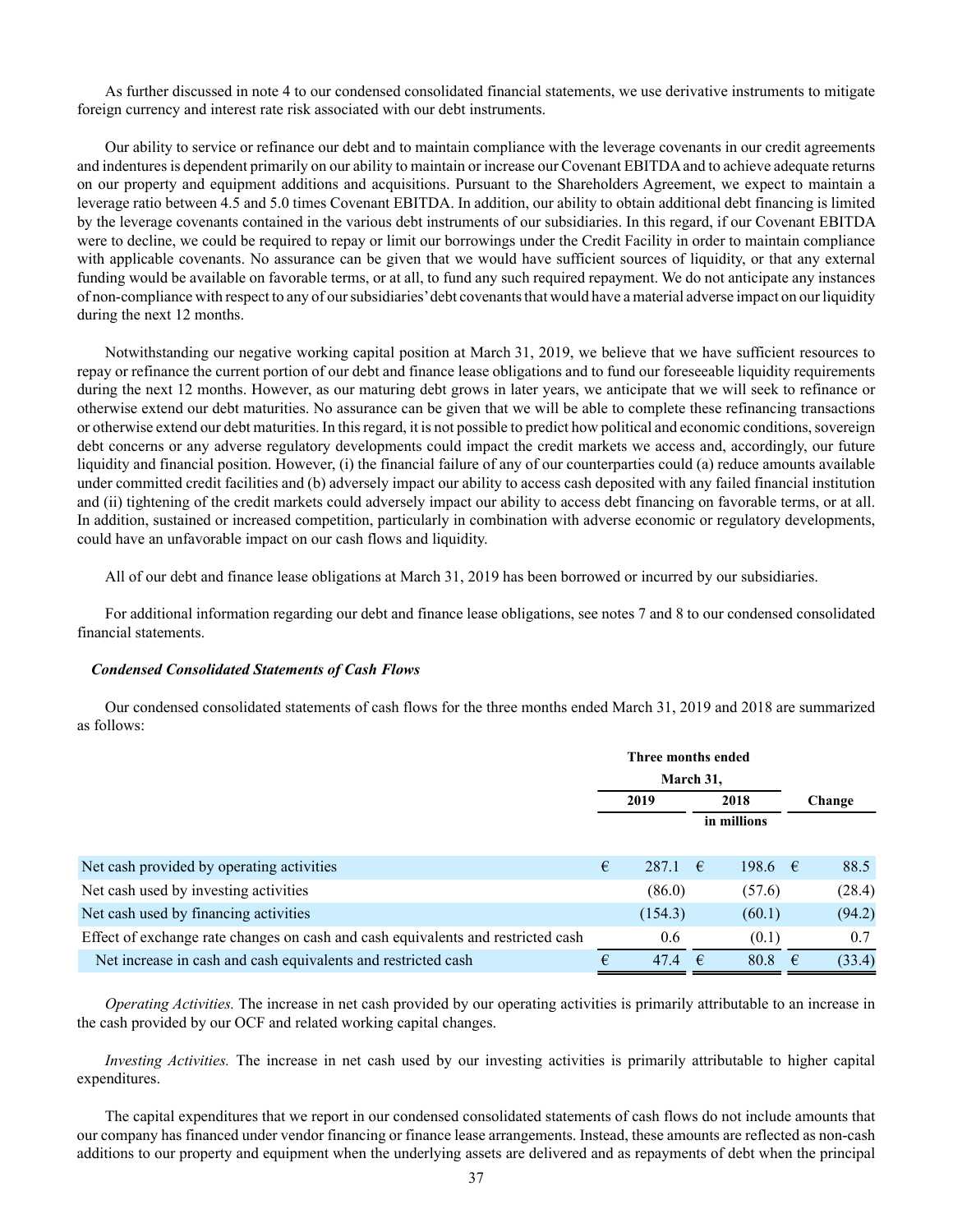is repaid. In this discussion, we refer to (i) our capital expenditures as reported in our condensed consolidated statements of cash flows, which exclude amounts financed under vendor financing or finance lease arrangements, and (ii) our total property and equipment additions, which include our capital expenditures on an accrual basis and amounts financed under capital-related vendor financing or finance lease arrangements. For further details regarding our property and equipment additions and our debt, see notes 6 and 7, respectively, to our condensed consolidated financial statements.

A reconciliation of our property and equipment additions to our capital expenditures as reported in our condensed consolidated statements of cash flows is set forth below:

|                                                                     | Three months ended |             |            |         |  |  |  |  |
|---------------------------------------------------------------------|--------------------|-------------|------------|---------|--|--|--|--|
|                                                                     |                    | March 31,   |            |         |  |  |  |  |
|                                                                     |                    | 2019        | 2018       |         |  |  |  |  |
|                                                                     |                    | in millions |            |         |  |  |  |  |
| Property and equipment additions                                    | €                  | $169.5 \t∈$ |            | 195.0   |  |  |  |  |
| Assets acquired under capital-related vendor financing arrangements |                    | (139.6)     |            | (125.8) |  |  |  |  |
| Assets acquired under related-party finance leases                  |                    | (1.4)       |            | (18.7)  |  |  |  |  |
| Changes in current liabilities related to capital expenditures      |                    | 59.6        |            | 7.1     |  |  |  |  |
| Capital expenditures                                                | €                  | 88.1        | $\epsilon$ | 57.6    |  |  |  |  |

The decrease in our property and equipment additions is primarily attributable to a decrease in baseline and customer premises equipment driven by higher redeployment volumes.

*Financing Activities.* The increase in net cash used by our financing activities is primarily attributable to an increase of  $\epsilon$ 93.7 million related to higher net repayments of third-party debt.

### *Contractual Commitments*

The following table sets forth the euro equivalents of our commitments as of March 31, 2019:

|                                                                                   | <b>Payments due during:</b> |      |              |       |      |       |             |       |   |       |   |                   |              |           |           |
|-----------------------------------------------------------------------------------|-----------------------------|------|--------------|-------|------|-------|-------------|-------|---|-------|---|-------------------|--------------|-----------|-----------|
|                                                                                   | Remainder<br>of 2019        |      | 2020<br>2021 |       | 2022 |       |             | 2023  |   | 2024  |   | <b>Thereafter</b> | <b>Total</b> |           |           |
|                                                                                   |                             |      |              |       |      |       | in millions |       |   |       |   |                   |              |           |           |
| Debt (excluding interest):                                                        |                             |      |              |       |      |       |             |       |   |       |   |                   |              |           |           |
| Third-party                                                                       | €<br>921.2                  |      | €            | 150.0 | €    |       | €           |       | € |       | € | 743.1             |              | € 9,171.1 | €10,985.4 |
| Related-party                                                                     | 200.0                       |      |              |       |      |       |             |       |   |       |   |                   |              | 1,400.0   | 1,600.0   |
| Finance leases (including interest)                                               |                             | 7.3  |              | 7.8   |      | 4.9   |             | 2.7   |   | 1.0   |   | 0.2               |              |           | 23.9      |
| Operating leases                                                                  | 39.8                        |      |              | 79.5  |      | 76.4  |             | 73.8  |   | 70.6  |   | 41.1              |              | 147.2     | 528.4     |
| JV Service Agreements (a)                                                         | 133.0                       |      |              | 155.8 |      | 113.5 |             | 110.1 |   | 30.0  |   | 30.0              |              | 30.0      | 602.4     |
| Programming commitments                                                           | 80.9                        |      |              | 100.2 |      | 49.4  |             | 2.4   |   | 1.2   |   |                   |              |           | 234.1     |
| Purchase commitments                                                              | 165.5                       |      |              | 1.0   |      | 1.0   |             |       |   |       |   |                   |              |           | 167.5     |
| Network and connectivity<br>commitments                                           |                             | 15.0 |              | 15.8  |      | 15.5  |             | 7.3   |   |       |   |                   |              |           | 53.6      |
| Other commitments                                                                 | 16.7                        |      |              | 20.8  |      | 12.7  |             | 4.5   |   | 1.1   |   | 1.1               |              | 3.7       | 60.6      |
| Total (b)                                                                         | € 1,579.4                   |      |              | 530.9 | €    | 273.4 | €           | 200.8 | € | 103.9 | € | 815.5             |              | €10,752.0 | €14,255.9 |
| Projected cash interest payments<br>on debt and finance lease<br>obligations (c): |                             |      |              |       |      |       |             |       |   |       |   |                   |              |           |           |
| Third-party                                                                       | €<br>300.2                  |      | €            | 483.0 | €    | 479.5 | €           | 479.4 | € | 470.8 | € | 445.0             | €            | 537.1     | € 3,195.0 |
| Related-party                                                                     | 78.9                        |      |              | 79.0  |      | 78.8  |             | 78.8  |   | 78.8  |   | 79.0              |              | 236.1     | 709.4     |
| Total                                                                             | €<br>379.1                  |      | €            | 562.0 | €    | 558.3 | €           | 558.2 | € | 549.6 | € | 524.0             | €            | 773.2     | € 3,904.4 |